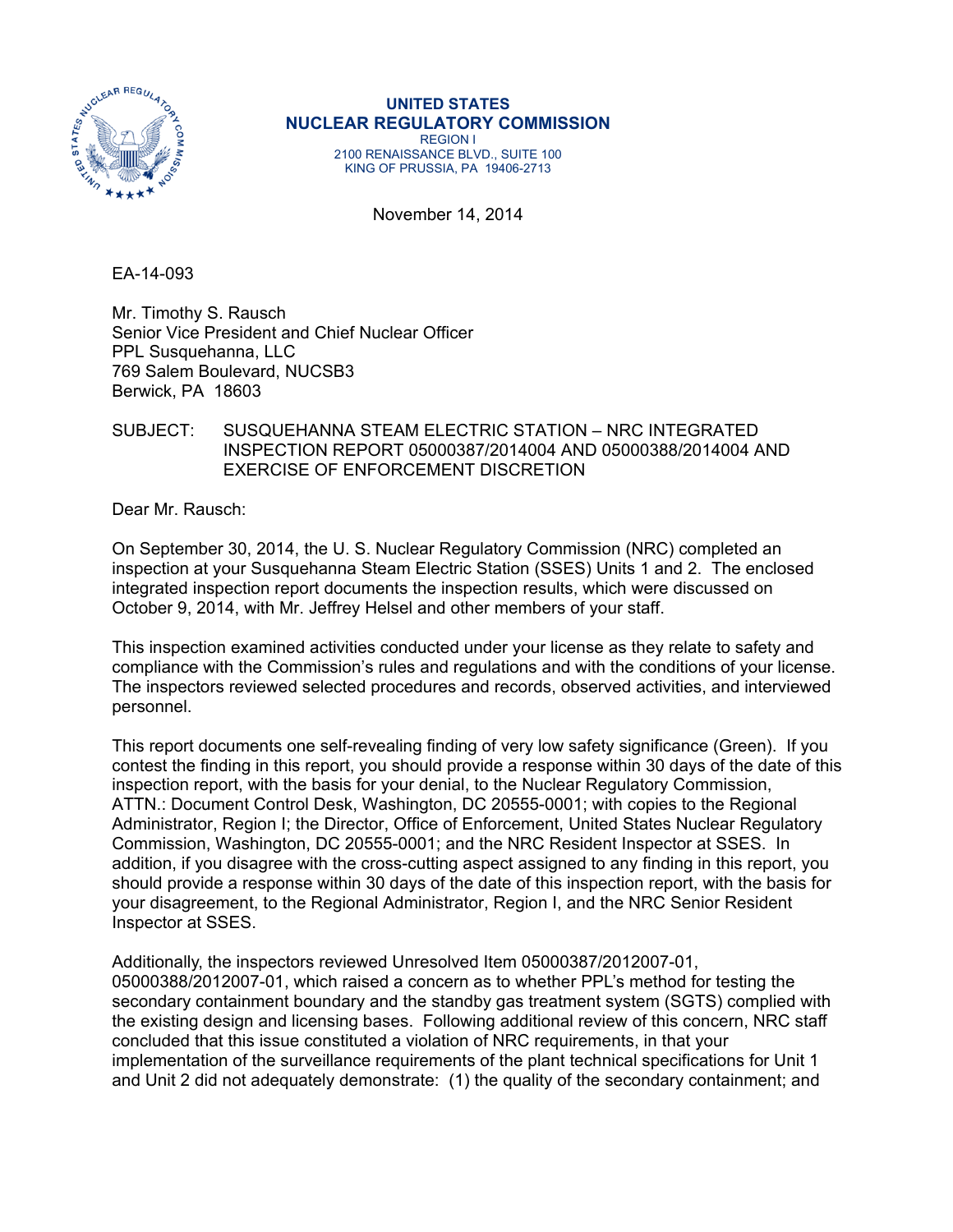## T. Rausch 2

(2) that the limiting conditions for operation were met as required by Title 10 of the *Code of Federal Regulations* (10 CFR) 50.36(c)(3). However, the NRC concluded that the cause of the issue of concern was not reasonably within PPL's ability to foresee and correct. Therefore, no performance deficiency associated with the violation was identified. The NRC performed a risk evaluation of the issue and determined it to be of very low safety significance (Green). Based on these facts, I have been authorized, after consultation with the Director, Office of Enforcement, and the Regional Administrator, to exercise enforcement discretion in accordance with Section 3.5 of the Enforcement Policy, and refrain from issuing enforcement for this violation.

In accordance with 10 CFR 2.390 of the NRCs "Rules of Practice," a copy of this letter, its enclosure, and your response (if any) will be available electronically for public inspection in the NRC's Public Document Room or from the Publicly Available Records component of the NRC's Agencywide Documents Access Management System (ADAMS). ADAMS is accessible from the NRC Web site at http://www.nrc.gov/reading-rm/adams.html (the Public Electronic Reading Room).

Sincerely,

## */RA/*

Ho K. Nieh Division Director Division of Reactor Projects

Docket Nos. 50-387; 50-388 License Nos. NPF-14, NPF-22

- Enclosures: Inspection Report 05000387/2014004 and 05000388/2014004 w/Attachment: Supplemental Information
- cc w/encl: Distribution via ListServ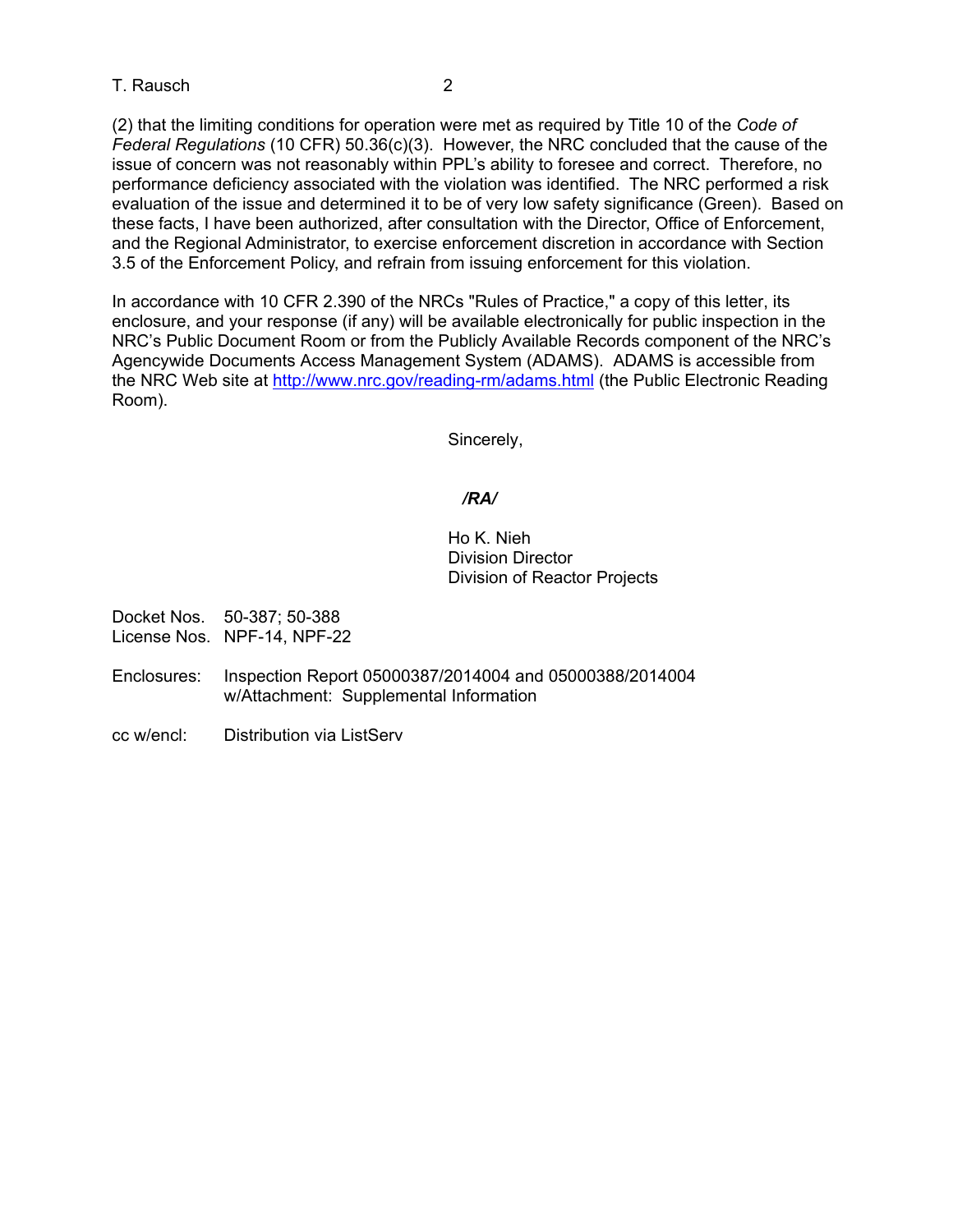(2) that the limiting conditions for operation were met as required by Title 10 of the *Code of Federal Regulations* (10 CFR) 50.36(c)(3). However, the NRC concluded that the cause of the issue of concern was not reasonably within PPL's ability to foresee and correct. Therefore, no performance deficiency associated with the violation was identified. The NRC performed a risk evaluation of the issue and determined it to be of very low safety significance (Green). Based on these facts, I have been authorized, after consultation with the Director, Office of Enforcement, and the Regional Administrator, to exercise enforcement discretion in accordance with Section 3.5 of the Enforcement Policy, and refrain from issuing enforcement for this violation.

In accordance with 10 CFR 2.390 of the NRCs "Rules of Practice," a copy of this letter, its enclosure, and your response (if any) will be available electronically for public inspection in the NRC's Public Document Room or from the Publicly Available Records component of the NRC's Agencywide Documents Access Management System (ADAMS). ADAMS is accessible from the NRC Web site at http://www.nrc.gov/reading-rm/adams.html (the Public Electronic Reading Room).

Sincerely,

## */RA/*

Ho K. Nieh Division Director Division of Reactor Projects

Docket Nos. 50-387; 50-388 License Nos. NPF-14, NPF-22

Enclosures: Inspection Report 05000387/2014004 and 05000388/2014004 w/Attachment: Supplemental Information

cc w/encl: Distribution via ListServ

Distribution w/encl: (via e-mail)

D. Lew, Acting RA V. Ordaz, Acting DRA

- H. Nieh, DRP
- M. Scott, DRP
- R. Lorson, DRS
- J. Trapp, DRS
- F. Bower, DRP
- S. Barber, DRP

A. Turilin, DRP B. Lin, DRP J. Greives, DRP, SRI T. Daun, DRP, RI J. Jandovitz, RI OEDO RidsNrrPMSusquehanna Resource RidsNrrDorlLpl1-2 Resource ROPreports Resource

#### DOC NAME: G\DRP\BRANCH4\INSPECTION REPORTS\SUSQUEHANNA\2014\3Q\SUS2014\_004\_FINAL .DOCX ADAMS ACCESSION NUMBER: **ML14318A169**

| ∇<br><b>SUNSI Review</b> |                 |            | $\overline{\mathbf{v}}$<br>Non-Sensitive<br>Sensitive |                                    | <b>Publicly Available</b><br>Non-Publicly Available |           |
|--------------------------|-----------------|------------|-------------------------------------------------------|------------------------------------|-----------------------------------------------------|-----------|
| <b>OFFICE</b>            | RI/DRP          | RI/DRP     | <b>RI/DRP</b>                                         | <b>RI/DRS</b><br>Section IEP6 only | RI/ORA<br>Section 40A5.2 only                       | RI/DRP    |
| <b>NAME</b>              | JGreives/SB for | SBarber/SB | FBower/FLB                                            | ADimitriadis/JRB<br>for            | <b>BBickett/BB</b>                                  | HNieh/HKN |
| <b>DATE</b>              | 11/5/14         | 11/5/14    | 11/6/14                                               | 11/6/14                            | 11/6/14                                             | 11/14/14  |

OFFICIAL RECORD COPY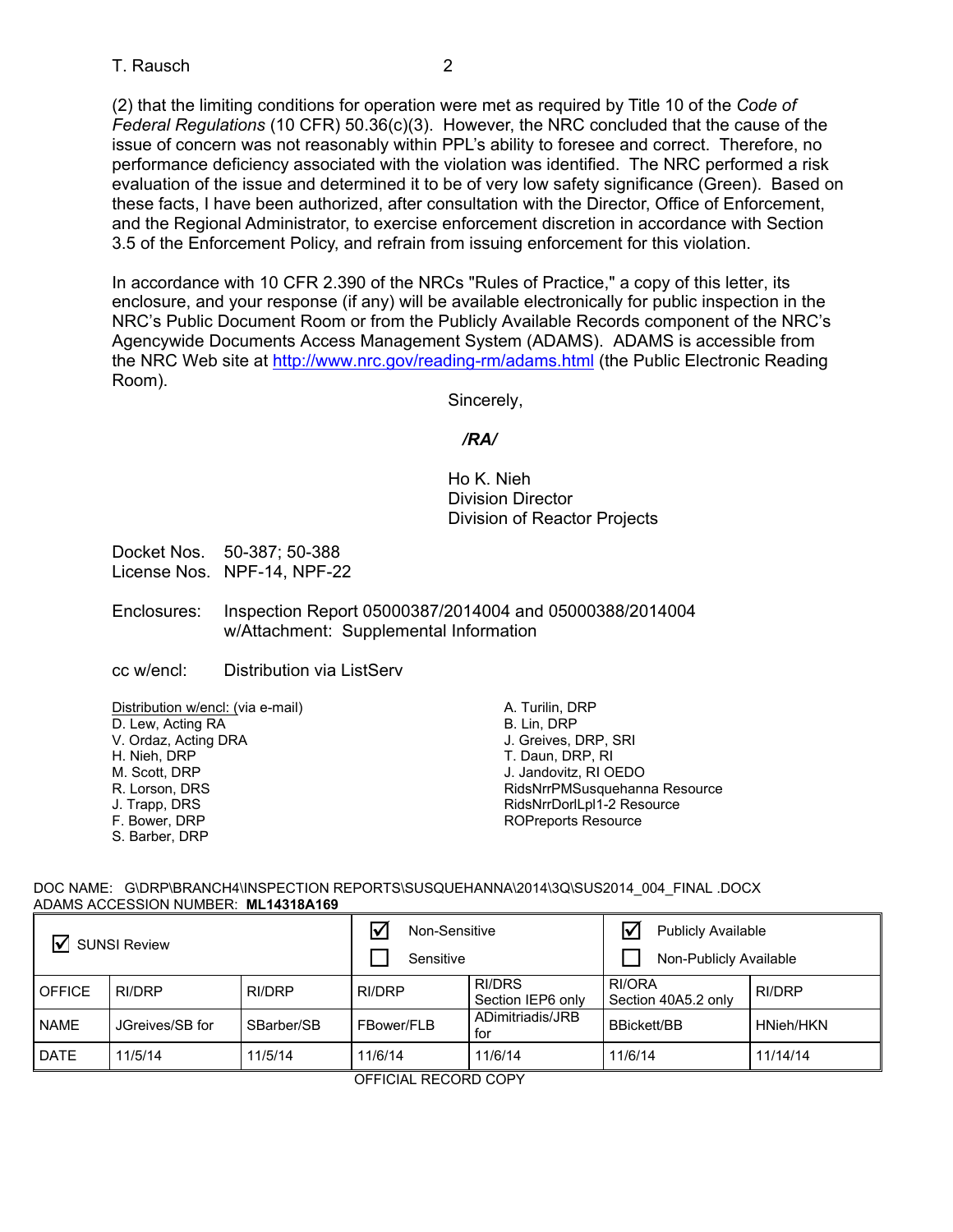# **U.S NUCLEAR REGULATORY COMMISSION**

# **REGION I**

| Docket Nos:        | 50-387, 50-388                                                                                                                                                                                                                                                            |
|--------------------|---------------------------------------------------------------------------------------------------------------------------------------------------------------------------------------------------------------------------------------------------------------------------|
| License Nos:       | <b>NPF-14, NPF-22</b>                                                                                                                                                                                                                                                     |
| <b>Report Nos:</b> | 05000387/2014004 and 05000388/2014004                                                                                                                                                                                                                                     |
| Licensee:          | PPL Susquehanna, LLC (PPL)                                                                                                                                                                                                                                                |
| Facility:          | Susquehanna Steam Electric Station, Units 1 and 2                                                                                                                                                                                                                         |
| Location:          | Berwick, Pennsylvania                                                                                                                                                                                                                                                     |
| Dates:             | July 1, 2014 through September 30, 2014                                                                                                                                                                                                                                   |
| Inspectors:        | J. Greives, Senior Resident Inspector<br>T. Daun, Resident Inspector<br>E. Burket, Emergency Preparedness Inspector<br>J. Cherubini, Senior Physical Security Inspector<br>C. Graves, Health Physicist<br><b>B. Lin, Project Engineer</b><br>A. Turilin, Project Engineer |
| Approved By:       | Fred L. Bower, III, Chief<br>Reactor Projects Branch 4<br><b>Division of Reactor Projects</b>                                                                                                                                                                             |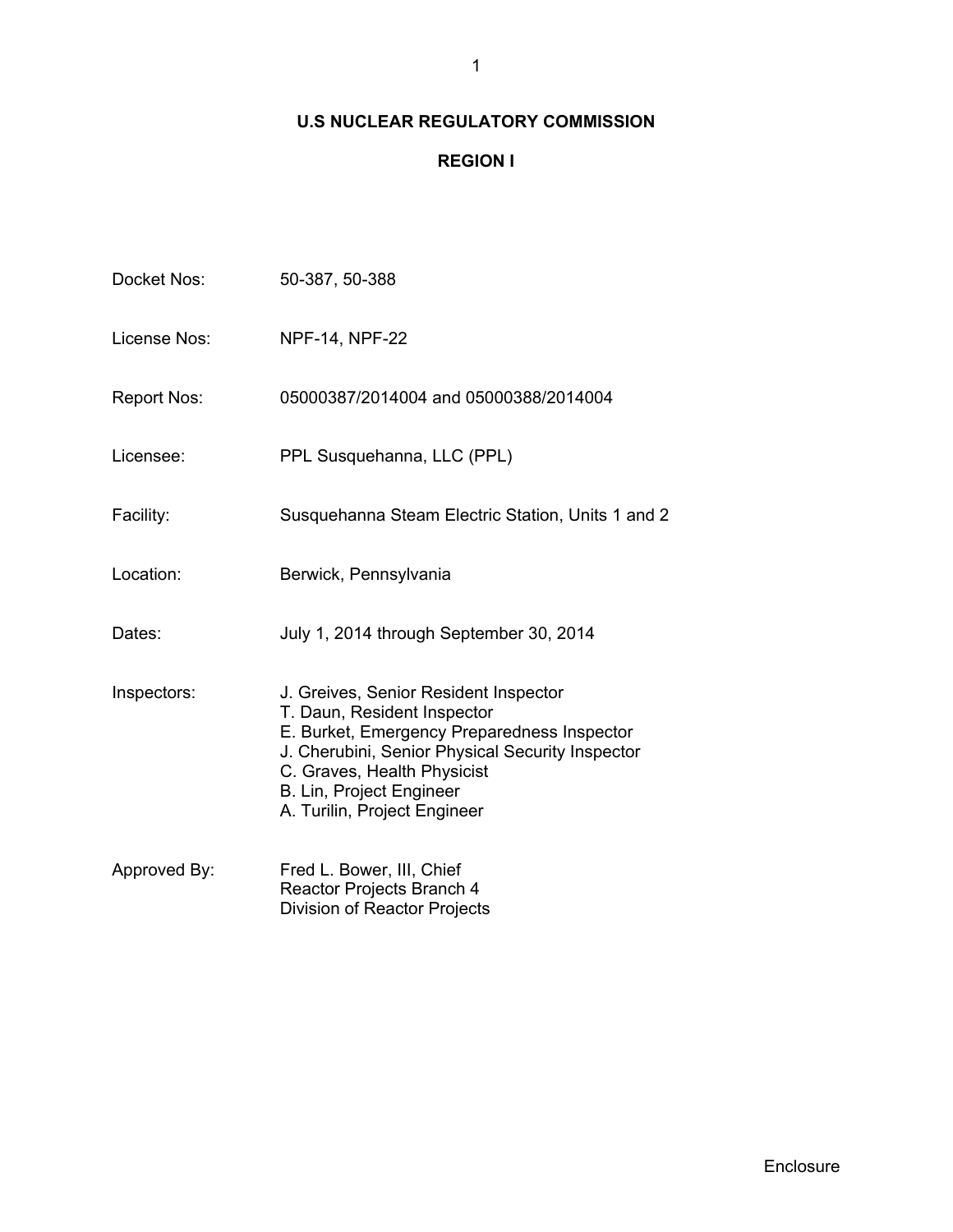| 1.               | 1R04<br>1R05<br>1R06<br>1R07<br>1R11<br>1R12<br>1R13<br>1R15<br>1R18<br>1R <sub>19</sub><br>1R20<br>1R22<br>1EP4<br>1EP6 |  |
|------------------|--------------------------------------------------------------------------------------------------------------------------|--|
| 2.               | <b>2RS5</b>                                                                                                              |  |
| $\overline{4}$ . | 40A1<br>40A2<br>4OA3<br>4OA5<br>4OA6                                                                                     |  |
|                  |                                                                                                                          |  |
|                  |                                                                                                                          |  |
|                  |                                                                                                                          |  |
|                  |                                                                                                                          |  |
|                  |                                                                                                                          |  |
|                  |                                                                                                                          |  |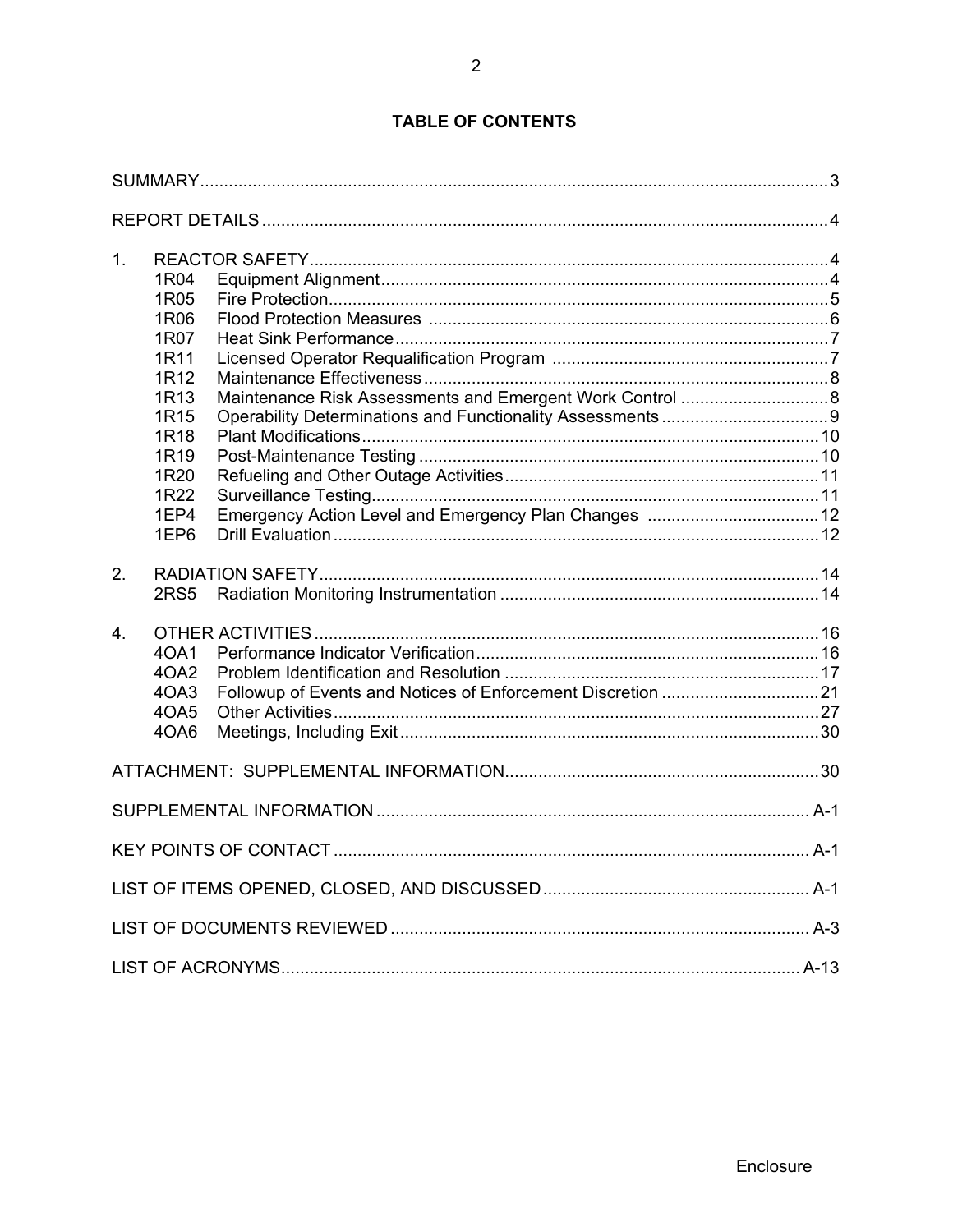#### **SUMMARY**

IR 05000387/2014004, 05000388/2014004; 07/01/2014 – 09/30/2014; Susquehanna Steam Electric Station (SSES), Units 1 and 2; Followup of Events and Notices of Enforcement Discretion.

The report covered a three-month period of inspection by resident inspectors and announced inspections performed by regional inspectors. One self-revealing finding of very low safety significance (Green) was identified. The significance of most findings is indicated by their color (i.e., greater than Green, or Green, White, Yellow, Red) and determined using Inspection Manual Chapter (IMC) 0609, "Significance Determination Process" (SDP), dated June 2, 2011. Cross-cutting aspects are determined using IMC 0310, "Aspects Within Cross-Cutting Areas," dated December 19, 2013. All violations of NRC requirements are dispositioned in accordance with the NRC's Enforcement Policy, dated July 9, 2013. The NRC's program for overseeing the safe operation of commercial nuclear power reactors is described in NUREG-1649, "Reactor Oversight Process," Revision 5.

## **Cornerstone: Initiating Events**

 Green. A finding of very low safety significance (Green) for inadequately implementing work instructions for the installation and calibration of the reactor recirculation pump (RRP) motor-generator (MG) set motor winding cooling air outlet temperature switch was selfrevealed when the Unit 1 'B' RRP tripped on August 27, 2014, requiring a rapid unplanned downpower and transition to single loop operation. The cause of the RRP trip was a calibration error made on May 7, 2014, in which the alarm and trip setpoints were reversed such that the pump trip occurred at expected temperatures for the plant conditions. PPL's immediate corrective actions included entering the issue into their corrective action program (CAP) as CR-2014-27243 and correcting the calibration error.

The inspectors determined that PPL's failure to implement a work order (WO) as written or make changes as required by station procedures was a performance deficiency (PD) that was within PPL's ability to foresee and correct and should have been prevented. The PD was more than minor because it was associated with the Equipment Performance attribute of the Initiating Events cornerstone and affected its objective to limit the likelihood of events that upset plant stability and challenge critical safety functions during power operations. Specifically, inadequate implementation of work instructions as directed resulted in the incorrect calibration of the 'B' RRP MG set high temperature trip setpoint so that it was reached during normal operations, resulted in a trip of the 'B' RRP, that required an unplanned rapid downpower to approximately 30 percent, and establishment of single loop operating conditions. The inspectors evaluated the finding in accordance with IMC 0609, Appendix A, "SDP for Findings At-Power," Exhibit 1 for the Initiating Events cornerstone. The inspectors determined the finding was of very low safety significance (Green) because it did not cause a reactor trip and the loss of mitigation equipment. This finding was determined to have a cross-cutting aspect in the area of Human Performance, Field Presence, because PPL did not ensure supervisory and management oversight of work activities, including contractors and supplemental personnel. Specifically, supervisory oversight of the calibration activity, including work package development, review of work performed and work package closeout, was insufficient to ensure that the changes made to the work package were processed in accordance with station procedures and did not result in a new deficiency being introduced [H.2]. (Section 4OA3)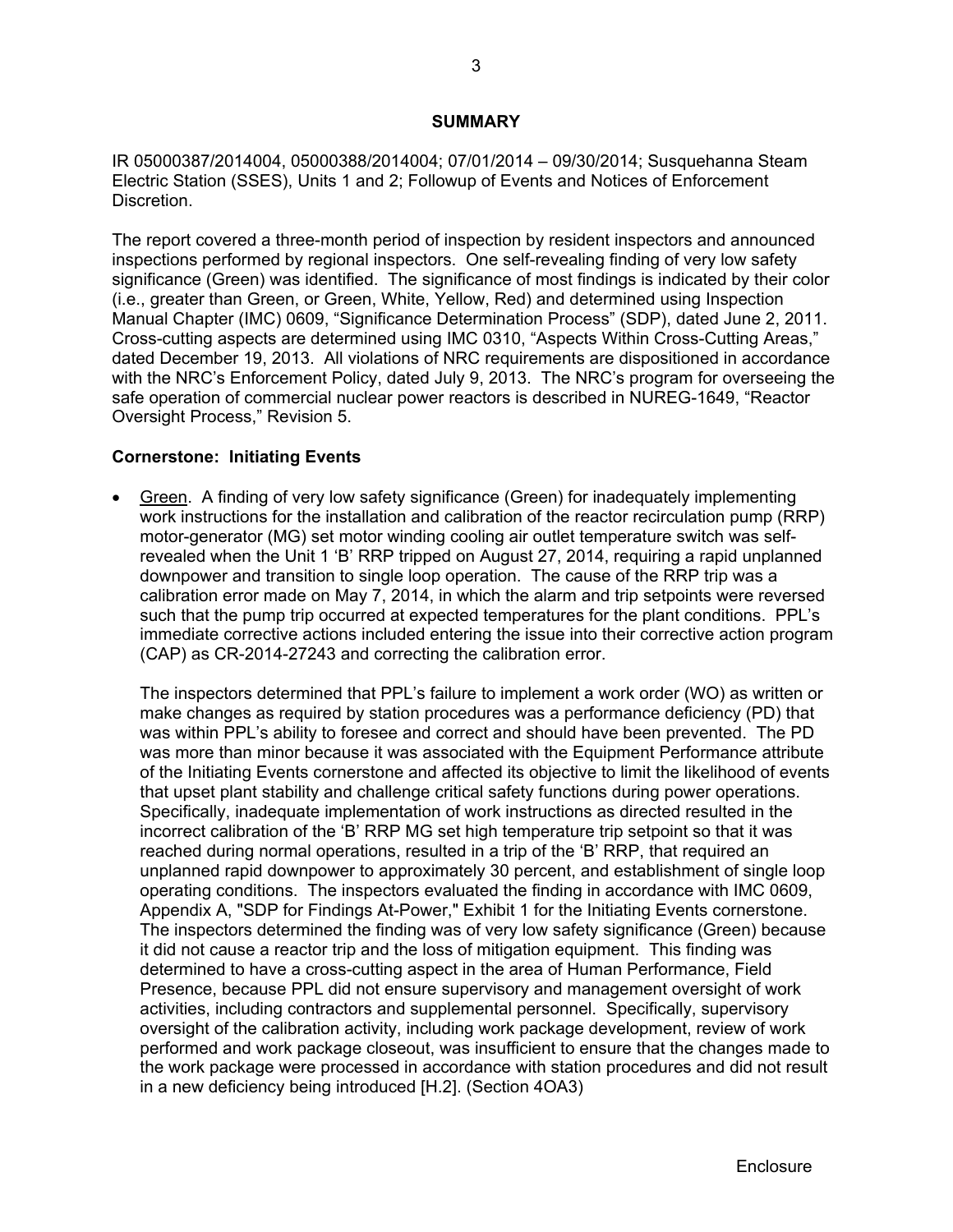## **REPORT DETAILS**

## Summary of Plant Status

Unit 1 began the inspection period at or near 100 percent rated thermal power. On August 27, 2014, the 1 'B' RRP tripped unexpectedly, resulting in an unplanned power reduction to approximately 30 percent power. The pump was restarted on August 29, 2014, and power was returned to 100 percent on September 1, 2014. Unit 1 ended the inspection period at or near 100 percent power.

Unit 2 began the inspection period in Mode 4. Following the completion of the turbine outage maintenance activities, operators commenced a reactor startup on July 7, 2014. On July 24, 2014, operators lowered power on Unit 2 to 85 percent for planned condensate demineralizer maintenance. Power was returned to 100 percent on July 27, 2014. On August 8, 2014, operators lowered power on Unit 2 to 85 percent for a planned rod pattern adjustment and additional condensate demineralizer maintenance. Power was returned to 100 percent on August 11, 2014. On September 5, 2014, operators commenced a reactor shutdown on Unit 2 for a planned maintenance outage. Following the completion of the maintenance activities, operators commenced a reactor startup on September 13, 2014. Power was restored to 100 percent on September 20, 2014, and remained at or near 100 percent power for the remainder of the inspection period.

## **1. REACTOR SAFETY**

## **Cornerstones: Initiating Events, Mitigating Systems, and Barrier Integrity**

- 1R04 Equipment Alignment
- .1 Partial System Walkdowns (71111.04Q 3 samples)

## a. Inspection Scope

The inspectors performed partial walkdowns of the following systems:

- Unit 2, 'A' train residual heat removal (RHR) during 'B' train RHR system outage window on August 5, 2014
- Unit 1, high pressure coolant injection (HPCI) while reactor core isolation cooling (RCIC) inoperable on August 19, 2014
- Unit 2, control rod drive system during startup on September 17, 2014

The inspectors selected these systems based on their risk-significance relative to the Reactor Safety cornerstones at the time they were inspected. The inspectors reviewed applicable operating procedures, system diagrams, the Updated Final Safety Analysis Report (UFSAR), Technical Specifications (TSs), WOs, condition reports (CRs), and the impact of ongoing work activities on redundant trains of equipment in order to identify conditions that could have impacted system performance of their intended safety functions. The inspectors also performed field walkdowns of accessible portions of the systems to verify system components and support equipment were aligned correctly and were operable. The inspectors examined the material condition of the components and observed operating parameters of equipment to verify that there were no deficiencies.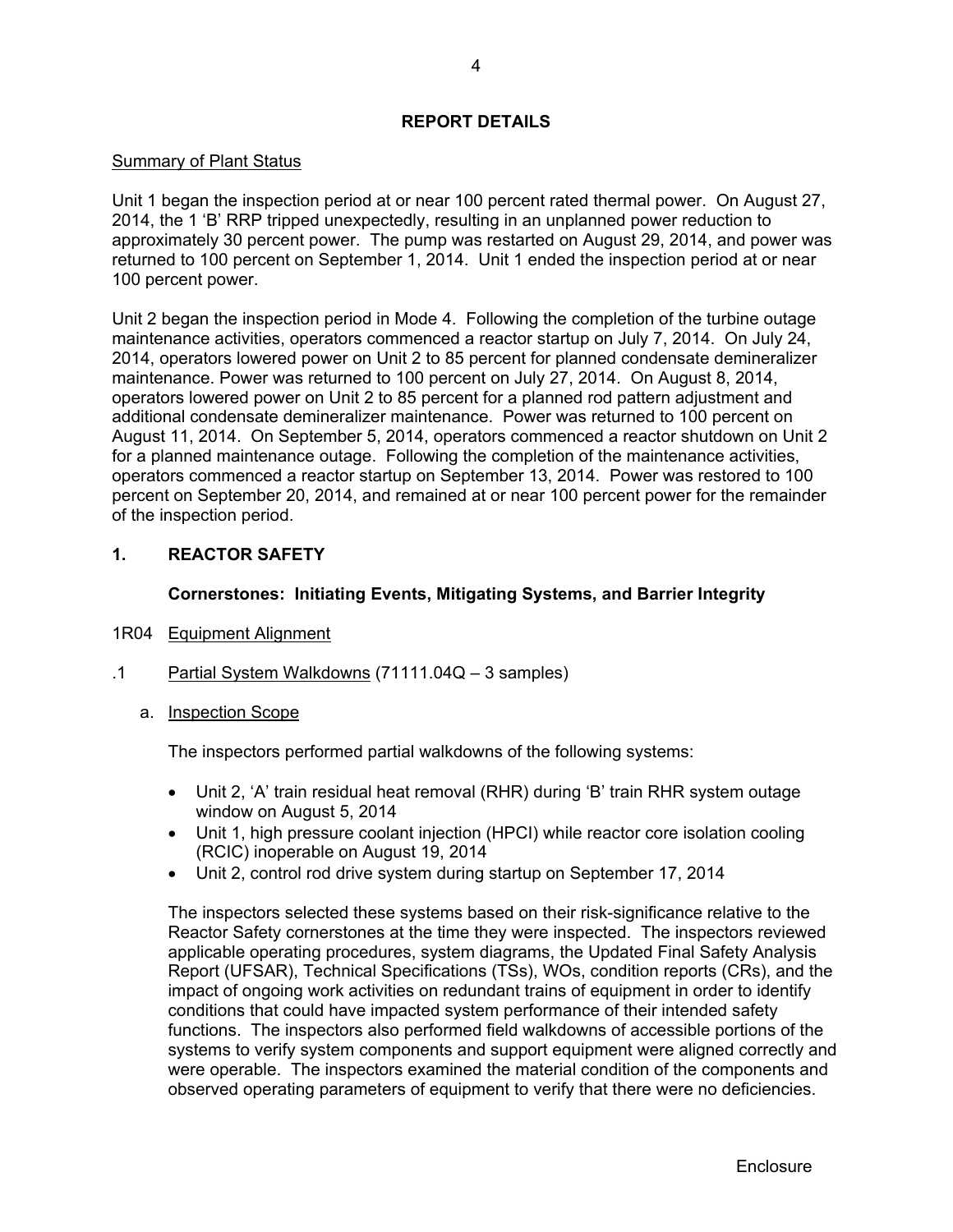The inspectors also reviewed whether PPL staff had properly identified equipment issues and entered them into the CAP for resolution with the appropriate significance characterization.

b. Findings

No findings were identified.

- .2 Full System Walkdown (71111.04S 1 sample)
	- a. Inspection Scope

On August 15, 2014, the inspectors performed a complete system walkdown of accessible portions of the Unit 2 RCIC to verify the existing equipment lineup was correct. The inspectors reviewed operating procedures, surveillance tests, drawings, equipment line-up check-off lists, and the UFSAR to verify the system was aligned to perform its required safety functions. The inspectors also reviewed electrical power availability, component lubrication and equipment cooling, hanger and support functionality, and operability of support systems. The inspectors performed field walkdowns of accessible portions of the systems to verify system components and support equipment were aligned correctly and operable. The inspectors examined the material condition of the components and observed operating parameters of equipment to verify that there were no deficiencies. Additionally, the inspectors reviewed a sample of related CRs and WOs to ensure PPL appropriately evaluated and resolved any deficiencies.

b. Findings

No findings were identified.

1R05 Fire Protection

## .1 Resident Inspector Quarterly Walkdowns (71111.05Q - 5 samples)

a. Inspection Scope

The inspectors conducted tours of the areas listed below to assess the material condition and operational status of fire protection features. The inspectors verified that PPL controlled combustible materials and ignition sources in accordance with administrative procedures. The inspectors verified that fire protection and suppression equipment was available for use as specified in the area pre-fire plan, and passive fire barriers were maintained in good material condition. The inspectors also verified that station personnel implemented compensatory measures for out-of-service (OOS), degraded or inoperable fire protection equipment, as applicable, in accordance with procedures.

- Unit 1, reactor building (RB) (Fire Zone 1-3B/N) on July 29, 2014
- Unit 2, upper relay room (Fire Zone 0-27A) on August 22, 2014
- Common, lower switchgear rooms (Fire Zone 0-29A/E) on August 26, 2014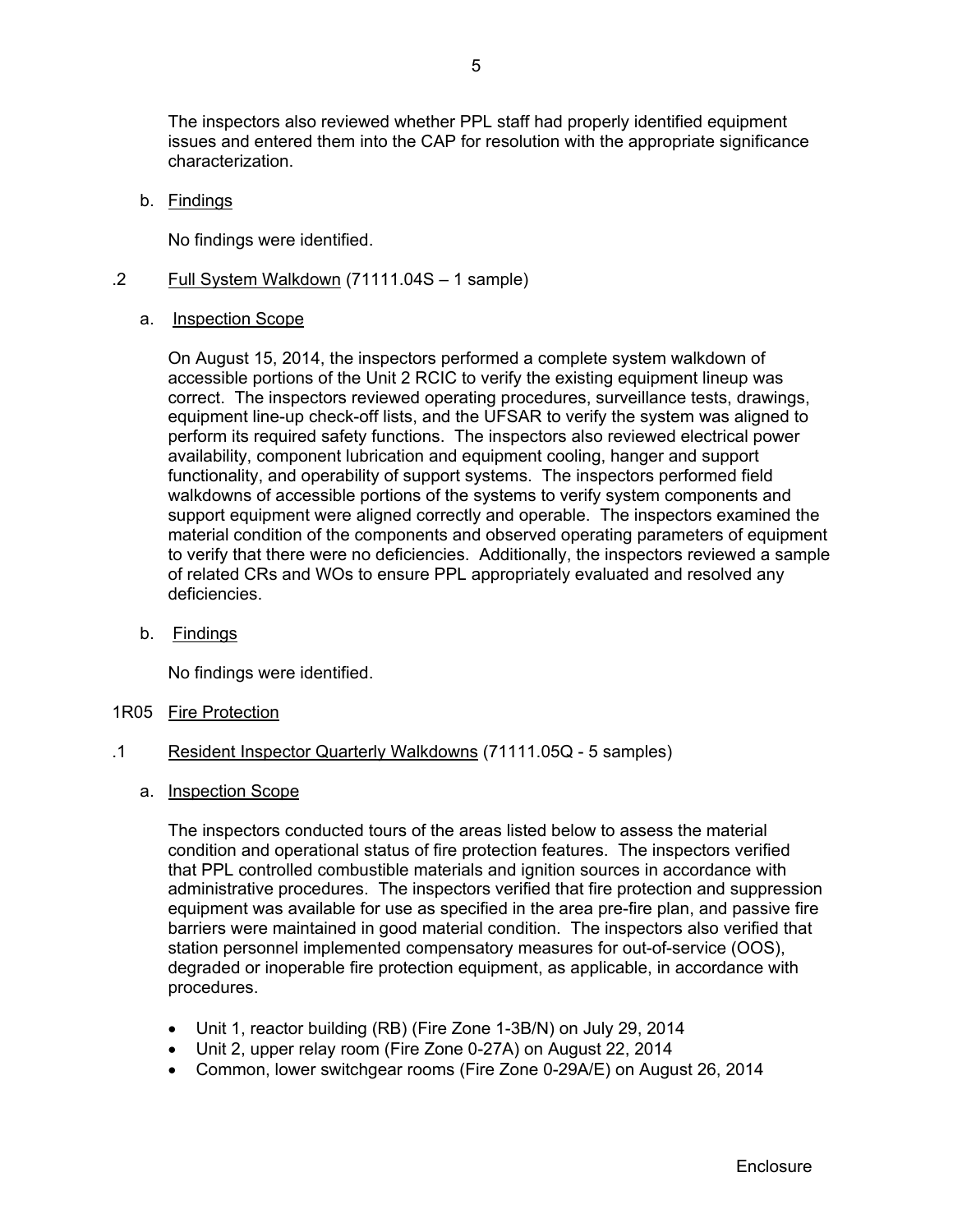- Common, control structure 806' (Fire Zone 0-30A) on September 15, 2014
- Common, 'C' diesel generator (DG) building (Fire Zone 0-41C) on September 30, 2014
- b. Findings

No findings were identified.

- .2 Fire Protection Drill Observation (71111.05A 1 sample)
	- a. Inspection Scope

The inspectors observed a fire brigade drill scenario conducted on August 11, 2014, that involved a lube oil fire at the 'A' reactor feed pump (RFP) turbine in the Unit 2 turbine building. The inspectors evaluated the readiness of the plant fire brigade to fight fires. The inspectors verified that PPL personnel identified deficiencies, openly discussed them in a self-critical manner at the debriefing, and took appropriate corrective actions as required. The inspectors evaluated specific attributes as follows:

- Proper wearing of turnout gear and self-contained breathing apparatus
- Proper use and layout of fire hoses
- Employment of appropriate fire-fighting techniques
- Sufficient fire-fighting equipment brought to the scene
- **Effectiveness of command and control**
- Search for victims and propagation of the fire into other plant areas
- Smoke removal operations
- Utilization of pre-planned strategies
- Adherence to the pre-planned drill scenario
- Drill objectives met

The inspectors also evaluated the fire brigade's actions to determine whether these actions were in accordance with PPL's fire-fighting strategies.

b. Findings

No findings were identified.

## 1R06 Flood Protection Measures (71111.06 – 1 sample)

- .1 Internal Flooding Review
	- a. Inspection Scope

The inspectors reviewed the UFSAR, the site flooding analysis, and plant procedures to assess susceptibilities involving internal flooding on Unit 1 RB, elevation 683' from September 23-24, 2014. The inspectors also reviewed the CAP to determine if PPL identified and corrected flooding problems and whether operator actions for coping with flooding were adequate. The inspectors also focused on the RHR equipment space to verify the adequacy of equipment seals located below the flood line, floor and water penetration seals, watertight door seals, common drain lines and sumps, sump pumps, level alarms, control circuits, and temporary or removable flood barriers.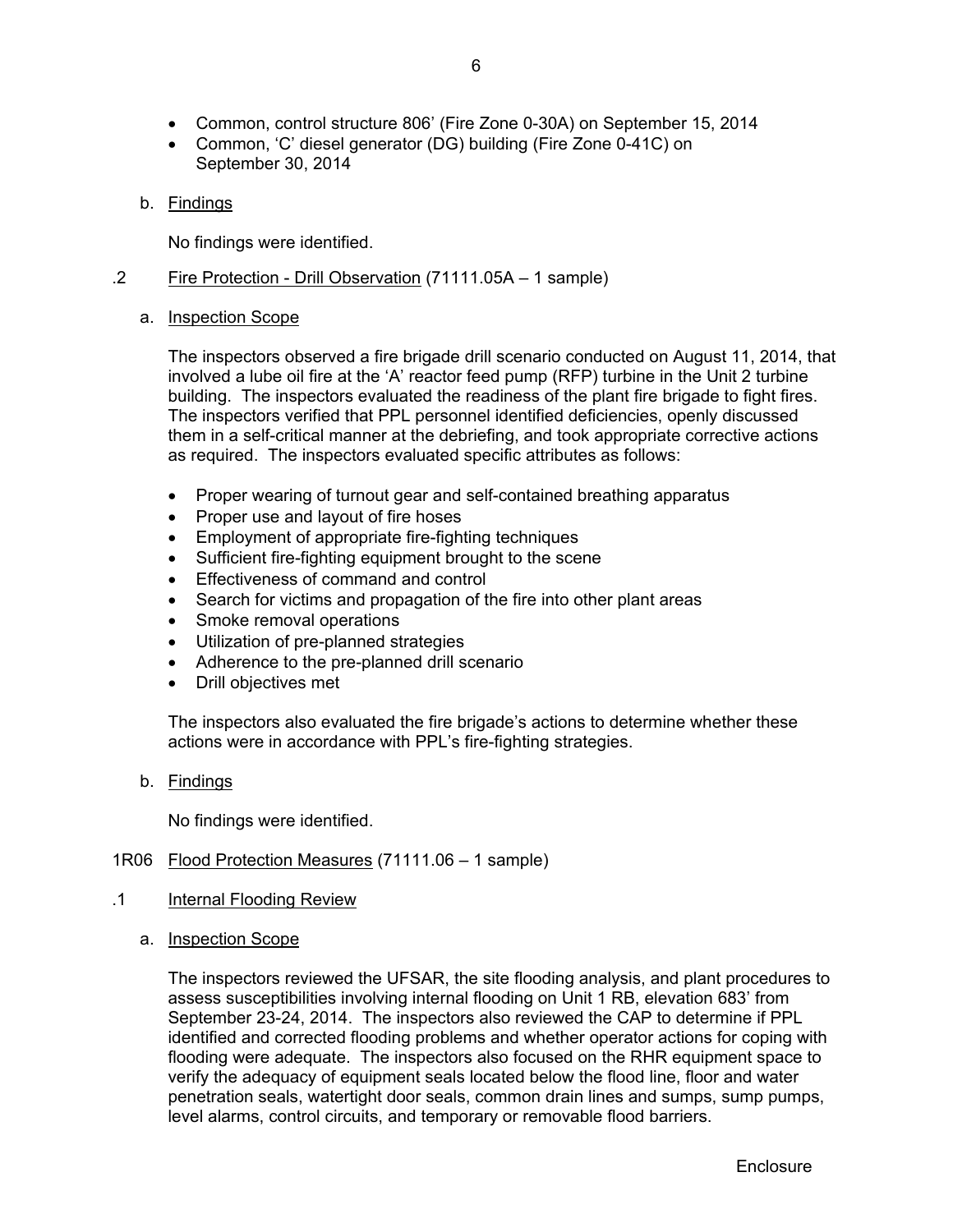b. Findings

No findings were identified.

1R07 Heat Sink Performance (71111.07A – 1 sample)

Heat Sink Annual Review

a. **Inspection Scope** 

The inspectors reviewed the common 'A' DG jacket water cooler heat exchanger (HX) on July 30, 2014 to determine its readiness and availability to perform its safety functions. The inspectors reviewed the design basis for the component and verified PPL's commitments to NRC Generic Letter 89-13. The inspectors reviewed the results of previous inspections of the 'A' DG jacket water HX. The inspectors discussed the results of the most recent inspection with engineering staff and reviewed pictures of the as-found and as-left conditions. The inspectors verified that PPL initiated appropriate corrective actions for identified deficiencies. The inspectors also verified that the number of tubes plugged within the heat exchanger did not exceed the maximum amount allowed.

b. Findings

No findings were identified.

- 1R11 Licensed Operator Requalification Program (71111.11Q 2 samples)
- .1 Quarterly Review of Licensed Operator Requalification Testing and Training
	- a. Inspection Scope

The inspectors observed licensed operator simulator training on September 17, 2014, which was administered to meet annual NRC licensed examination requirements of Title 10 of the *Code of Federal Regulations* (10 CFR) 55.59. The inspectors evaluated operator performance during two scenarios, which included a loss of coolant accident and hydraulic anticipated transient without scram. The inspectors verified completion of risk significant operator actions, including the use of abnormal and emergency operating procedures. The inspectors assessed the clarity and effectiveness of communications, implementation of actions in response to alarms and degrading plant conditions, and the oversight and direction provided by the control room supervisor. The inspectors verified the accuracy and timeliness of the emergency classification made by the shift manager and the TS action statements entered by the unit supervisor. Additionally, the inspectors assessed the ability of the crew and training staff to identify and document crew performance problems.

b. Findings

No findings were identified.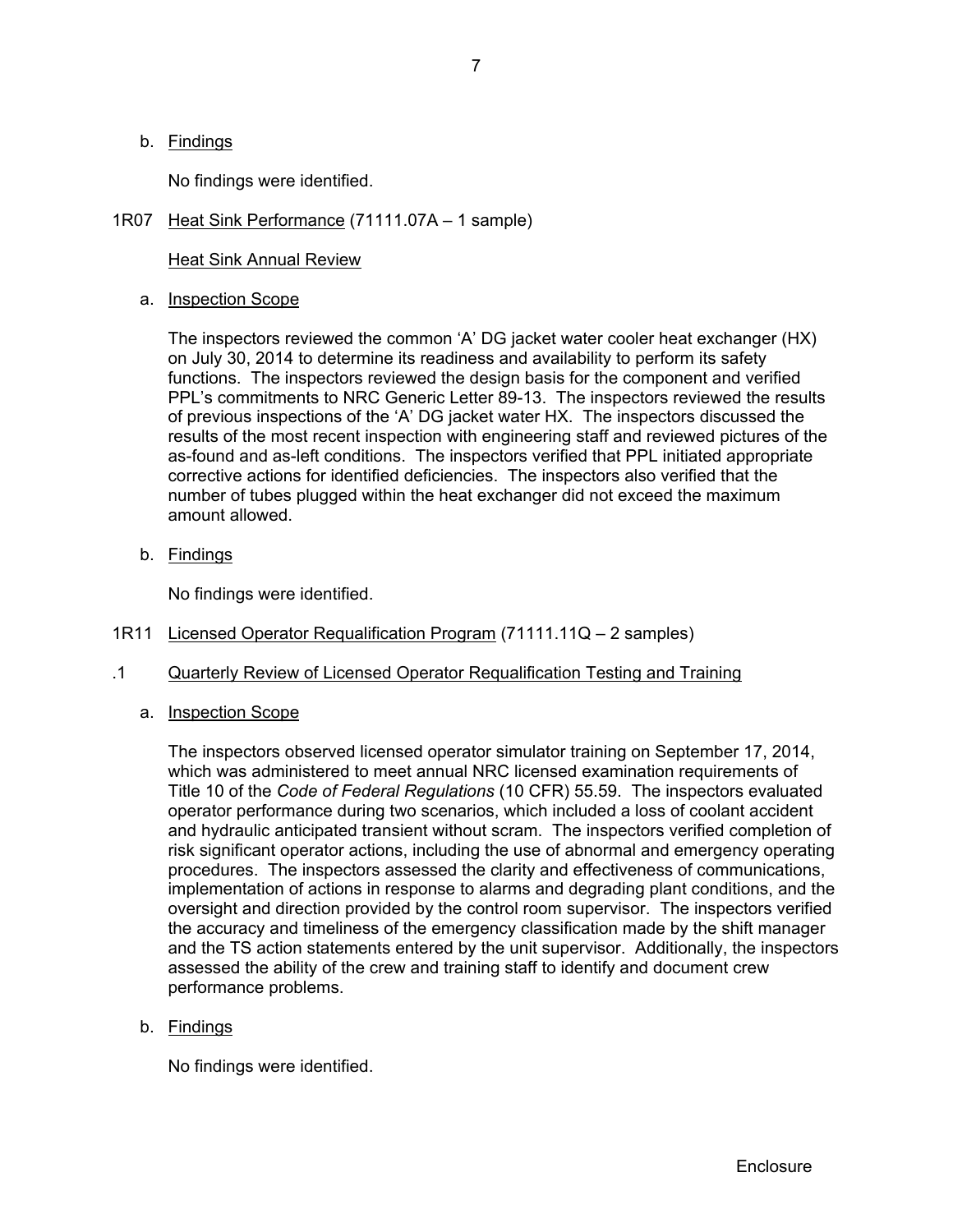## .2 Quarterly Review of Licensed Operator Performance in the Main Control Room

## a. Inspection Scope

The inspectors observed operator performance in the control room on July 8, 2014, which included rod pattern adjustment on Unit 2. The inspectors observed reactivity control briefings to verify that the briefings met the criteria specified in OP-AD-004, "Standards for Shift Operations," Revision 51, and OP-AD-338, "Reactivity Manipulations Standards and Communication Requirements," Revision 24. Additionally, the inspectors observed crew performance to verify that procedure use, crew communications, and coordination of activities between work groups met established expectations and standards.

## b. Findings

No findings were identified.

## 1R12 Maintenance Effectiveness (71111.12 – 2 samples)

## a. Inspection Scope

The inspectors reviewed the samples listed below to assess the effectiveness of maintenance activities on structures, systems, and components (SSC) performance and reliability. The inspectors reviewed system health reports, CAP documents, maintenance WOs, and Maintenance Rule (MR) basis documents to ensure that PPL was identifying and properly evaluating performance problems within the scope of the MR. For the first sample selected, the inspectors verified that the SSC was properly scoped into the MR in accordance with the 10 CFR 50.65 and verified that the (a)(2) performance criteria established by PPL staff was reasonable. As applicable, for SSCs classified as (a)(1), the inspectors assessed the adequacy of goals and corrective actions to return these SSCs to (a)(2). Additionally, the inspectors ensured that PPL staff was identifying and addressing common cause failures that occurred within and across maintenance rule system boundaries. For the second sample, inspectors reviewed PPL's assessment to ensure it met regulatory requirements.

- Unit 1, post-accident sample system
- Unit 1, impact of fan 2V414A failure on drywell ventilation system health

## b. Findings

No findings were identified.

## 1R13 Maintenance Risk Assessments and Emergent Work Control (71111.13 – 5 samples)

## a. Inspection Scope

The inspectors reviewed station evaluation and management of plant risk for the maintenance and emergent work activities listed below to verify that PPL performed the appropriate risk assessments prior to removing equipment for work. The inspectors selected these activities based on potential risk significance relative to the Reactor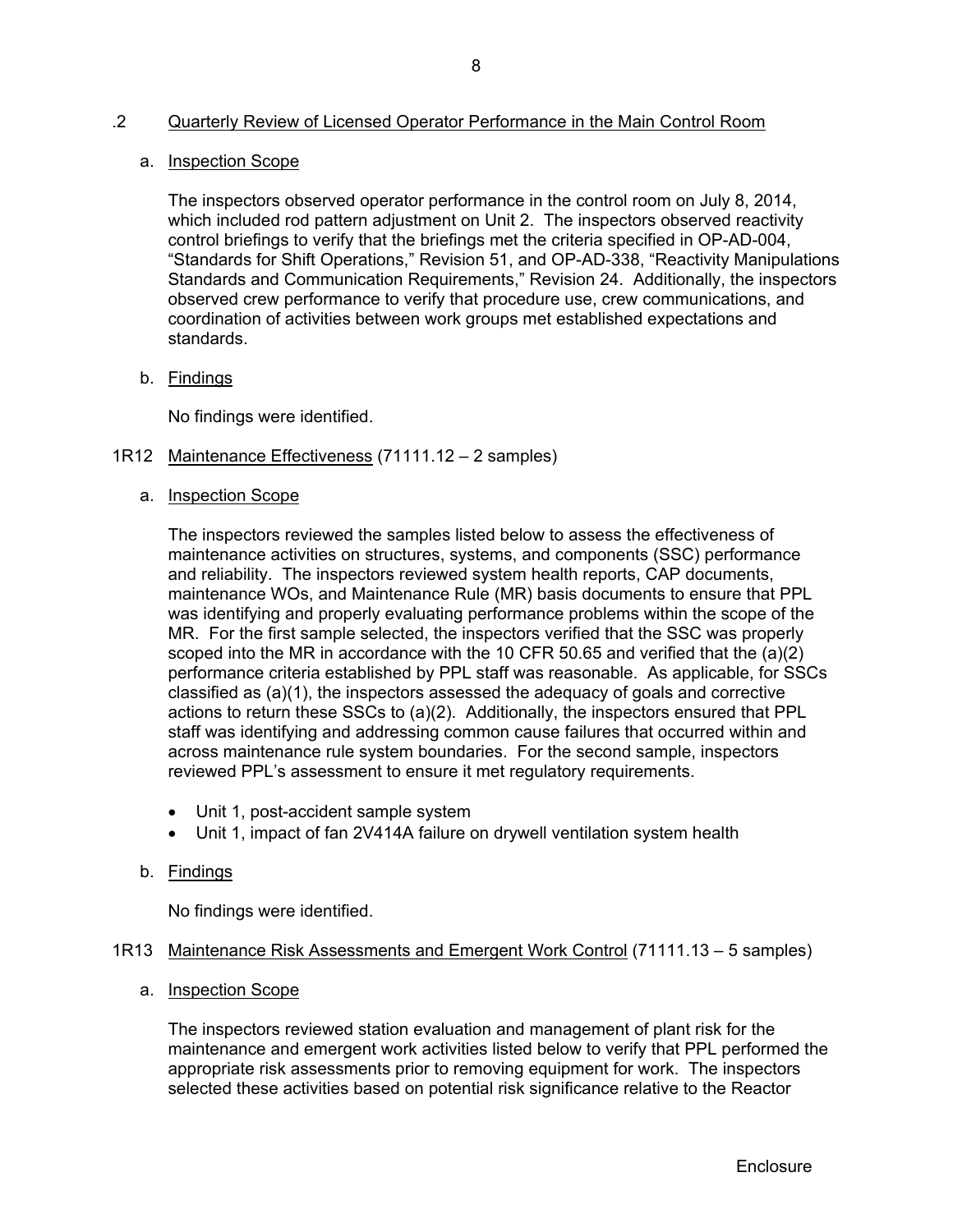Safety cornerstones. As applicable for each activity, the inspectors verified that PPL personnel performed risk assessments as required by 10 CFR 50.65(a)(4) and that the assessments were accurate and complete. PPL performed emergent work, the inspectors verified that operations personnel promptly assessed and managed plant risk. The inspectors reviewed the scope of maintenance work and discussed the results of the assessment with the station's probabilistic risk analyst to verify plant conditions were consistent with the risk assessment. The inspectors also reviewed the TS requirements and inspected portions of redundant safety systems, when applicable, to verify risk analysis assumptions were valid and applicable requirements were met.

- Unit 1, 'A' core spray (CS) inoperable for check valve inspections on July 31, 2014
- Unit 2, 'A' RFP turbine primary speed control demand failure on August 6, 2014
- Common, yellow risk during 'A' DG OOS for 5-year overhaul on August 20, 2014
- Common, yellow risk for 'A' emergency service water (ESW) OOS on August 25, 2014
- Common, yellow risk for 'A' residual heat removal service water (RHRSW) OOS on September 23, 2014

## b. Findings

No findings were identified.

## 1R15 Operability Determinations and Functionality Assessments (71111.15 – 5 samples)

a. Inspection Scope

The inspectors reviewed operability determinations (ODs) for the following degraded or non-conforming conditions:

- Unit 2, RCIC high oil level on August 12, 2014
- Common, 1V222A failed to auto start in conjunction with a freon leak on the 'B' control structure chiller on July 10, 2014
- Common, 'B' DG standby lube oil pump failure on July 28, 2014
- Common, 'B' DG fuel oil transfer pump short cycling on August 25, 2014
- Common, reactor protection system electrical protection assembly breaker setpoint drift on September 12, 2014

The inspectors selected these issues based on the risk significance of the associated components and systems. The inspectors evaluated the technical adequacy of the ODs to assess whether TS operability was properly justified and the subject component or system remained available such that no unrecognized increase in risk occurred. The inspectors compared the operability and design criteria in the appropriate sections of the TSs and UFSAR to PPL's evaluations to determine whether the components or systems were operable. Where compensatory measures were required to maintain operability, the inspectors determined whether the measures in place would function as intended and were properly controlled by PPL. The inspectors determined, where appropriate, compliance with bounding limitations associated with the evaluations.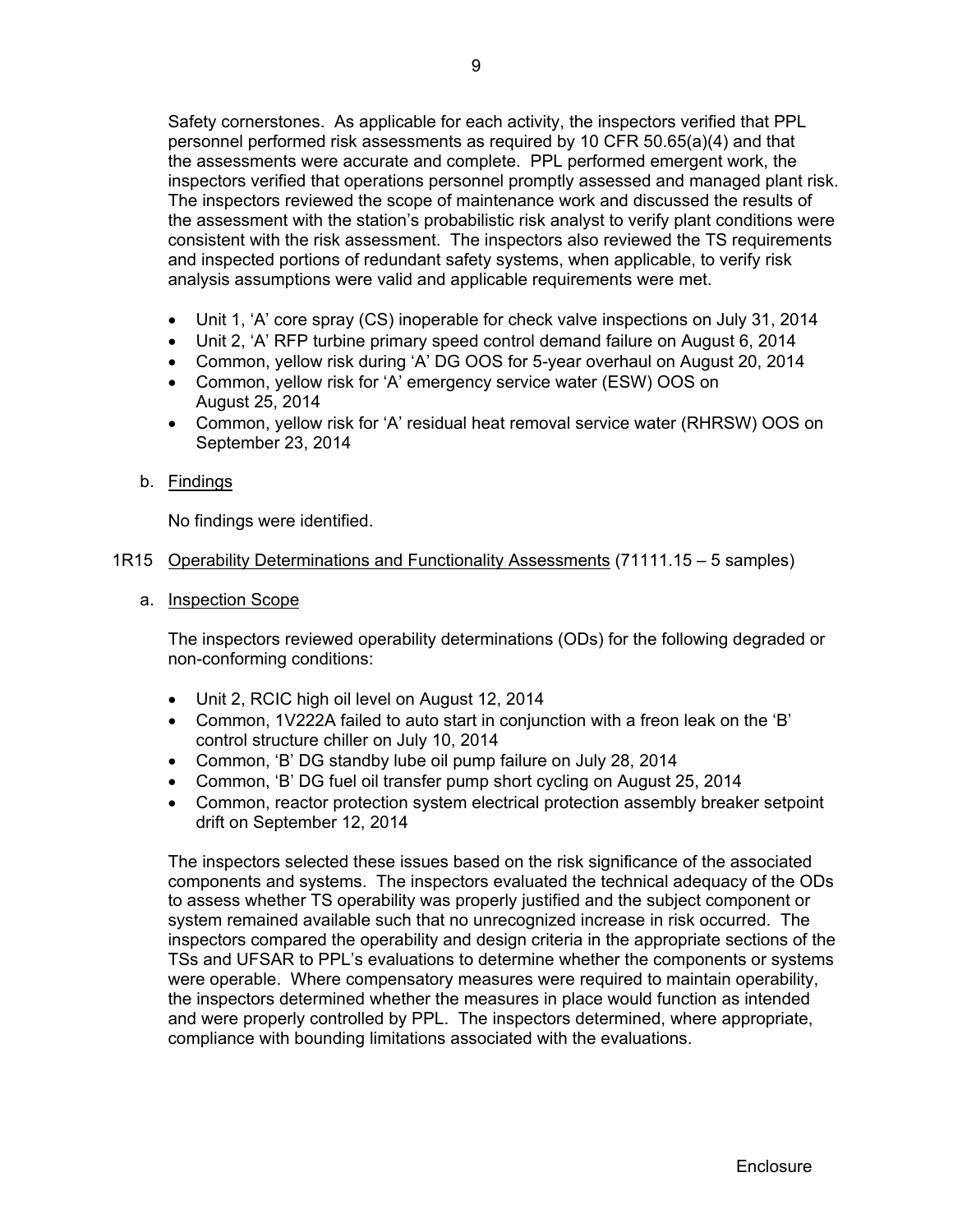## b. Findings

No findings were identified.

## 1R18 Plant Modifications (71111.18 – 1 sample)

## Temporary Modifications

## a. Inspection Scope

The inspectors reviewed the temporary modifications listed below to determine whether the modifications affected the safety functions of systems that are important to safety. The inspectors reviewed 10 CFR 50.59 documentation and post-modification testing results, and conducted field walkdowns of the modifications to verify that the temporary modifications did not degrade the design bases, licensing bases, and performance capability of the affected systems.

- Common, Temporary Design Change 1831838, "Control Structure Chiller 0K112B Bearing High Temperature Trip Elimination"
- b. Findings

No findings were identified.

- 1R19 Post-Maintenance Testing (71111.19 7 samples)
	- a. Inspection Scope

The inspectors reviewed the post-maintenance tests (PMTs) for the maintenance activities listed below to verify that procedures and test activities ensured system operability and functional capability. The inspectors reviewed the test procedure to verify that the procedure adequately tested the safety functions that may have been affected by the maintenance activity, that the acceptance criteria in the procedure was consistent with the information in the applicable licensing basis and/or design basis documents, and that the procedure had been properly reviewed and approved. The inspectors also witnessed the test or reviewed test data to verify that the test results adequately demonstrated restoration of the affected safety functions.

- Unit 1, HV151F004C motor-operated valve (MOV) actuator overhaul on July 22, 2014
- Unit 1, 'A' and 'C' CS pump discharge check valve inspection and packing replacement on July 30, 2014
- Common, unaligned run of the 'A' DG and test of fuel oil booster pump on July 9, 2014
- Common, 'A' DG 5-year overhaul on August 19, 2014
- Common, motor driven fire pump maintenance on August 4, 2014
- Common, 101 railroad bay wall installation on August 6, 2014
- Common, 'A' ESW pump and motor replacement on August 29, 2014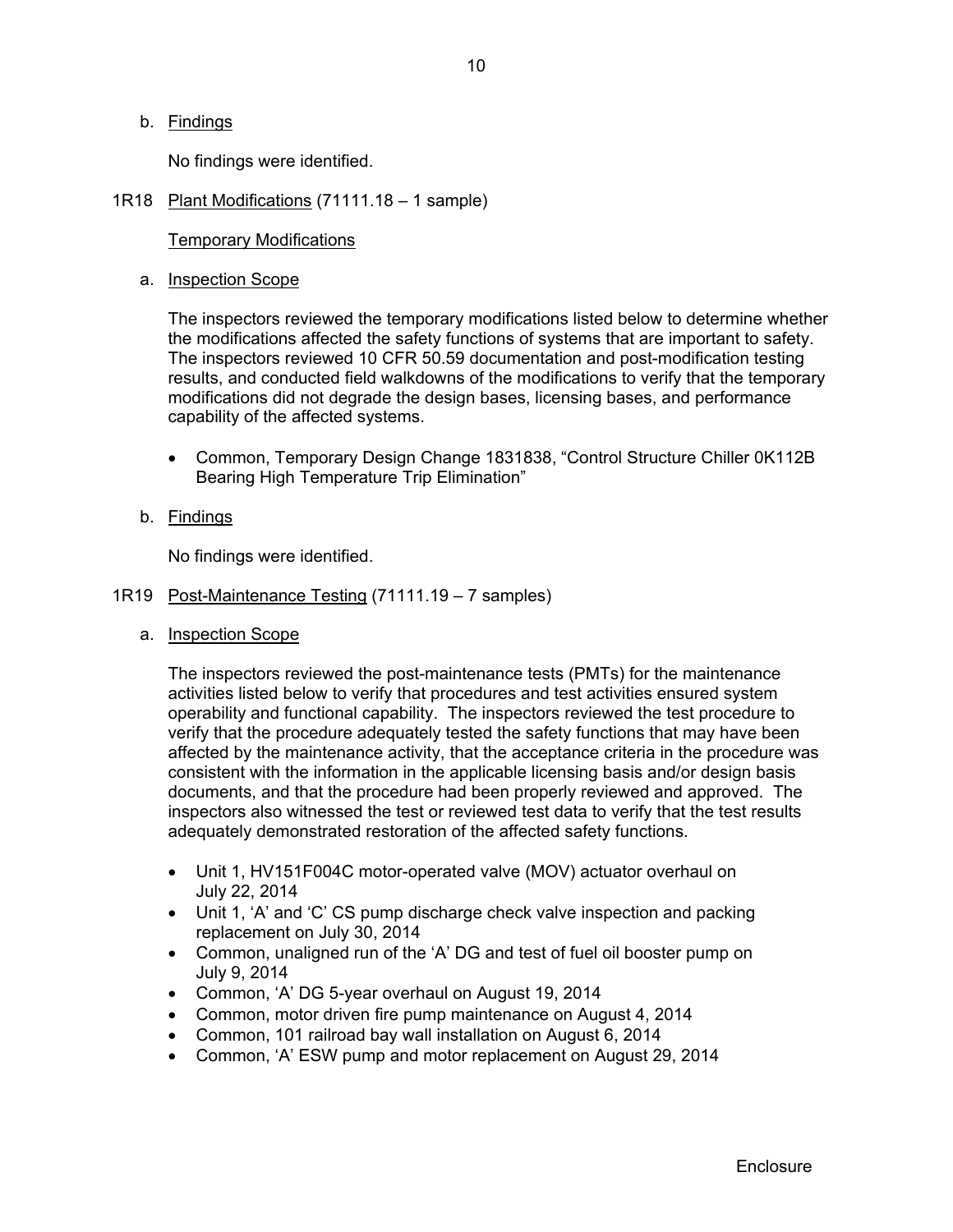## b. Findings

No findings were identified.

## 1R20 Refueling and Other Outage Activities (71111.20 – 2 samples)

## Unit 2 Turbine Outages in July 2014 and September 2014

## a. Inspection Scope

The inspectors reviewed the station's work schedule and outage risk plan for the Unit 2 forced turbine outages in July 2014 and September 2014. The inspectors reviewed PPL's development and implementation of outage plans and schedules to verify that risk, industry experience, previous site-specific problems, and defense-in-depth were considered. During the outage, the inspectors observed portions of the shutdown and cool down processes and monitored controls associated with the following outage activities:

- Configuration management, including maintenance of defense-in-depth, commensurate with the outage plan for the key safety functions and compliance with the applicable TSs when taking equipment OOS
- Implementation of clearance activities and confirmation that tags were properly hung and that equipment was appropriately configured to safely support the associated work or testing
- Installation and configuration of reactor coolant pressure, level, and temperature instruments to provide accurate indication and instrument error accounting
- Status and configuration of electrical systems and switchyard activities to ensure that TSs were met
- Monitoring of decay heat removal operations
- Impact of outage work on the ability of the operators to operate the spent fuel pool cooling system
- Reactor water inventory controls, including flow paths, configurations, alternative means for inventory additions, and controls to prevent inventory loss
- Activities that could affect reactivity
- Maintenance of secondary containment as required by TSs
- Fatique management
- Identification and resolution of problems related to outage activities
- b. Findings

No findings were identified.

- 1R22 Surveillance Testing (71111.22 4 samples)
	- a. Inspection Scope

The inspectors observed performance of surveillance tests (STs) and/or reviewed test data of selected risk-significant SSCs to assess whether test results TSs, the UFSAR, and PPL procedure requirements. The inspectors verified that test acceptance criteria were clear, tests demonstrated operational readiness and were consistent with design documentation, test instrumentation had current calibrations and the range and accuracy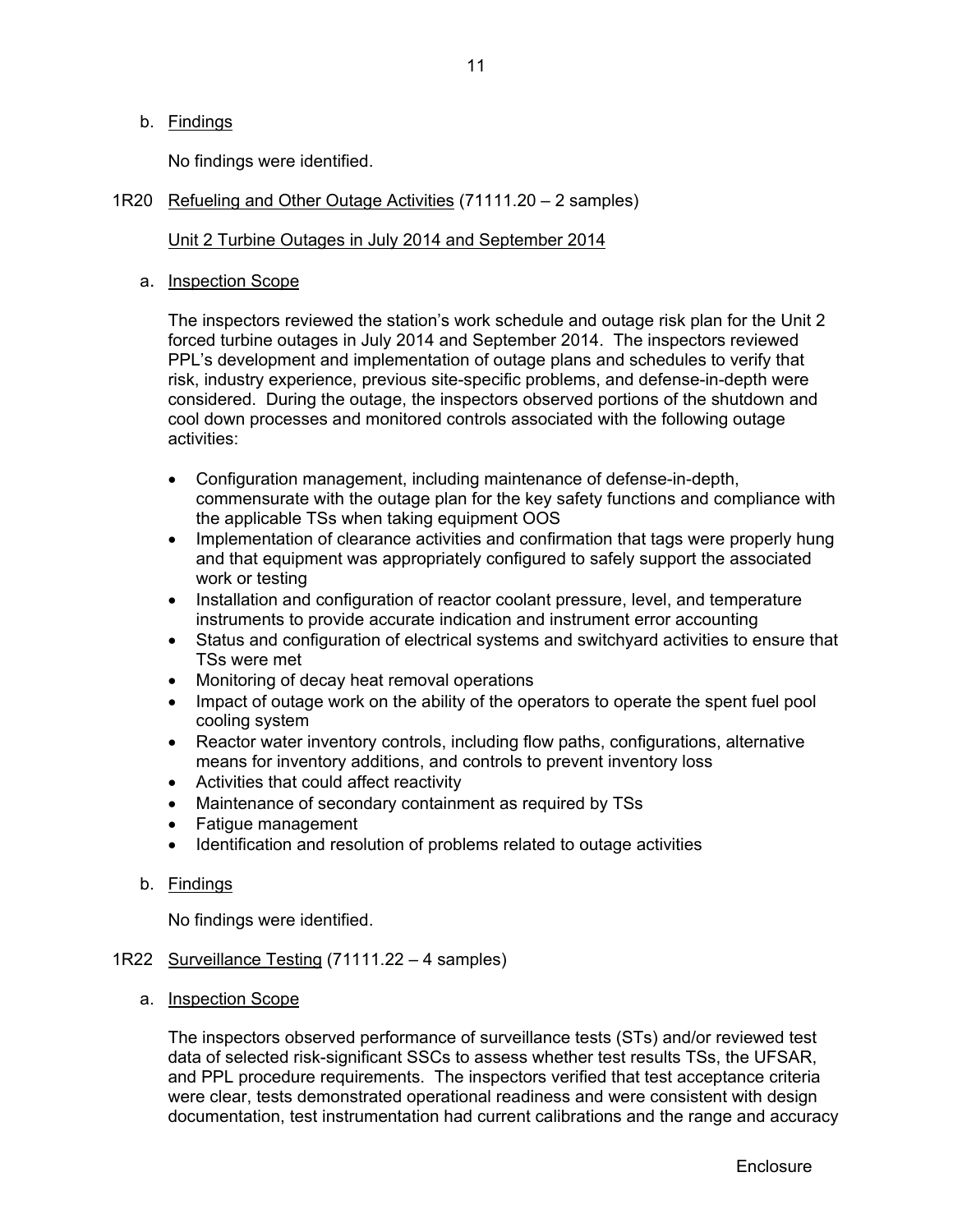for the application, tests were performed as written, and applicable test prerequisites were satisfied. Upon test completion, the inspectors considered whether the test results supported that equipment was capable of performing the required safety functions. The inspectors reviewed the following STs:

- Unit 1, Division 1 CS quarterly flow verification on July 10, 2014
- Unit 1, RHRSW quarterly flow surveillance on September 25, 2014 (IST)
- Unit 2, primary coolant specific activity dose equivalent calculation on July 25, 2014 (RCS)
- Common, two-year secondary containment testing of zones I and III on September 9, 2014
- b. Findings

No findings were identified.

## **Cornerstone: Emergency Preparedness**

- 1EP4 Emergency Action Level and Emergency Plan Changes (71114.04 1 sample)
	- a. Inspection Scope

PPL implemented various changes to the Susquehanna Emergency Action Levels (EALs), Emergency Plan, and Implementing Procedures. PPL had determined that, in accordance with 10 CFR 50.54(q)(3), any change made to the EALs, Emergency Plan, and its lower-tier implementing procedures, had not resulted in any reduction in effectiveness of the Plan, and that the revised Plan continued to meet the standards in 50.47(b) and the requirements of 10 CFR 50 Appendix E.

The inspectors performed an in-office review of all EAL and Emergency Plan changes submitted by PPL as required by 10 CFR  $50.54(q)(5)$ , including the changes to lower-tier Emergency Plan implementing procedures, to evaluate for any potential reductions in effectiveness of the Emergency Plan. This review by the inspectors was not documented in an NRC Safety Evaluation Report and does not constitute formal NRC approval of the changes. Therefore, these changes remain subject to future NRC inspection in their entirety. The requirements in 10 CFR 50.54(q) were used as reference criteria. The specific documents reviewed during this inspection are listed in the Attachment.

b. Findings

No findings were identified.

## **1EP6 Drill Evaluation** (71114.06 - 1 sample)

a. Inspection Scope

The inspectors evaluated the conduct of a routine PPL emergency drill on July 24, 2014, to identify weaknesses and deficiencies in the classification, notification, and protective action recommendation development activities. The inspectors observed emergency response operations in the simulator to determine whether the event classifications,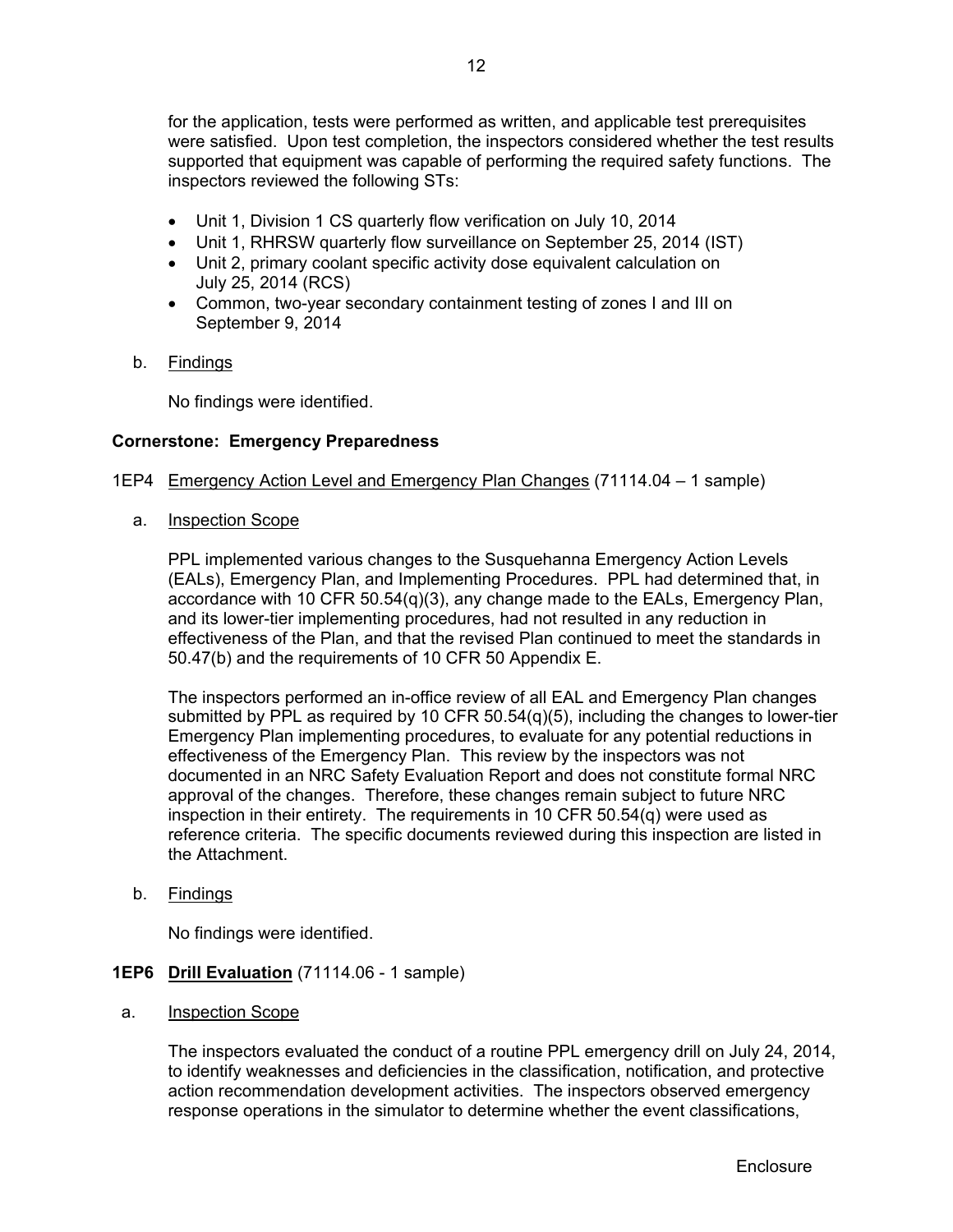notifications, and protective action recommendations were performed in accordance with procedures. The inspectors also attended the station drill critique to compare inspector observations with those identified by PPL staff in order to evaluate PPL's critique and to verify whether the PPL staff was properly identifying weaknesses and entering them into the CAP.

## b. Findings

No findings were identified.

Introduction. An Unresolved Item (URI) was identified because additional information is needed to determine whether a performance deficiency exists and if a violation of 10 CFR 50.54(q)(2) occurred. The inspectors identified an issue of concern when multiple instances were noted during emergency plan (EP) drills and exercises where emergency response organization (ERO) members reached different conclusions about the status of a release when presented with the same set of plant conditions and indications.

Description. On July 24, 2014, inspectors observed a full-scale emergency preparedness (EP) drill at PPL's Susquehanna Steam Electric Station (SSES). During the drill, the inspectors observed that the staff in the Susquehanna control room (CR), the Technical Support Center (TSC), and the Emergency Operating Facility (EOF) utilized Attachment QQ of EP-PS-001, "Radiological Release in Progress Guidance," Revision 3 to determine whether or not a radioactive release was occurring due to the event. The inspectors identified that, when presented with the same set of plant conditions and indications, different emergency facilities made different notifications to the offsite response organization (ORO). Specifically, the notifications pertaining to the declaration of an Unusual Event by the CR, an Alert by the TSC, the CR and TSC Emergency Directors (EDs) communicated their determinations that there was no release in progress. Conversely, in a periodic update at the Alert level by the EOF staff, the EOF Recovery Manager (RM) communicated a determination that a release was occurring. The plant conditions for all three of these notifications involved a fuel failure with an unmonitored release path to the environment because the Turbine Building ventilation was inoperable due to a loss of offsite power. However, all main steam isolation valves (MSIVs) were closed in response to the event and the only unmonitored path for radioactive material was through MSIV seat leakage assumed in the design bases. As the drill progressed, plant conditions changed and a site area emergency (SAE) was declared due to a steam leak on the RCIC system in the reactor building. A fourth notification was made, by the EOF, and the RM again stated that there was a release in progress.

On July 25, 2014, the inspectors observed the post-drill critique, and noted that PPL determined that all four of these notifications were accurate thereby raising questions for the inspectors. Subsequently, in response to questions by the inspectors, PPL determined that there was initially no release in progress due to the event and that the EOF RM had communicated incorrect information during the periodic (third) update notification. The inspectors then questioned whether the subsequent (fourth) notification pertaining to the SAE was accurate. The inspectors also questioned PPL on the potential inconsistent outcomes that can arise from using the flowchart in Attachment QQ, "Radiological Release in Progress Guidance," Revision 3 of EP-PS-001). The inspectors also noted that, since 2005, two changes had been made to the release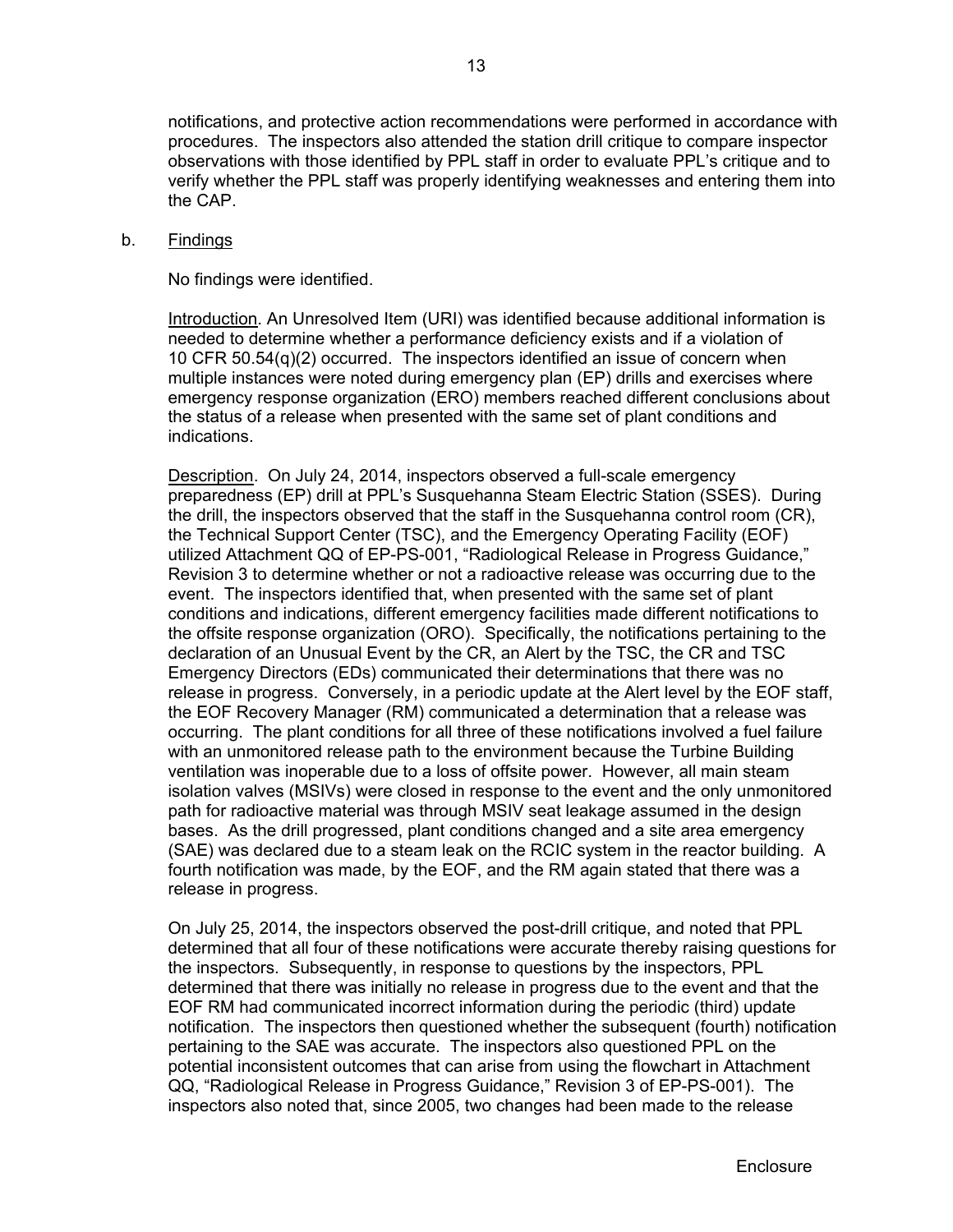progress flowchart. These two changes appeared to have the potential to change the outcome of the release in progress determinations.

While reviewing the inspectors concerns, PPL identified that, in recent licensed operator requalification training cycles, crews using the Attachment QQ flowchart had reached different conclusions on whether there was a release in progress for the same set of conditions and indications as provided for the SAE declaration in the July  $24<sup>th</sup>$  full-scale drill. PPL found that, despite this disparity, the EP organization evaluated each opportunity as having appropriately assessed the status of the release, and reported them all as drill and exercise performance (DEP) performance indicator (PI) successes to the NRC. Inspectors noted that at the time of drill performance, the EP organization did not review and did not critique whether judgment was appropriately applied, nor did they retain sufficient documentation to allow inspectors to independently inspect and assess the outcome. Therefore, the inspectors determined that additional inspection and information regarding these questions are required.

The inspectors could not conclude whether each of the release determinations were accurate or whether the guidance provided to implement EPIP changes regarding release in progress determinations allowed PPL's ERO to come to disparate conclusions when presented with the same plant conditions and indications. Therefore, an Unresolved Item (URI) was identified because additional information is needed for the inspectors to determine whether a performance deficiency existed and if a violation of 10 CFR  $50.54(q)(2)$  occurred when changes were implemented to the emergency plan implementing procedure (EPIP) for determining whether an event-based release is in progress. **(URI 05000387 & 388/2014004-01: Adequacy of Guidance for an Emergency Plan Procedure Change)**

## **2. RADIATION SAFETY**

## **Cornerstone: Public Radiation Safety**

## 2RS5 Radiation Monitoring Instrumentation (71124.05 – 1 sample)

## a. Inspection Scope

During September 22-26, 2014, the inspectors verified that the licensee is assuring the accuracy and operability of radiation monitoring instruments that are used to protect occupational workers and to protect the public from nuclear power plant operations. The inspectors used the requirements in 10 CFR Part 20; 10 CFR Part 50, Appendix I; TSs; offsite dose calculation manual (ODCM); applicable industry standards; and procedures required by TSs as criteria for determining compliance.

## Inspection Planning

The inspectors conducted an in-office review of: the UFSAR, TS requirements for postaccident monitoring instrumentation, ODCM, and audits and self-assessments pertaining to radiation monitoring instrumentation.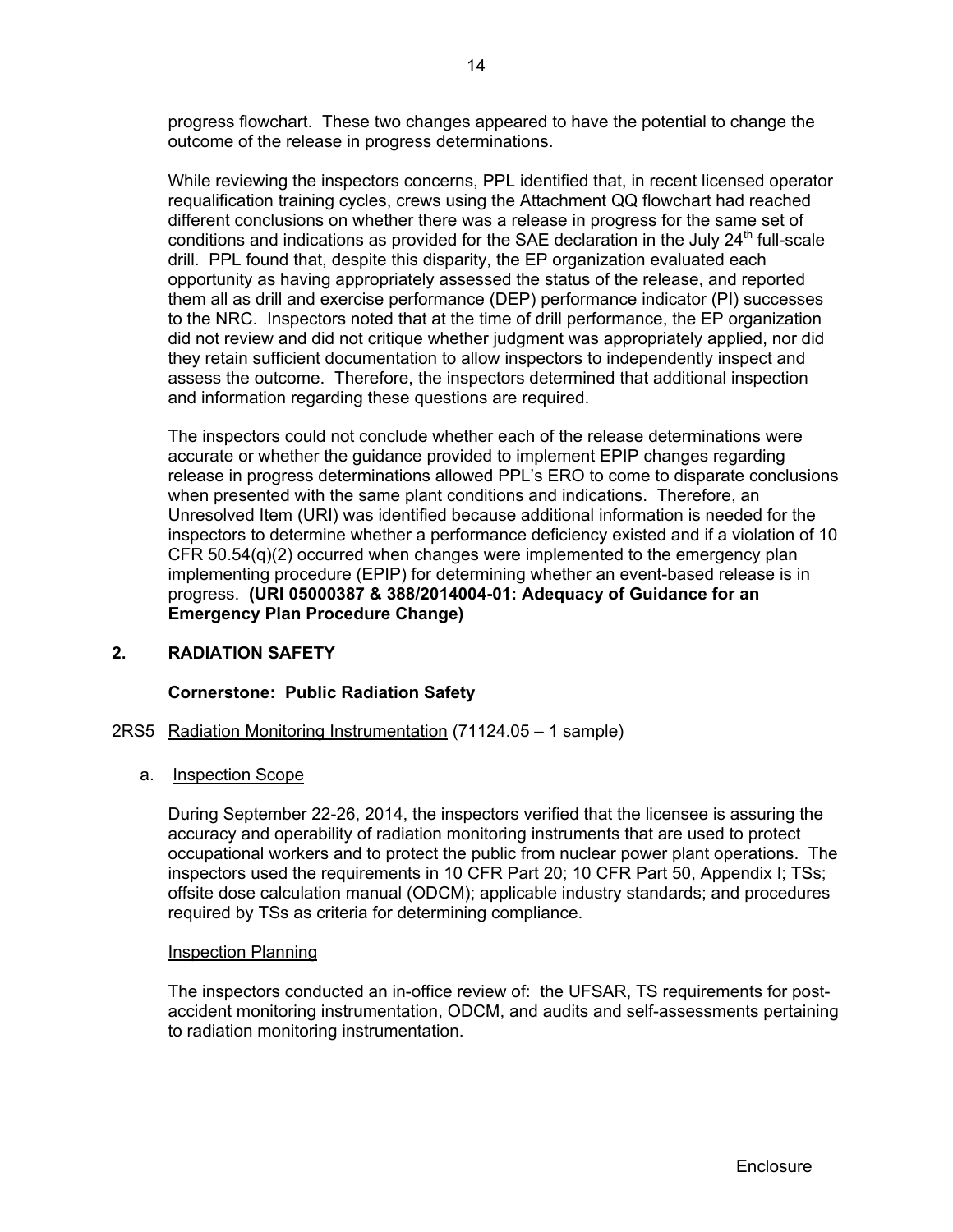## Walkdowns and Observations

The inspectors performed the following:

- Walkdowns of the effluent radiation monitoring systems (Unit 1 and Unit 2 RB vents and liquid discharge monitor) to assess configuration alignment
- Observed staff performance of source checks for portable survey instruments
- Walkdowns of various in plant monitor area radiation monitors and continuous air monitors and compared control room monitor response with actual monitor readouts
- Evaluated periodic source checks of personnel contamination monitors, portal monitors, and small area monitors.

## Calibration and Testing Program

The inspectors performed the following:

- Evaluated channel calibration, functional tests, and alarm set-points of selected effluent monitoring instruments
- Assessed laboratory analytical instruments to evaluate performance checks, calibration data, frequency of testing, and corrective action maintenance of the equipment
- Reviewed calibration records and the methods used to perform functional tests for the whole body counter
- Reviewed the electronic and source calibration documentation for the containment high-range radiation monitor.
- Evaluated two effluent/process monitors used in emergency operating procedures for current calibration and availability of these instruments
- Evaluated the calibration documentation for selected portable survey instruments, area radiation monitors (ARM), air samplers, personnel contamination monitors, and small article monitors
- Reviewed the current calibration of the licensee's portable survey and ARM instrument calibrator unit
- Reviewed the licensee's waste stream characterization to assess whether calibration sources used were representative of radiation encountered in the plant.

## Problem Identification and Resolution

The inspector evaluated whether problems associated with radiation monitoring instrumentation were being identified by the licensee at an appropriate threshold and were properly addressed for resolution in the licensee's CAP. The inspector assessed the appropriateness of the corrective actions for a selected sample of problems documented by the licensee that involve radiation monitoring instrumentation.

b. Findings

No findings were identified.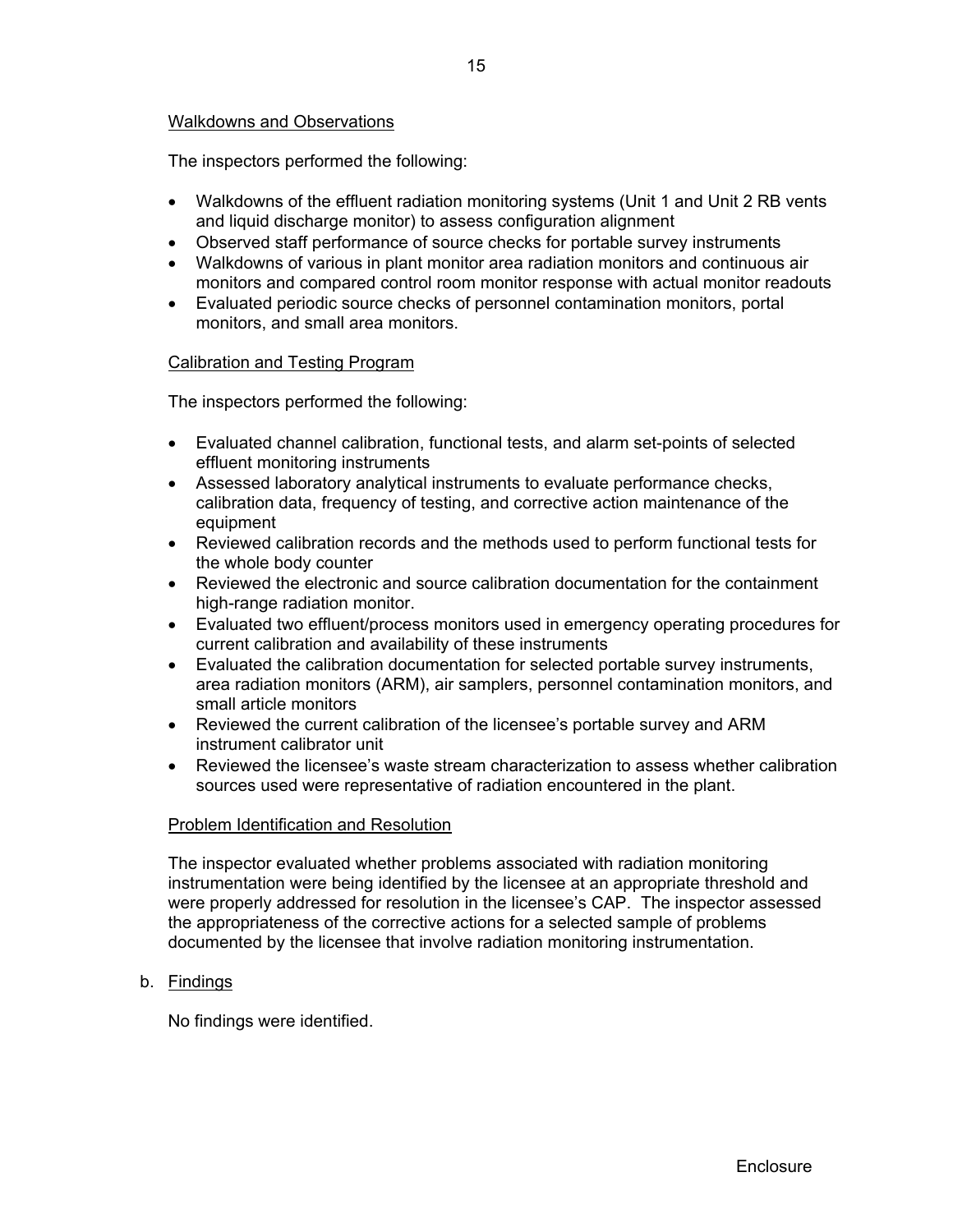## **4. OTHER ACTIVITIES**

## 4OA1 Performance Indicator Verification (71151 - 8 samples)

## .1 Safety System Functional Failures (2 samples)

### a. Inspection Scope

The inspectors sampled PPL's submittals for the Safety System Functional Failures (SSFFs) PI for both Unit 1 and Unit 2 for the period of October 1, 2013 through June 30, 2014. To determine the accuracy of the PI data reported during those periods, inspectors used definitions and guidance contained in Nuclear Energy Institute (NEI) Document 99-02, "Regulatory Assessment PI Guideline," Revision 7, and NUREG-1022, "Event Reporting Guidelines 10 CFR 50.72 and 10 CFR 50.73." The inspectors reviewed PPL's operator narrative logs, operability assessments, MR records, maintenance WOs, CRs, event reports and NRC integrated inspection reports to validate the accuracy of the submittals.

b. Findings

No findings were identified.

- .2 Mitigating Systems Performance Index (MSPI) (6 samples)
	- a. Inspection Scope

 The inspectors reviewed PPL's submittal of the MSPI for the following system for the period of October 2013 through June 2014:

Units 1 and 2, emergency alternating current power system

Additionally, the inspectors reviewed PPL's submittal of the MSPI for the following systems for the period of April 2013 through June 2014:

- Units 1 and 2, high pressure injection system
- Units 1 and 2, heat removal system

To determine the accuracy of the PI data reported during those periods, the inspectors used definitions and guidance contained in NEI Document 99-02, "Regulatory Assessment PI Guideline," Revision 7. The inspectors also reviewed PPL's operator narrative logs, CRs, MSPI derivation reports, event reports, and NRC integrated inspection reports to validate the accuracy of the submittals.

b. Findings

No findings were identified.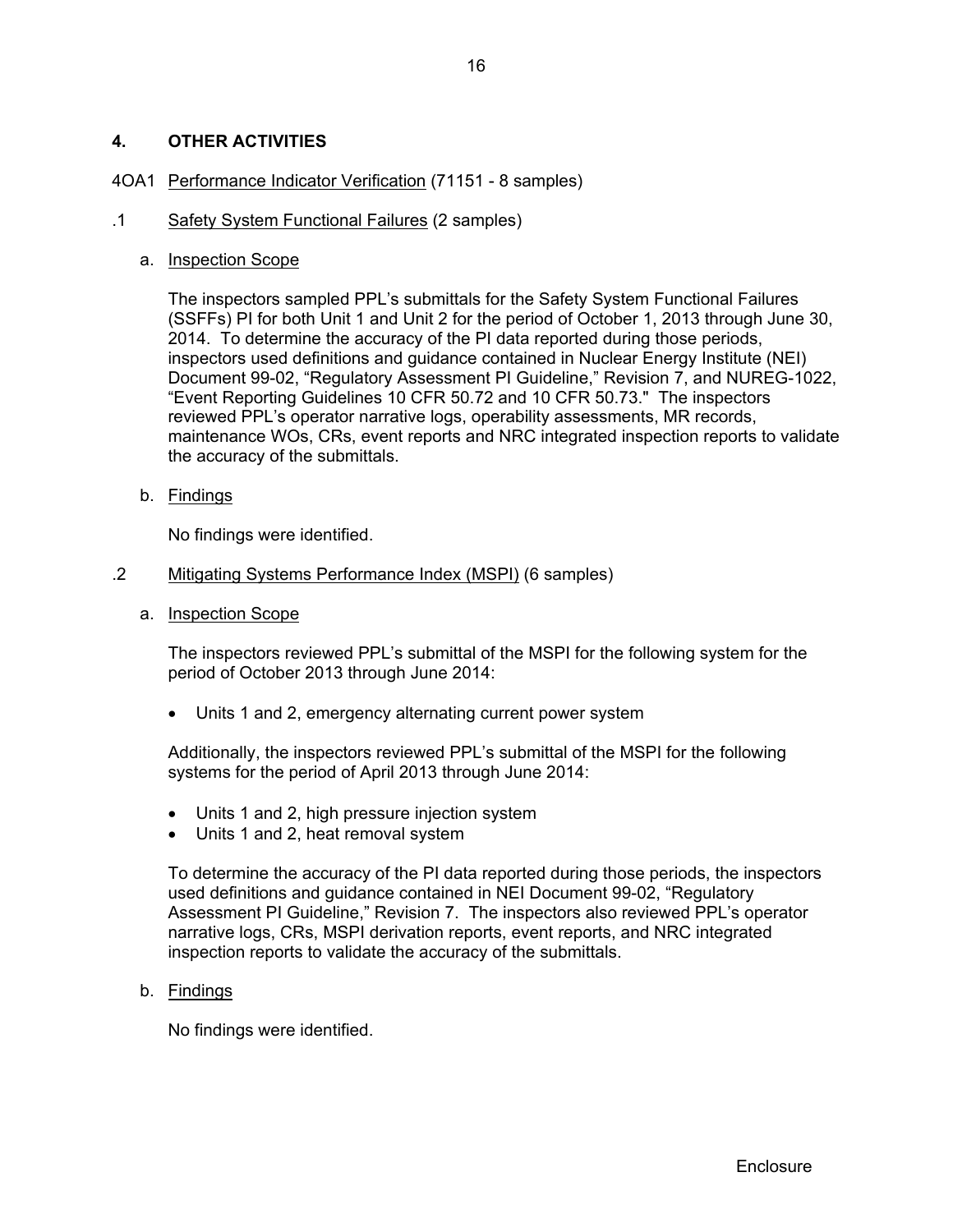## 4OA2 Problem Identification and Resolution (71152 – 3 samples)

### .1 Routine Review of Problem Identification and Resolution Activities

#### a. Inspection Scope

As required by Inspection Procedure 71152, "Problem Identification and Resolution (PI&R)," the inspectors routinely reviewed issues during baseline inspection activities and plant status reviews to verify that PPL entered issues into the CAP at an appropriate threshold, gave adequate attention to timely corrective actions, and identified and addressed adverse trends. In order to assist with the identification of repetitive equipment failures and specific human performance issues for follow-up, the inspectors performed a daily screening of items entered into the CAP and periodically attended CR screening meetings.

b. Findings

No findings were identified.

#### .2 Annual Sample: Review of the Operator Workaround Program

a. Inspection Scope

The inspectors reviewed the cumulative effects of the existing operator workarounds (OWAs), operator burdens, existing operator aids and disabled alarms, and open main control room deficiencies to identify any effect on emergency operating procedure operator actions, and any impact on possible initiating events and mitigating systems. The inspectors evaluated whether station personnel had identified, assessed, and reviewed OWAs as specified in PPL's procedure OI-AD-096, "Operator Burdens," Revision 10.

The inspectors reviewed PPL's process to identify, prioritize and resolve main control room distractions to minimize operator burdens. The inspectors reviewed the system used to track these OWAs and recent PPL self-assessments of the program. The inspectors also toured the control room and discussed the current OWAs with the operators to ensure the items were being addressed on a schedule consistent with their relative safety significance.

#### b. Findings and Observations

No findings were identified.

The inspectors determined that the issues reviewed did not adversely affect the capability of the operators to implement abnormal or emergency operating procedures (EOPs). The inspectors also verified that PPL entered OWAs and burdens into the CAP at an appropriate threshold and planned or implemented corrective actions commensurate with their safety significance.

The inspectors noted that PPL's recovery plan, a plan to reduce operator burdens, has made improvements in the Operator Burden process within the past year. Specifically, in 2013 the inspectors observed that prior to the reactor scram on December 19, 2012,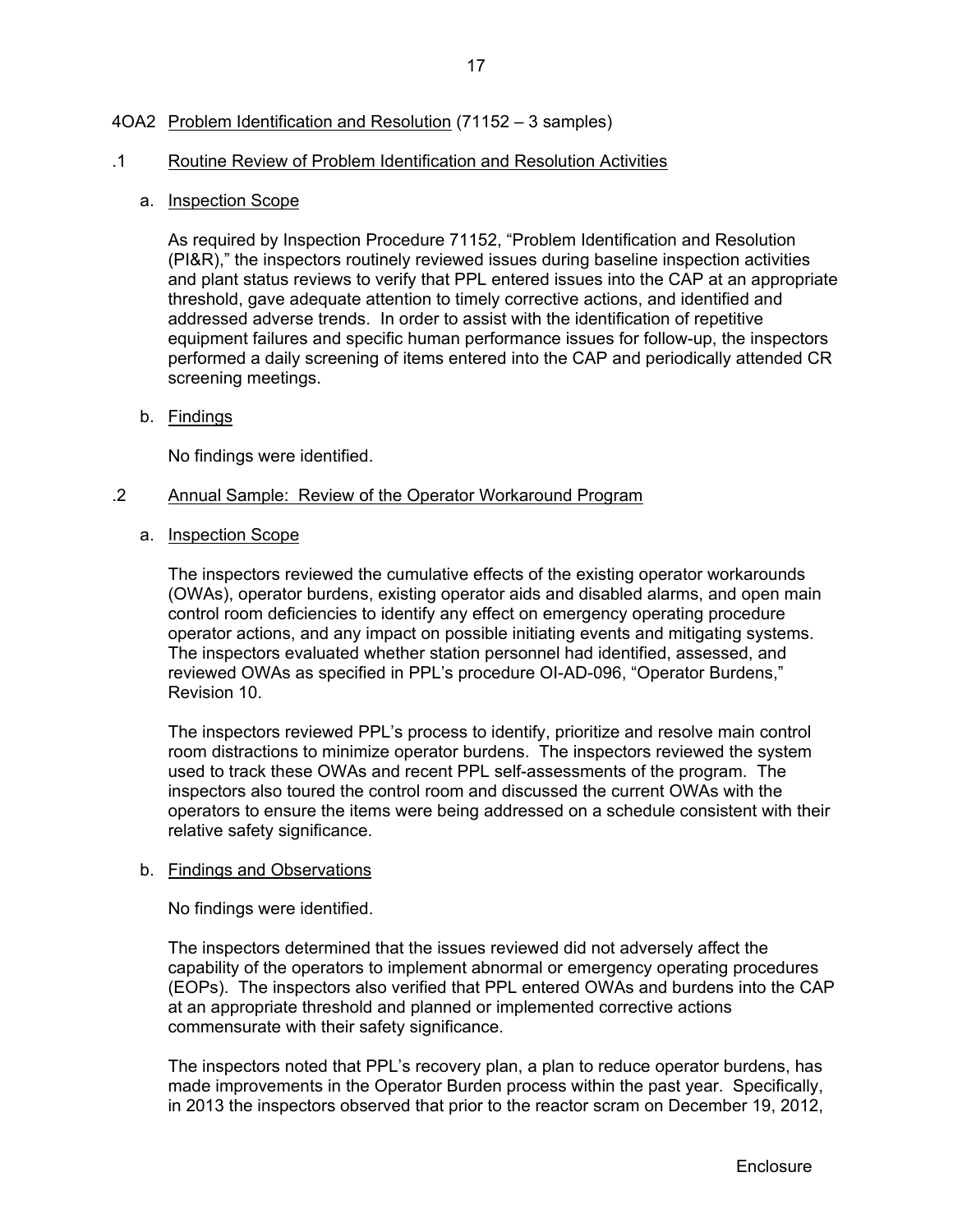PPL failed to identify all operator burdens. Those operator burdens that were identified did not specify compensatory measures to limit the burden to operations staff. Subsequent to the scram, PPL implemented corrective actions to address these programmatic weaknesses. Although still above the station goals, as defined in OI-AD-096, "Operator Burdens," Revision 12, the total number of operator burdens, documented in the August 2014 Operator Aggregate Index report, has been reduced to 33. This is an improvement with respect to the 98 operator burdens documented in the September 2013 Operator Aggregate Index.

## .3 Annual Sample: Trend in TS Surveillance Procedure Inadequacies and Corrective Actions for NCV 05000387; 388/2012009-03

## a. Inspection Scope

The inspectors performed an in-depth review of PPL's evaluation and corrective actions associated with the subject NCV. The NCV was documented because PPL did not perform an adequate extent of condition (EOC) review for a significant condition adverse to quality. Specifically, inspectors had determined that PPL's actions were inadequate to address the extent of TS surveillance procedure inadequacies. In review of the issue, inspectors identified another surveillance procedure which was within the scope of the extent of condition review that did not appropriately capture the TS surveillance requirement (SR). Therefore, the inspectors determined the PD was associated with a violation of 10 CFR 50 Appendix B, Criterion XVI, "Corrective Action." The subject NCV was entered into the CAP as CR-1641558. PPL performed an apparent cause evaluation (ACE) to identify the cause of the violation and identify corrective actions. The inspectors reviewed the ACE to determine if the corrective actions were reasonable. Additionally, inspectors performed a targeted sampling of other surveillance procedures for adequacy to independently assess PPL's actions.

## b. Findings and Observations

No findings were identified.

Inspectors reviewed the ACE and determined that the evaluation did not identify corrective actions to address the PD identified in the NCV. Specifically, the ACE appropriately identified the apparent cause of the violation as the action generated to address the extent of condition was not SMARTER. The actions did not specify reviewing the procedure content/detail. Despite this, the ACE specified no corrective actions to address the apparent cause or for the inadequate extent of condition review identified in the NCV. Instead, the ACE stated that it is largely a latent organizational issue that has been and continues to be addressed in the 2013/2014 Plan for Excellence Focus Area # for CAP efficiency. Though this action was reasonable to limit the likelihood of future inadequate EOC reviews, the inspectors determined that the ACE did not correct the PD identified in the NCV.

As follow-up to the identified issue, inspectors reviewed a sampling of approximately ten surveillance procedures with unique or non-standard frequencies (e.g. on-demand, rotating test basis, etc.). Two deficiencies were noted: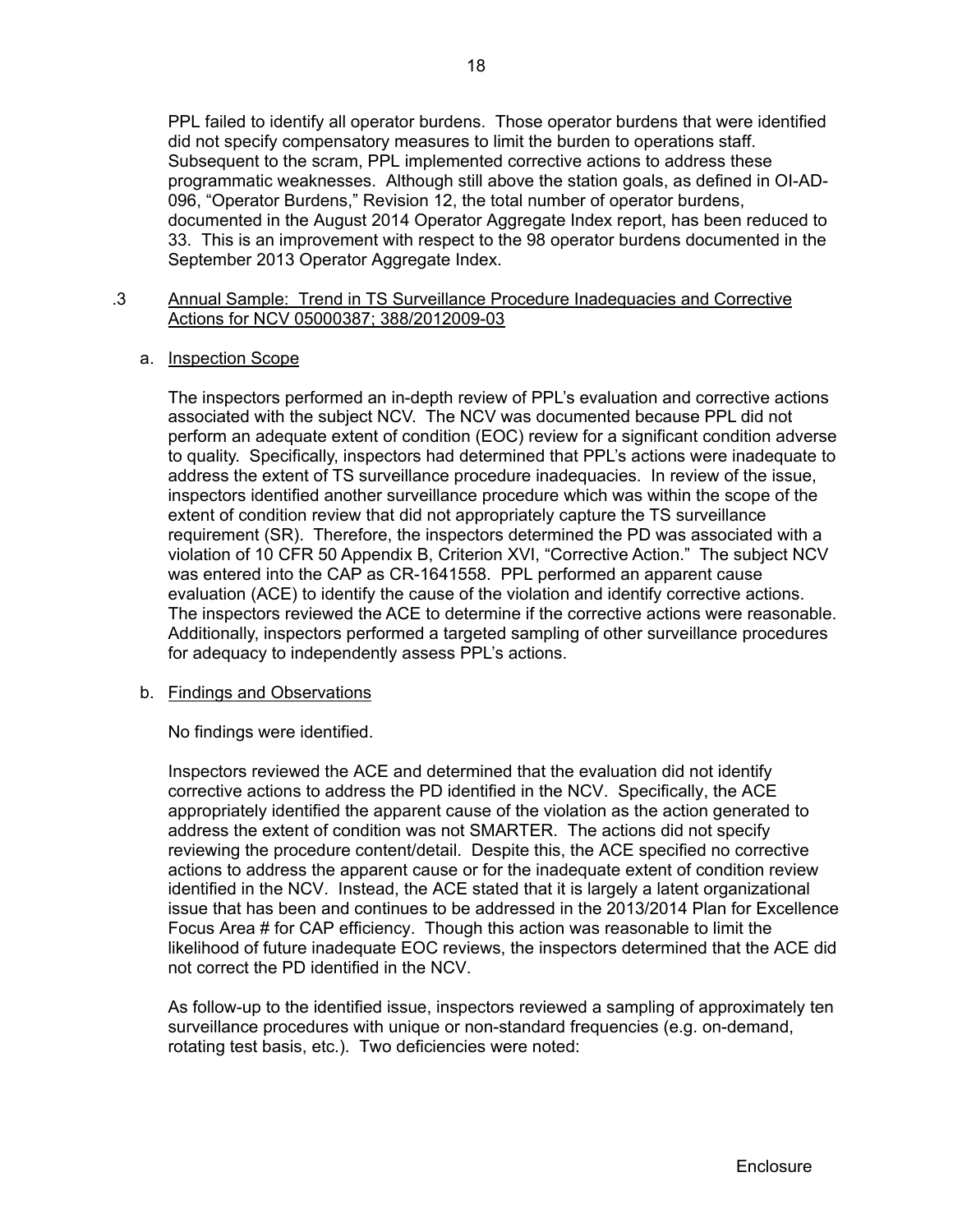- SE-024-100, "Unit 1 and Unit 2 Ten Year Simultaneous Start of Four DGs," Revision 3, allows the surveillance to be performed with the 'E' DG substituted for one of the other DGs. The TS SR states that, "This SR does not have to be performed with DG 'E' substituted for any DG." The TS bases continue that the 'E' DG's independence is adequately verified by design and is not required to be tested. The inspectors determined that the procedure could allow for performance such that the TS SR could be missed. Review of previous performances of the surveillance identified that the test had not previously been performed with the 'E' DG substituted. PPL entered this issue into the CAP as CR-21371.
- SM-102-A04, "48 Month Channel A 1D610-125 VDC Battery Discharge Modified Performance Test and Battery Charger Capability Test," Revision 21, is scheduled at a 48 month interval. The implementing procedure states to take appropriate actions to shorten the test frequency if the battery has reached 85 percent expected service life (at the time of surveillance performance). The TS SR requires a capacity test every 12 or 24 months if the battery has reached 85 percent service life, depending on battery capacity. Inspectors determined that the implementing procedure, as written, could result in a missed surveillance if 85 percent service life were exceeded prior to the following 48 month capacity test. Inspectors reviewed battery performance for all the station's safety-related batteries and verified that none currently met the condition. Additionally, inspectors noted that the battery replacement maintenance was scheduled at a frequency within 85 percent of the service life. PPL entered this issue into the CAP as CR-2014-21485.

Overall, the inspectors determined that PPL did not correct the PD identified in NCV. PPL entered the issue into the CAP as CR-2014-22735 and CR-2014-25374. Corrective actions specified under CR-2014-22735 included performing an in-depth cross-functional review of a 10 percent sampling of all surveillance implementing procedures, with followup action to expand the sampling population if additional inadequacies are identified. Inspectors determined that this corrective action, if implemented with rigor, was reasonable to evaluate the extent of inadequate surveillance implementing procedures. Inspectors assessed the failure to identify the two previously discussed deficient surveillance procedures, both of which were conditions adverse to quality, by specifying appropriate corrective actions to address a NCV as a PD. The inspectors evaluated the issue in accordance with the guidance in IMC 0612, Appendix B, "Issue Screening," and Appendix E, "Examples of Minor Issues," and determined the issues of concern were of minor significance because there was reasonable assurance that the tests would have been performed satisfactorily and no issues with past performance were identified. Consequently, the issues were not subject to enforcement action in accordance with the NRC's Enforcement Policy.

## .4 Annual Sample: Review of Secondary Containment Inoperabilities

#### a. Inspection Scope

A PI&R sample inspection was conducted during the period August 14 - September 20, 2014. The inspectors performed an in-depth review of PPL's evaluation and corrective actions associated with Licensee Event Reports (LERs) submitted as the results of inoperabilities of secondary containment. The circumstances of each LER are documented in section 4OA3.2 of this report.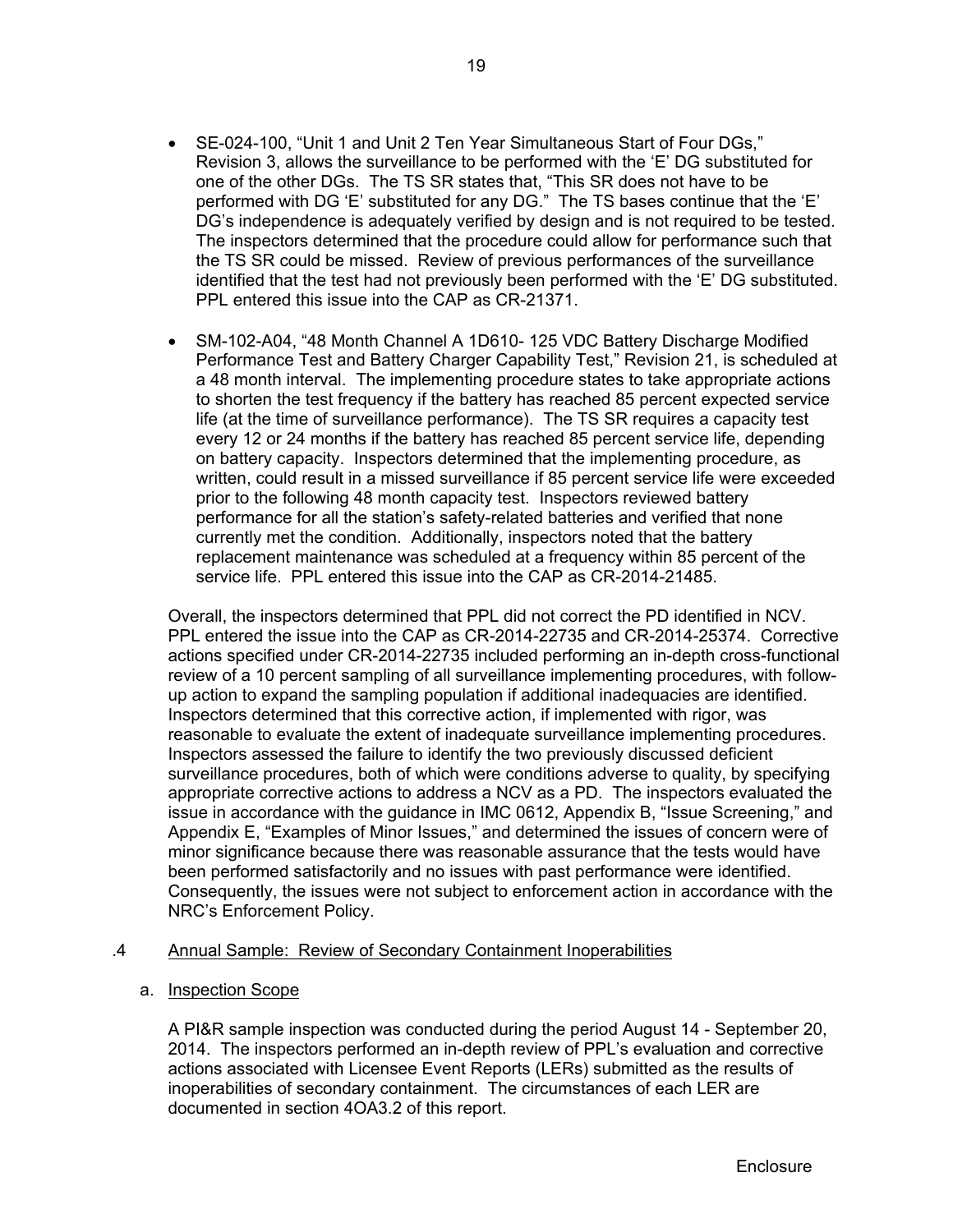The inspectors assessed PPL's problem identification threshold, prioritization and timeliness of corrective actions to determine whether PPL was appropriately identifying, characterizing, and correcting problems associated with this issue and whether the planned or completed corrective actions were appropriate. The inspectors performed system walk-downs, documentation reviews and interviewed engineering and operations personnel to assess the effectiveness of any implemented corrective actions. The inspectors compared the actions taken to the requirements of PPL's CAP and 10 CFR Part 50, Appendix B.

#### b. Findings and Observations

No findings were identified.

 In general, inspectors grouped the evaluations into two categories, those that were the result of TS ST failure and those that were the result of non-safety related ventilation system issues.

#### Inoperability resulting from Drawdown Testing Failures

NCV 05000387; 388/2013005-03: Missed TS Surveillance for Secondary Containment Drawdown Testing, found that prior to November 2013, PPL had not tested the secondary containment boundary configuration with the railroad bay open. Secondary containment drawdown and in-leakage testing was performed with the railroad bay aligned to zone III, masking any potential in-leakage through the secondary containment boundaries within the railroad bay such as removable walls and the 818 Railroad Bay Hatch Cover. After November 2013, PPL changed their drawdown and in-leakage testing strategy which resulted in three in-leakage testing failures.

An equipment apparent cause evaluation (EACE) and a Level 3 work group evaluation were completed under CR-2013-04462 and CR-2013-05775, respectively. Both evaluations identified the direct cause of the test failures were due to air in-leakage due to undetected seal degradation in the removable walls, 818 Railroad Bay Hatch Cover, and doors 102 and 113A. Corrective actions were implemented to repair leakage from the 818 hatch and removable walls. Temporary modifications were implemented to reduce leakage through both doors. These actions reduced the leakage so that secondary containment remained operable, though with reduced margin to the TS limit. The inspectors noted that permanent corrective actions associated with doors 102 and 113A are not currently scheduled. Additionally corrective actions to make repairs to door 101 seals and threshold, a secondary containment boundary while the 101 Bay is aligned to Zone I or Zone III, are also not scheduled. However, closure of the prompt operability determination (CR-2013-04462) which is maintaining secondary containment operable is not scheduled for completion until May 29, 2015. While all secondary containment operability testing has been completed, these three outstanding door repairs represent a significant reduction in the allowable in-leakage design margin.

The inspectors reviewed NCV 05000387;388/2013005-03 and determined that the undetected degradation of the secondary containment boundaries that caused the three failures was a direct result of failing to test the 101 Bay boundaries as described in the NCV. The inspectors did not identify any new findings.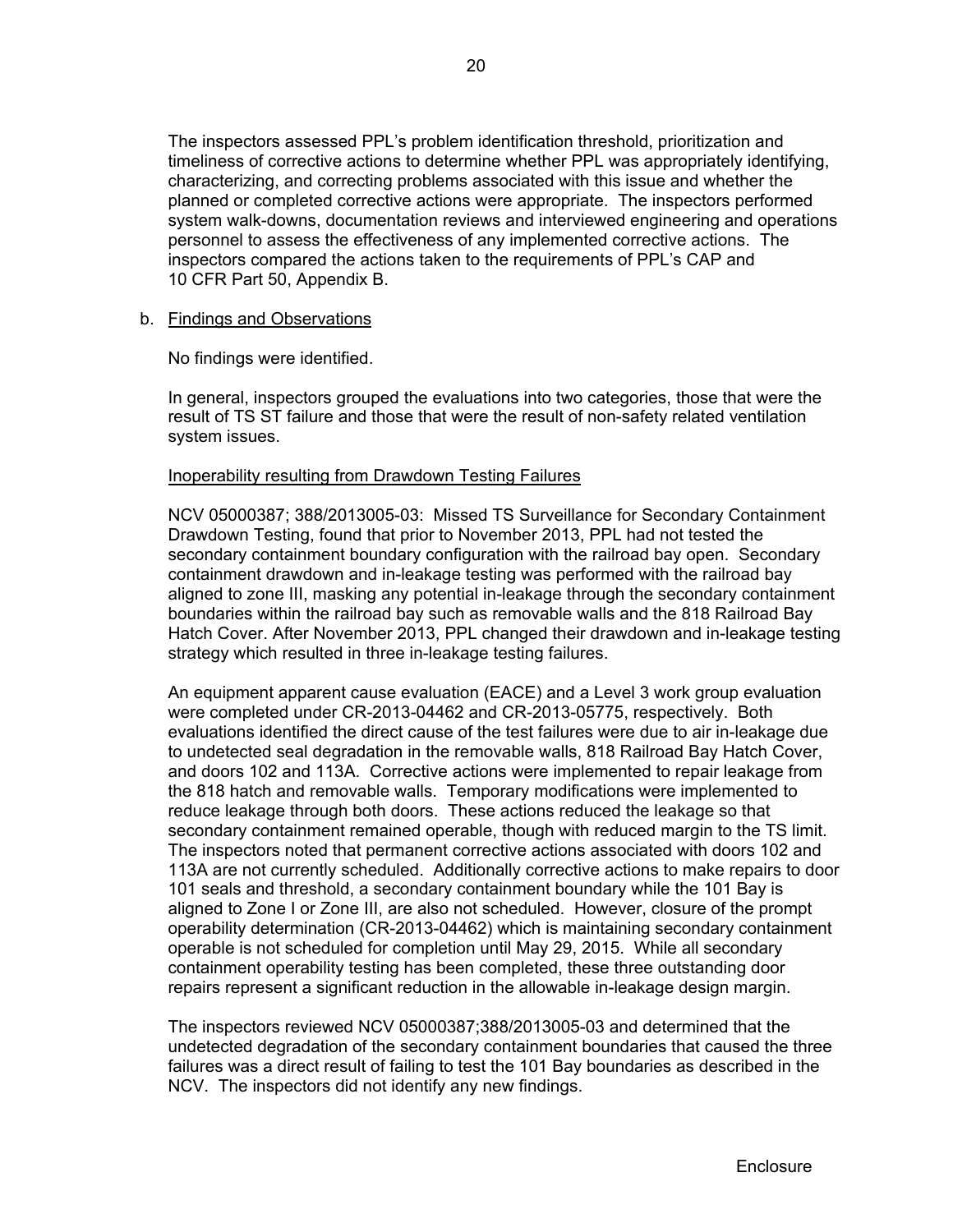## Inoperability resulting from Non-safety Related Ventilation Failures

Challenges with non-safety related ventilation and its effect on secondary containment operability have been discussed during semi-annual trend reviews in NRC inspection reports 2012-03, 2013-05, and 2014-03. Subsequent to these reports, additional trips of non-safety related ventilation fans were caused by reactor protection system (RPS) electrical power transfers, improper damper response and operation, and solenoid valve failures. These trips and their associated inoperability of secondary containment were documented in LERs 05000387;388/2013-004, 05000387;388/2013-005, 05000387;388/2013-006, 05000387;388/2013-008, 05000387;388/2014-004, 05000387;388/2014-005, 05000387;388/2014-007. As discussed in section 4OA3 of this report, PPL has taken corrective actions to prevent recurrence of these failures, to include procedure changes to prevent an unexpected loss of secondary containment during RPS electrical power transfers and additional monitoring during operator rounds to ensure the ventilation system is functioning within operating limits. Inspectors determined that these corrective actions were reasonable and noted that since implementation, PPL has not experienced an unexpected loss of secondary containment for the same reasons documented in the above LERs.

Inspectors also reviewed PPL's reporting of the failures under NRC performance indicator MS05, SSFFs. The inspectors noted that PPL did not count the seven LERs associated with the inoperability of secondary containment due to differential pressure (DP) being less than the TS required value of 0.25 inches of vacuum water gauge (WG) as SSFFs. NEI 99-02, "Regulatory Assessment Performance Indicator Guideline," Revision 7, states that events in which the licensee declared a system inoperable, but an engineering analysis later determined that the system was capable of performing its safety function are not counted. The inspectors questioned PPL's application of this statement since PPL's secondary containment drawdown analysis, EC-070-0526, assumes that secondary containment DP is initially at -0.25 inches of vacuum WG. In response to inspectors questions, PPL performed additional engineering analysis which concluded that secondary containment would continue to meet the TS surveillance limits with an initial secondary containment DP of 0.0 inches of vacuum WG (i.e. atmospheric conditions).

## 4OA3 Followup of Events and Notices of Enforcement Discretion (71153 – 12 samples)

.1 Plant Events

## a. Inspection Scope

For the plant events listed below, the inspectors reviewed and/or observed plant parameters, reviewed personnel performance, and evaluated performance of mitigating systems. The inspectors communicated the plant events to appropriate regional personnel, and compared the event details with criteria contained in IMC 0309, "Reactive Inspection Decision Basis for Reactors," for consideration of potential reactive inspection activities. As applicable, the inspectors verified that PPL made appropriate emergency classification assessments and properly reported the event in accordance with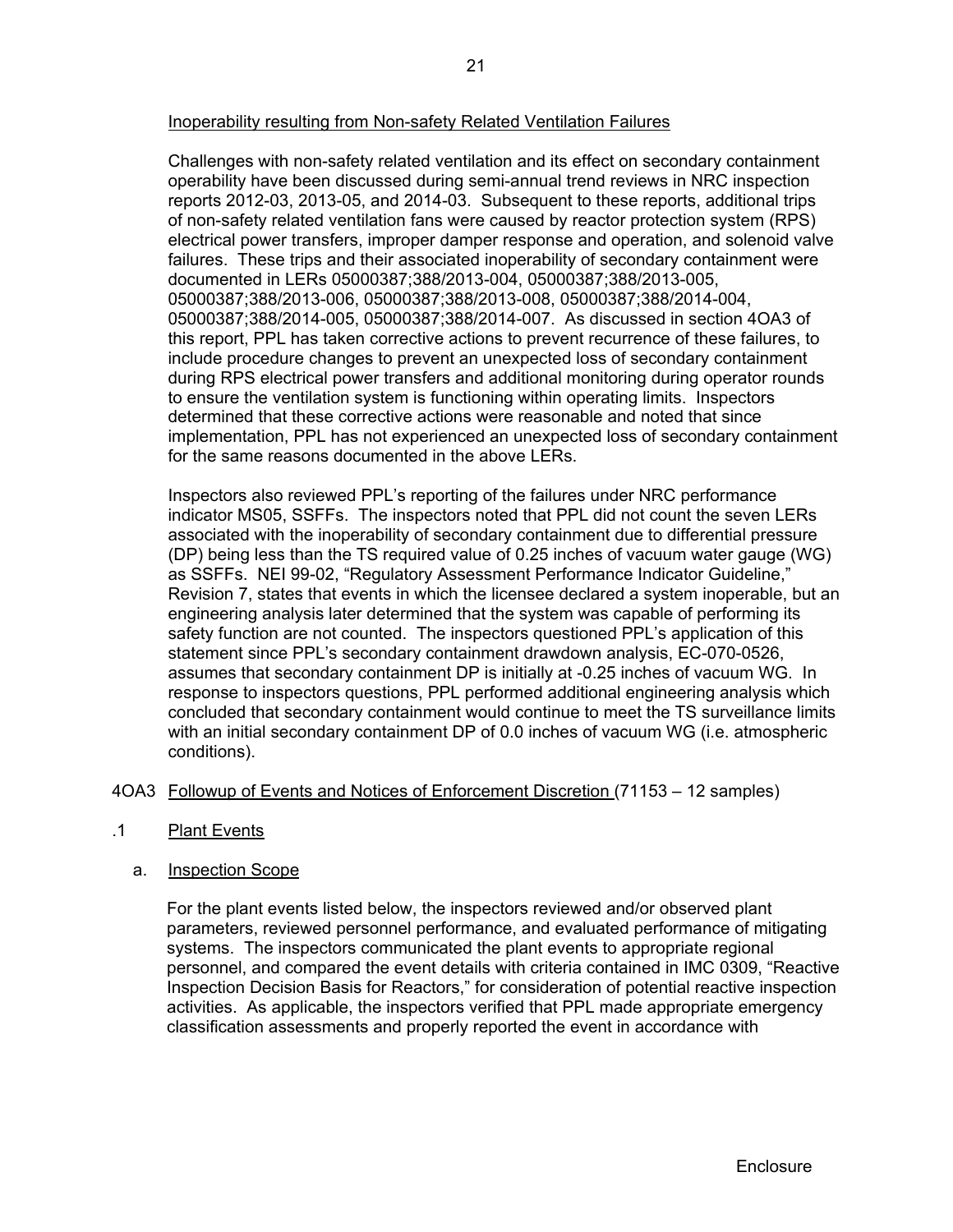10 CFR 50.72 and 50.73. The inspectors reviewed PPL's follow-up actions related to the events to assure that PPL implemented appropriate corrective actions commensurate with their safety significance.

Unit 1, 'B' RRP trip on August 27, 2014

## b. Findings

Introduction. A finding of very low safety significance (Green) for inadequately implementing work instructions for the installation and calibration of the RRP MG set motor winding cooling air outlet temperature switch as required by NDAP-QA-0502, "Work Order Process," was self-revealed when the Unit 1 'B' RRP tripped on August 27, 2014, and required a rapid unplanned downpower and transition to single loop operation. The cause of the RRP trip was a calibration error made on May 7, 2014, in which the alarm and trip setpoints were reversed such that the pump trip occurred at normal expected temperatures for the plant conditions.

Description. The RRP MG sets are protected, in part, by high temperature alarms and a MG-set drive motor trip on motor winding cooling air outlet high temperature. These functions are provided by a dual element high temperature bistable, TSH-14001B, which is configured to provide a control room alarm at 175 degrees Fahrenheit (°F) and a RRP MG set trip at 260 °F. This switch is non-safety-related because the protective functions are not credited in the accident analysis.

On August 27, 2014, the Unit 1 'B' RRP tripped unexpectedly, resulting in a rapid power reduction to approximately 68 percent power. Operators implemented several offnormal procedures and continued the unplanned power reduction to 30 percent power to maintain the plant within operating limits. Operators entered TS Limiting Conditions for Operation (LCO) 3.4.1, "Recirculation Loops Operating," that required implementation of reduced thermal limits and RPS trip setpoints that correspond to operation in single loop.

PPL's initial investigation into the trip identified that TSH-14001B was incorrectly calibrated on May 7, 2014, when the temperature switch was replaced and the alarm and trip setpoints were reversed. Additionally, the temperature bistable had drifted low by approximately 30°F, resulting in the MG set trip occurring within the normal range of motor winding cooling air temperatures with the motor generator fully loaded during summer months.

| Setpoint                                                                                        | Expected        | As-Left on      | As-Found on       |
|-------------------------------------------------------------------------------------------------|-----------------|-----------------|-------------------|
|                                                                                                 | Configuration   | May 7, 2014     | August 28, 2014   |
| MG-set motor winding cooling air<br>outlet temperature switch<br>TSH-14001B- Trip (Contact #1)  | 260 °F          | 172 $\degree$ F | 143.8 $\degree$ F |
| MG-set motor winding cooling air<br>outlet temperature switch<br>TSH-14001B- Alarm (Contact #2) | 175 $\degree$ F | 260 °F          | 229.9 $\degree$ F |

PPL initiated a root cause evaluation (RCE) under CR-2014-27243. PPL reviewed WO 1764814 that was implemented on May 7, 2014, to install and calibrate a new temperature switch. PPL's review identified that numerous field changes were made to the work package. Specifically, twenty-seven field changes were made, including one to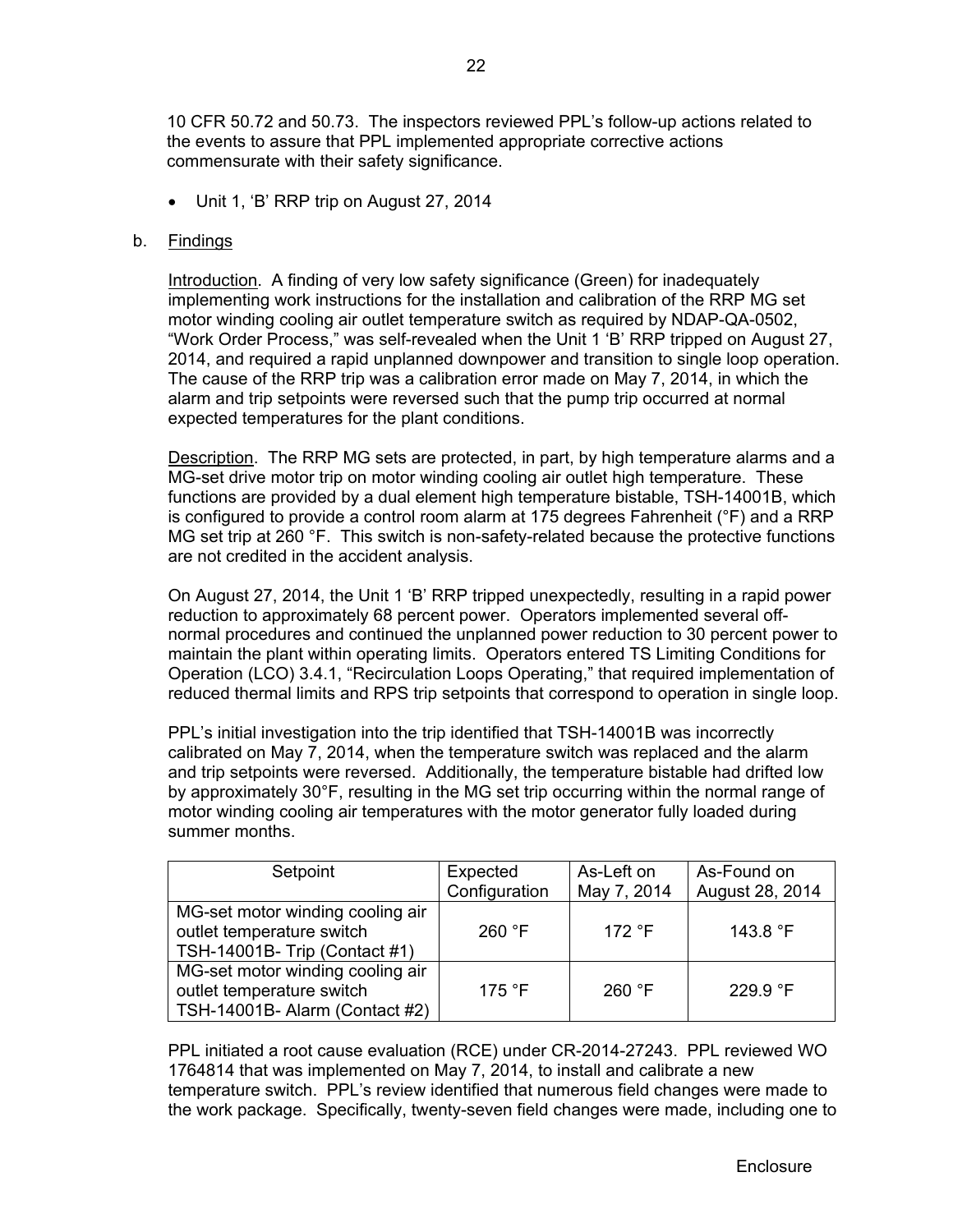change or request a plant drawing update to the motor trip contact to Contact 2 and the alarm contact to Contact 1. This change was made because the contract instrumentation and control (I&C) technicians performing the work believed they had identified that the wires associated with the two contacts were reversed in the field. No CR was written to document the reversal of the field wiring. In reality, the wiring and WO were correct. The field changes made by the technicians changed the plant configuration and reversed the alarm and trip functions. Plant drawings referenced in the WO identified that TSH-14001B Contact 1 provided the trip function and TSH-14001B Contact 2 provided the alarm function.

NDAP-QA-0502, "Work Order Process," Revision 38, step 6.9.5, states work shall be performed in accordance with the work package, all work instructions, and referenced procedures. Section 6.8 provides requirements for making changes to work packages. It states that field changes cannot result in a plant design or configuration change. Additionally, field changes require the person making the change and the approver to initial and date the change after verifying that the changes are technically correct and in accordance with plant procedures. PPL identified, for the field changes to the calibration sheets, no initials were provided indicating that the supervisor had approved the field change to reverse the contact numbers for the alarm and trip functions. Step 6.9.13 states that equipment shall be returned to the original design configuration following work completion unless a change mechanism has been issued. However, inspectors determined that there was no change mechanism initiated to update plant drawings or routine calibration procedures to reflect the as-left configuration. Section 6.10 of NDAP-QA-0502 provides instructions for post-work review and work package closeout. It requires that work group supervision review the work package for completeness, technical accuracy and ensuring the worker completed above discussed requirements. The inspectors concluded that work group supervision provided inadequate oversight of the work because none of the aforementioned deficiencies in work execution were identified.

The inspectors also reviewed the PMT performed for the work. The work instructions installed and calibrated the temperature switch with slide links opened so that the end device (i.e., control room annunciator and RRP MG-set drive motor breaker) was not tested or exercised. Specifically, when technicians calibrated and verified that the contact for the alarm changed state at the setpoint, no control room annunciator was received. Following closure of the slide links, no additional testing was performed to verify the functionality of the temperature switch. NDAP-QA-0482, "PMT," Revision 7, provides the requirements for identification of post-maintenance tests and states that the purpose is to ensure that the originally identified problems was corrected and no new deficiencies have been introduced. The inspectors determined that the method of performing the calibration was insufficient to ensure that the new deficiency was identified prior to restoring the system to service. Attachment E, "Bistable/Relay Component Testing," of PSP-29, "PMT Matrix," Revision 17, indicates that if the component is replaced or the setting is adjusted, then the maintenance functional tests, including verification that all indicating lights associated with the switch are operating acceptably, should be performed. The inspectors determined that the WO did not sufficiently direct appropriate testing to ensure the system was restored to an acceptable state; and, the supervisory review of the work planning process was insufficient to identify the deficiency.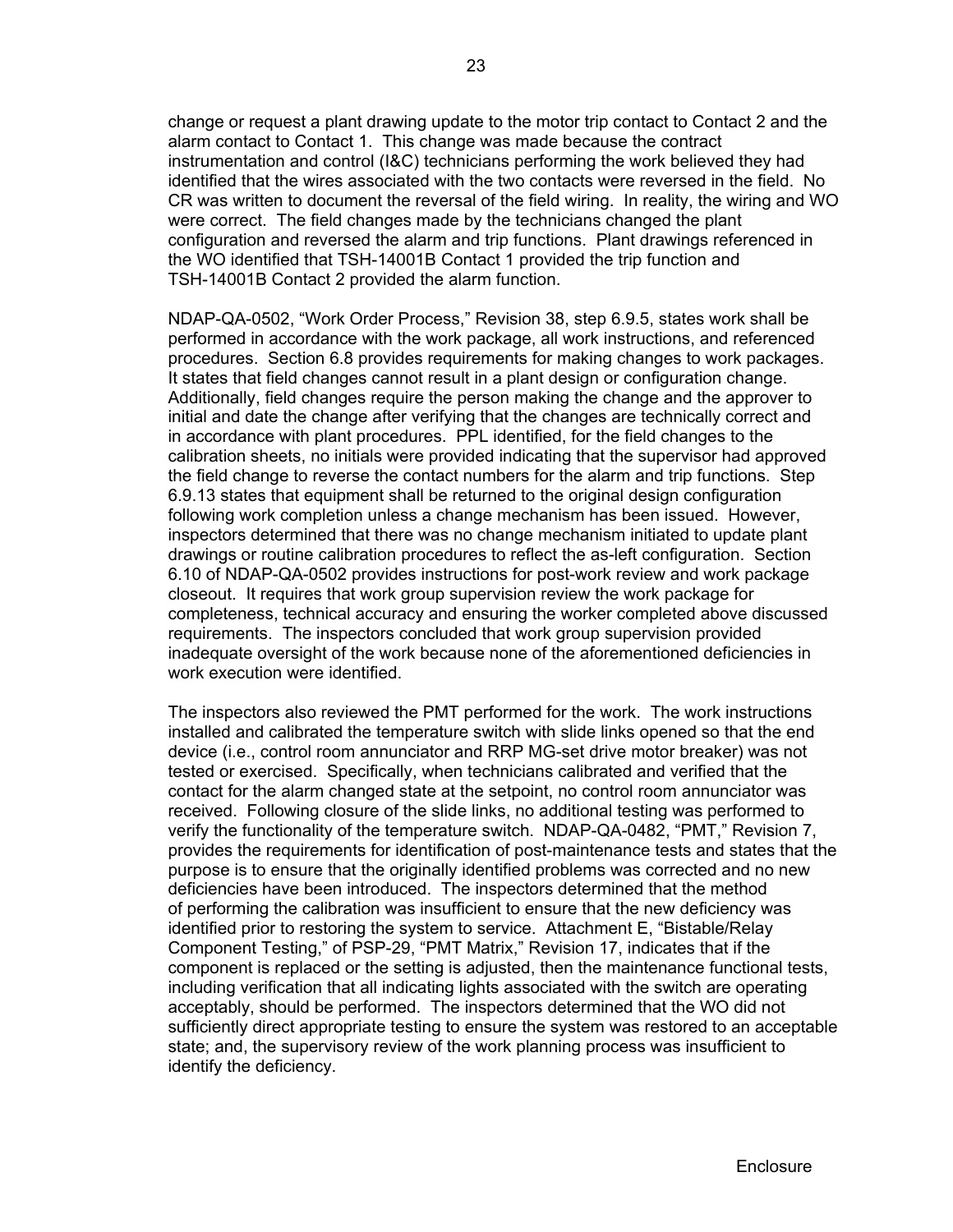PPL's immediate corrective actions included entering the issue into their CAP as CR-2014-27243, correcting the calibration error, starting the pump, and restoring normal two-loop flow to the reactor vessel.

Analysis. The inspectors determined that PPL's failure to implement a WO as written or make changes as required by station procedures was a PD that was within PPL's ability to foresee and correct, and should have been prevented. The PD was more than minor because it was associated with the Equipment Performance attribute of the Initiating Events cornerstone and affected its objective to limit the likelihood of events that upset plant stability and challenge critical safety functions during power operations. Specifically, inadequate implementation of work instructions resulted in the incorrect calibration of the 'B' RRP MG Set High Temperature Trip setpoint such that it was reached during normal operations, resulting in a trip of the 'B' RRP, an unplanned rapid downpower to approximately 30 percent and establishment of single loop operating conditions. The inspectors evaluated the finding in accordance with IMC 0609, Appendix A, "The SDP for Findings At-Power," Exhibit 1 for the Initiating Events cornerstone. The inspectors determined the finding was of very low safety significance (Green) because it did not cause a reactor trip or the loss of mitigation equipment.

This finding was determined to have a cross-cutting aspect in the area of Human Performance, Field Presence, because PPL did not ensure supervisory and management oversight of work activities, including contractors and supplemental personnel. Specifically, supervisory oversight of the calibration activity, including work package development, review of work performed and work package closeout were insufficient to ensure that the changes made to the work package were processed in accordance with station procedures and did not result in a new deficiency being introduced [H.2].

**Enforcement.** This finding does not any involve enforcement action since no regulatory requirement violation was identified. Specifically, since the ICS is non-safety related and not credited in any accident analysis, implementation of PPL's procedure, NDAP-QA-0502, "Work Order Process," is not required to be implemented as part of Susquehanna's 10 CFR 50, Appendix B, Quality Assurance Program. Because the finding does not involve a violation of regulatory requirements and has very low safety significance, it is identified as FIN, (**FIN 05000387/2014004-02, RRP Trip due to Incorrect Calibration of MG Set High Temperature Trip Setpoint**)

## .2 LERs associated with Secondary Containment (10 samples)

The following LERs and associated evaluations were reviewed for accuracy, the appropriateness of corrective actions, the violations of requirements, and the generic issues. Any enforcement aspects of this issue are discussed in Section 4OA2.4. The inspectors did not identify any new issues during the review of the LERs. These LERs are closed.

(Closed) LER 05000387; 388/2013-007-00: Loss of Secondary Containment Due to Drawdown Test Failure

On November 20, 2013, Secondary Containment drawdown testing failed to meet the acceptance criteria of TS SR 3.6.4.1.5 due to in-leakage flow rate exceeding the allowable value. The ST was being conducted on a previously untested alignment of the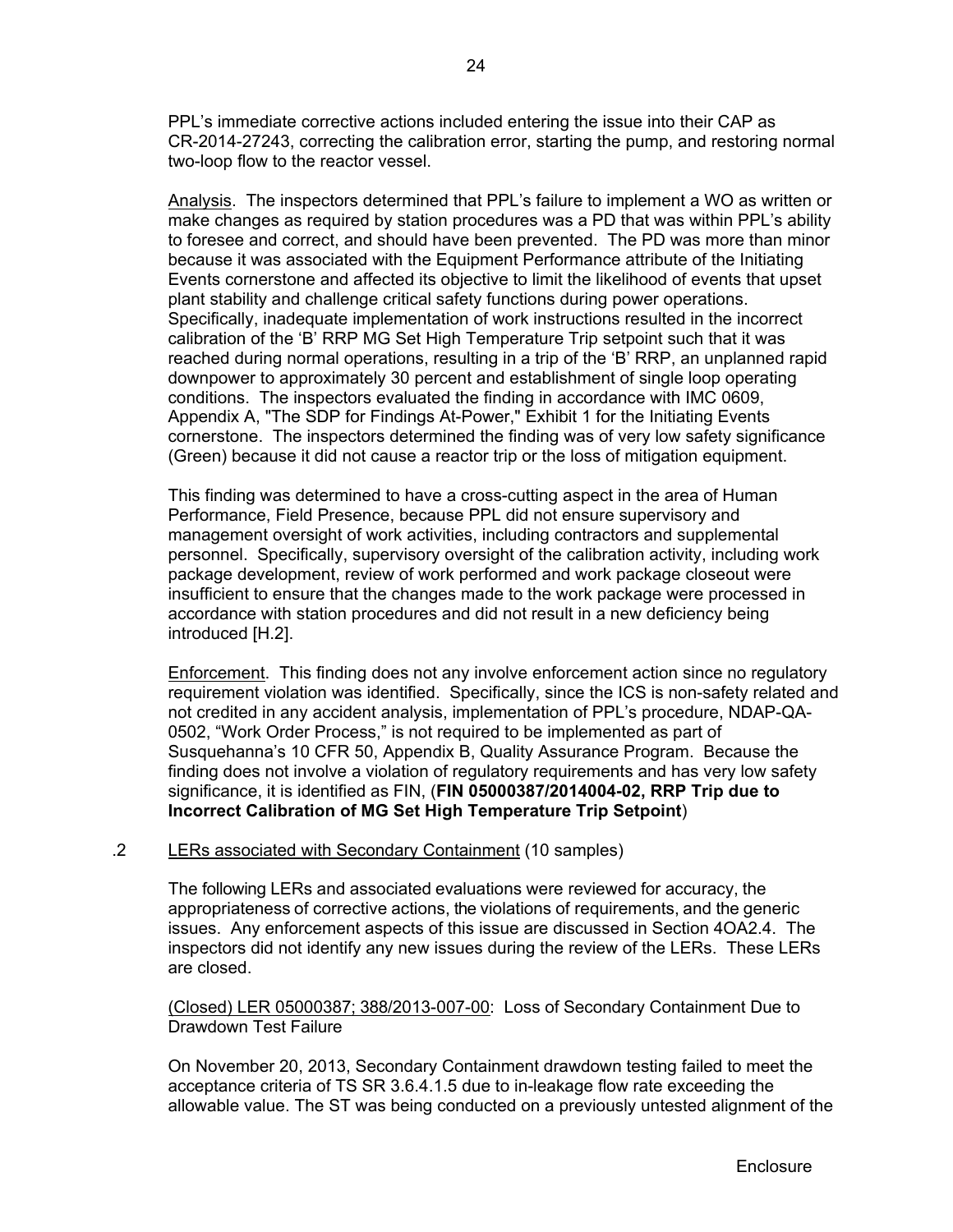Unit 1 ventilation system. Prior to the test, LCO 3.6.4.1 was entered for both Unit 1 and Unit 2. Following the unsuccessful ST, Secondary Containment was realigned to an operable and tested configuration and LCO 3.6.4.1 was exited. This was documented in CR-2013-04462.

During retesting on December 7, 2013, Secondary Containment drawdown testing failed to meet the acceptance criteria of TS SR 3.6.4.1.5 due to in-leakage flow rate exceeding the allowable value. Following the unsuccessful ST, Secondary Containment was realigned to an operable and tested configuration and LCO 3.6.4.1 was exited. This was documented as CR-2013-05775.

(Closed) LER 05000387; 388/2014-003-00: Loss of Secondary Containment during TS SR 3.6.4.1.5 Drawdown Testing

On March 4, 2014, Secondary Containment drawdown testing again failed to meet the acceptance criteria of TS SR 3.6.4.1.5 due to in-leakage flow rate exceeding the allowable value. The ST was being conducted on a previously untested alignment of the Unit 2 ventilation system. This was documented in CR-2014-07035.

(Closed) LER 05000387; 388/2013-004-00: Loss of Secondary Containment Due to Differential Pressure Not Meeting TS 3.6.4.1

On October 13, 2013, control room operators received an alarm for High/Low RB DP. The Unit 2 Zone II Secondary Containment DP was at 0 inch of vacuum WG with the exhaust ventilation fans running. TS 3.6.4.1 requires a negative DP of at least 0.25 inch of vacuum WG. TS LCO 3.6.4.1 was entered for both Unit 1 and 2 due to low RB DP. The Zone I (Unit 1 RB) and the Unit 1 / 2 Zone III (Common Refuel Floor Area) ventilation remained in service and stable during the event. This was documented in CR-2013-00582.

(Closed) LER 05000387; 388/2013-005-00: Loss of Secondary Containment

On October 23, 2013, control room operators received an alarm for High/Low RB DP. The Unit 2 Zone II Secondary Containment DP was at 0.17 inch of vacuum WG. TS 3.6.4.1 requires a DP of at least 0.25 inch of vacuum WG. TS LCO 3.6.4.1 was subsequently entered for both Unit 1 and 2 due to low RB DP. The Zone II differential pressure was restored to within TS limits by adjusting the manual outside air supply damper in the closed direction. This was documented in CR-2013-01504.

(Closed) LER 05000387; 388/2013-006-00 and 05000387; 388/2013-006-01: Loss of Secondary Containment Due to DP Not Meeting TS 3.6.4.1

On October 31, 2013, operators performed a routine transfer of the Unit 1 Division I RPS power from its normal supply to its alternate supply in support of a maintenance activity. Upon resetting electrical relays affected by the power supply transfer, Secondary Containment Zone I DP was lost due to the trip of one of the Unit 1 RB exhaust fans. As a result, Zone I DP did not meet the criteria (vacuum > 0.25 inch of vacuum WG) of SR 3.6.4.1.1 and LCO 3.6.4.1 was entered for both Unit 1 and Unit 2. The Secondary Containment Zone II (Unit 2 RB) and the Zone III (Common Refuel Floor Area) ventilation remained in service and stable during the event. The tripped exhaust fan was subsequently started, Secondary Containment Zone I DP was restored, and LCO 3.6.4.1 was exited.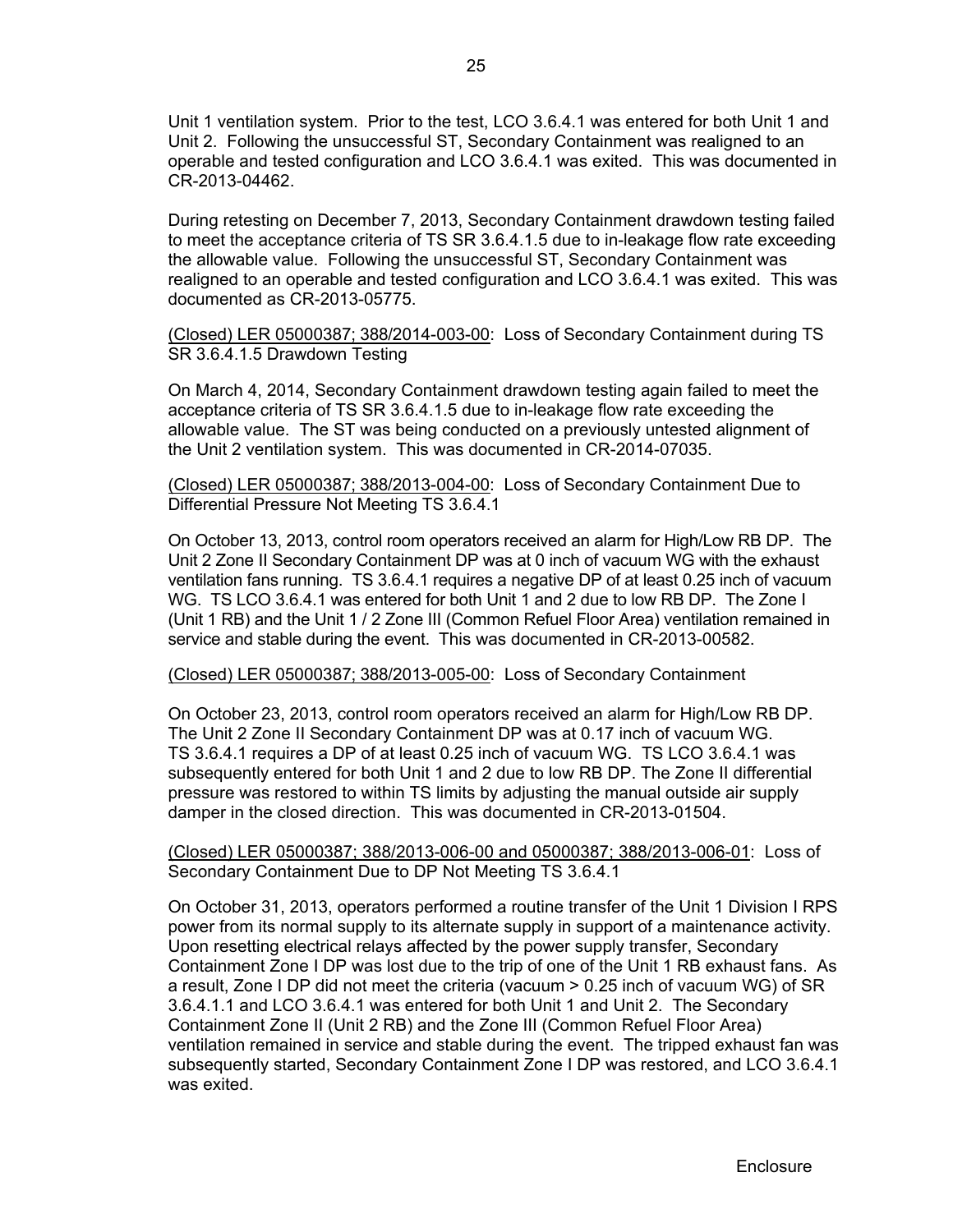On November 1, 2013, operators performed a routine transfer of the Unit 1 Division I RPS power from its alternate supply to its normal supply in support of restoration from the maintenance activity. Upon resetting electrical relays affected by the power supply transfer, Secondary Containment Zone I DP was lost due to the trip of the Unit 1 RB exhaust fans. As a result, Zone I DP did not meet the criteria of SR 3.6.4.1.1 and LCO 3.6.4.1 was entered for both Unit 1 and Unit 2 at 0309 hours. The Secondary Containment Zone II and the Zone III ventilation remained in service and stable during the event. The tripped exhaust fans were subsequently started, Secondary Containment Zone I DP was restored, and LCO 3.6.4.1 was exited. These were documented in CR-2013-02233.

(Closed) LER 05000387; 388/2013-008-00: Loss of Secondary Containment Due to Failed Solenoid Valve in the RB Zone I Ventilation Exhaust System

On November 27, 2013, control room operators observed that the Zone I (Unit 1 RB) Secondary Containment DP was at 0.04 inch of vacuum WG. TS 3.6.4.1 requires a DP of at least 0.25 inch of vacuum WG. As a result, TS LCO 3.6.4.1 was entered for both Unit I and 2 due to low RB DP. The Zone ll (Unit 2 RB) and the Unit 1 / Unit 2 Zone III (Common Refuel Floor Area) ventilation remained in service and stable during the event. The Zone I DP was restored to within the required band by placing the standby train exhaust fan (which was out of service for maintenance) in operation and was verified to be stable. TS LCO 3.6.4.1 was subsequently exited. This was documented in CR-2013-05019.

(Closed) LER 05000387; 388/2014-004-00: Loss of Secondary Containment Pressure Due to Fan Trip

On March 8, 2014, the RPS power supply was transferred from Normal to Alternate and back to Normal in accordance with plant procedures to support testing of the Normal Electrical Protective Assembly (EPA) Breakers. The required Secondary Containment Zone II DP was lost during restoration of RB Zone II HVAC systems following the RPS power supply transfers. Instrument Air Valve 2252442 was determined to have not been fully closed and resulted in a RB Exhaust Fan trip on low flow. This was documented in CR-2014-07676.

(Closed) LER 05000387; 388/2014-005-00: Loss of Secondary Containment Due to DP Not Meeting TS 3.6.4.1

On April 17, 2014 at 0335, secondary containment Zone Ill DP went to 0.15 inch of vacuum WG after the planned shutdown of the Unit 1 portion of Zone Ill ventilation. As a result, Zone Ill DP did not meet the criteria (0.25 inch of vacuum WG) of SR 3.6.4.1.1 and LCO 3.6.4.1 was entered for both Unit 1 and Unit 2. Zone II ventilation remained in service and stable during the events. Zone I ventilation remained isolated with secondary containment relaxed for a refueling outage on Unit 1. Unit 1 Zone Ill ventilation was subsequently restored, Zone Ill DP was restored, and LCO 3.6.4.1 was exited. This was documented in CR-2014-12316.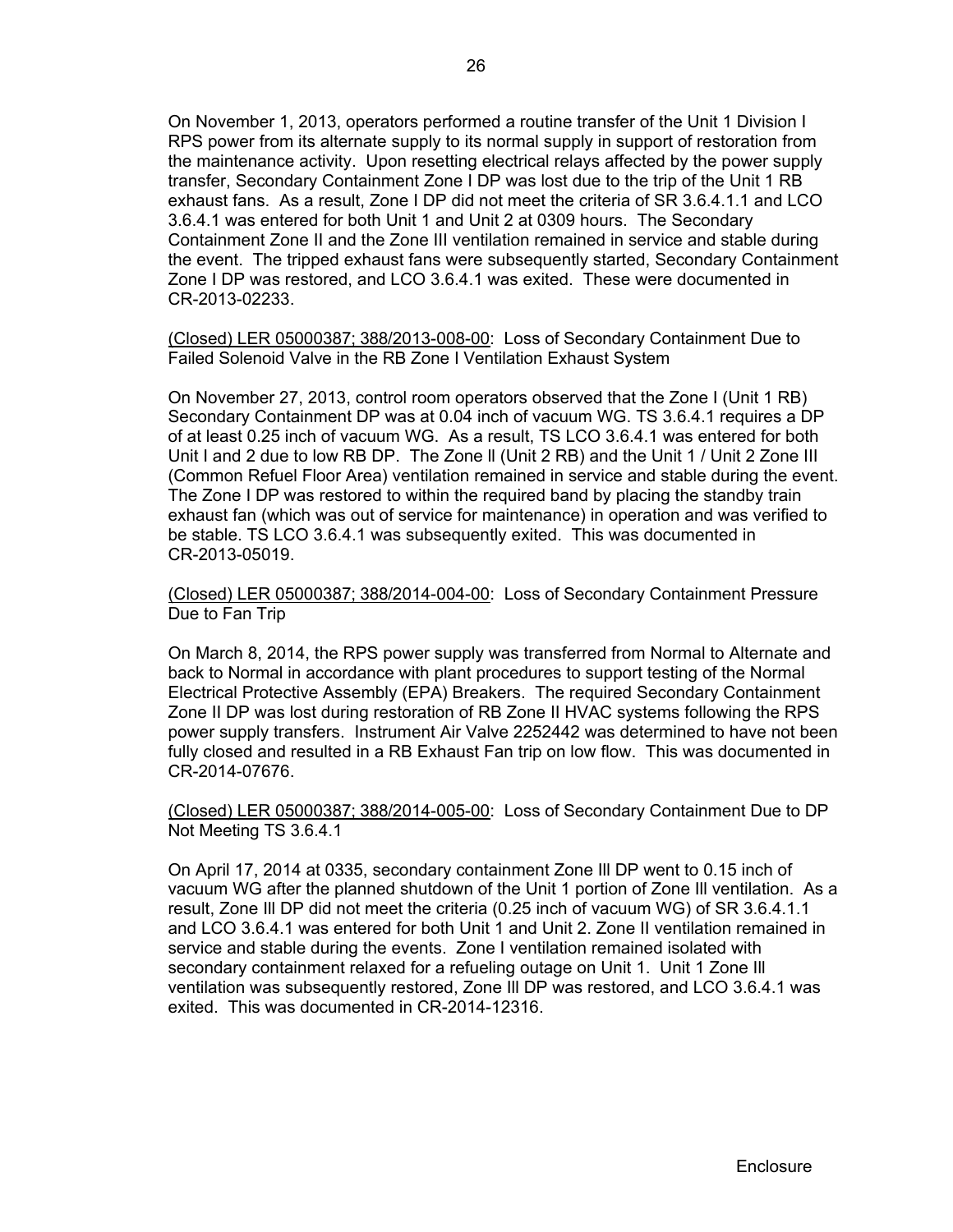(Closed) LER 05000387; 388/2014-007-00: Loss of Secondary Containment Pressure during RPS Transfer

On April 24, 2014, secondary containment Zone III DP lowered to less than the required 0.25 inch of vacuum WG when restoring Unit 1 Zone III ventilation during a routine swap of RPS power supplies, due to a trip of the Unit 1 Zone III supply fan. Zone I ventilation was isolated with secondary containment relaxed for a refuel outage on Unit 1. Zone II ventilation remained in service and stable. Zone III DP recovered to SR 3.6.4.1.1 requirements of 0.25 inches WG and was verified to be stable. This was documented in CR-2014-13345.

.3 (Closed) LER 05000387/2013-003: Unauthorized Access Due to Not Completing Required Training (1 sample)

On August 6, 2013, PPL identified that approximately seven individuals accessed the facility without completing General Employee Training. PPL's investigation determined that the issue was programmatic in that the computer program that tracked completion of the courses allowed credit to be given without having completed all the requirements. This was documented in CR-1733104. The LER and associated evaluation was reviewed for accuracy, the appropriateness of corrective actions, violations of requirements, and generic issues. The inspectors did not identify any new issues during the review of the LER. This LER is closed.

- 4OA5 Other Activities
- .1 (Closed) URI 05000387/2014002-01, Adequacy of Compensatory Measures to Restore TS Operability

Inspectors reviewed URI 05000387/2014002-01. This URI was initiated because additional NRC review and evaluation was required to determine whether implementation of a compensatory measure to restore TS operability required NRC approval prior to implementation and to subsequently determine whether a violation of 10 CFR 50.59, "Changes, Tests and Experiments" was more than minor. Specifically, to address a degraded condition, PPL implemented a compensatory measure of crediting plant equipment not previously credited in the UFSAR to restore and maintain operability in accordance with plant TSs without performing an evaluation of the change as required by 10 CFR 50.59(d)(1). To address the concerns, PPL entered the issue into the CAP as CR-2014-09397. PPL determined, in part, that the change did not result in a more than minimal increase in the likelihood of occurrence of a malfunction of a component important to safety previously evaluated in the UFSAR. The inspectors reviewed the evaluation and determined that it was reasonable. Consequently, inspectors determined that there was not a reasonable likelihood that the change would ever require NRC review and approval prior to implementation. Therefore, the inspectors concluded the violation of 10 CFR 50.59(d)(1) was minor. This URI is closed.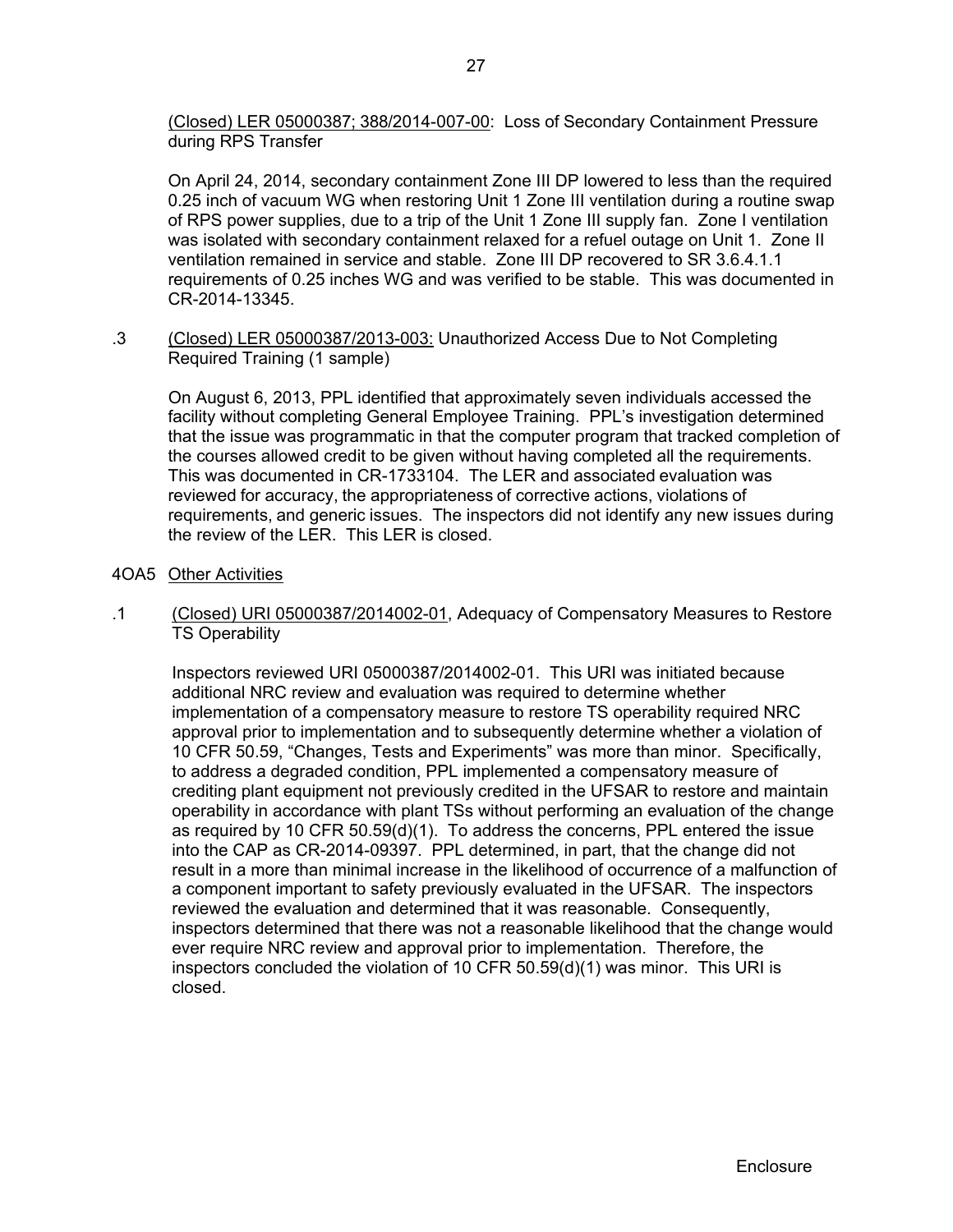- .2 (Closed) URI 05000387/2012007-01, 05000388/2012007-01, Adequacy of Secondary Containment and Standby Gas Treatment System Testing
	- a. Inspection Scope

An unresolved item (URI) was opened during an engineering team inspection in December 2012 because additional NRC review and evaluation was required to determine if PPL's method for testing the secondary containment boundary and the standby gas treatment system (SGTS) complied with the existing design and licensing bases.

During a review of a secondary containment boundary modification, the NRC inspection team identified a potential deficiency with PPL's operability testing of the secondary containment and SGTS per TS SR 3.6.4.1.4 and 3.6.4.1.5. The team questioned whether the configurations used for secondary containment during SGTS testing adequately tested secondary containment for all potential configurations (e.g., during refueling outages when one unit has relaxed/opened containment or when the nonsafety related ventilation system is in operation) following a postulated design basis accident on each unit. Specifically, the team questioned whether the existing surveillance testing could mask potential leakage between the three secondary containment zones (i.e., shared internal boundaries), which could potentially render secondary containment inoperable.

In completing the NRC's review and evaluation of this item, NRC Region I requested technical assistance from the Office of Nuclear Reactor Regulation (NRR) via Task Interface Agreement (TIA) 2013-04 (ADAMS Accession No. ML14085A411). The focus of the TIA was on the adequacy of PPL's periodic operability testing and did not examine whether PPL had adequately performed post-maintenance or post-modification testing for work activities associated with modifying, changing, or adjusting any interior secondary containment boundaries. NRR staff used the Standard TSs for General Electric plants, NUREG-1433, the TS conversion documents for the SSES TS conversion, NRC IMC 0326, the content in SSES TS 3.6.4.1 and TS 3.6.4.1 Bases, and docketed correspondence.

Inspectors reviewed the TIA results to determine if a violation of regulatory requirements occurred as they relate to the scope of the TIA. Inspectors did not review LERs 05000387/2013-007 or 05000387/2014-003 during review of this TIA. However, these were reviewed and documented separately in Section 4OA3 of this report.

b. Findings

The NRC's review and evaluation identified an issue of concern. Specifically, the NRC concluded that PPL's implementation of the TS SRs 3.6.4.1.4 and 3.6.4.1.5 did not adequately demonstrate: 1) the quality of the secondary containment; and 2) that the LCO were met as required by 10 CFR 50.36(c)(3). The three zone secondary containment design led to multiple possible test configurations for the secondary containment; and testing in only selected configurations meant that some boundaries have not been tested. Data from TS SR 3.6.4.1.4 and 3.6.4.1.5 tests could not be used to eliminate the possibility of secondary containment bypass leakage through the untested boundaries. Although PPL had shown that they previously obtained a TS license amendment to change the required testing configurations, the history of when or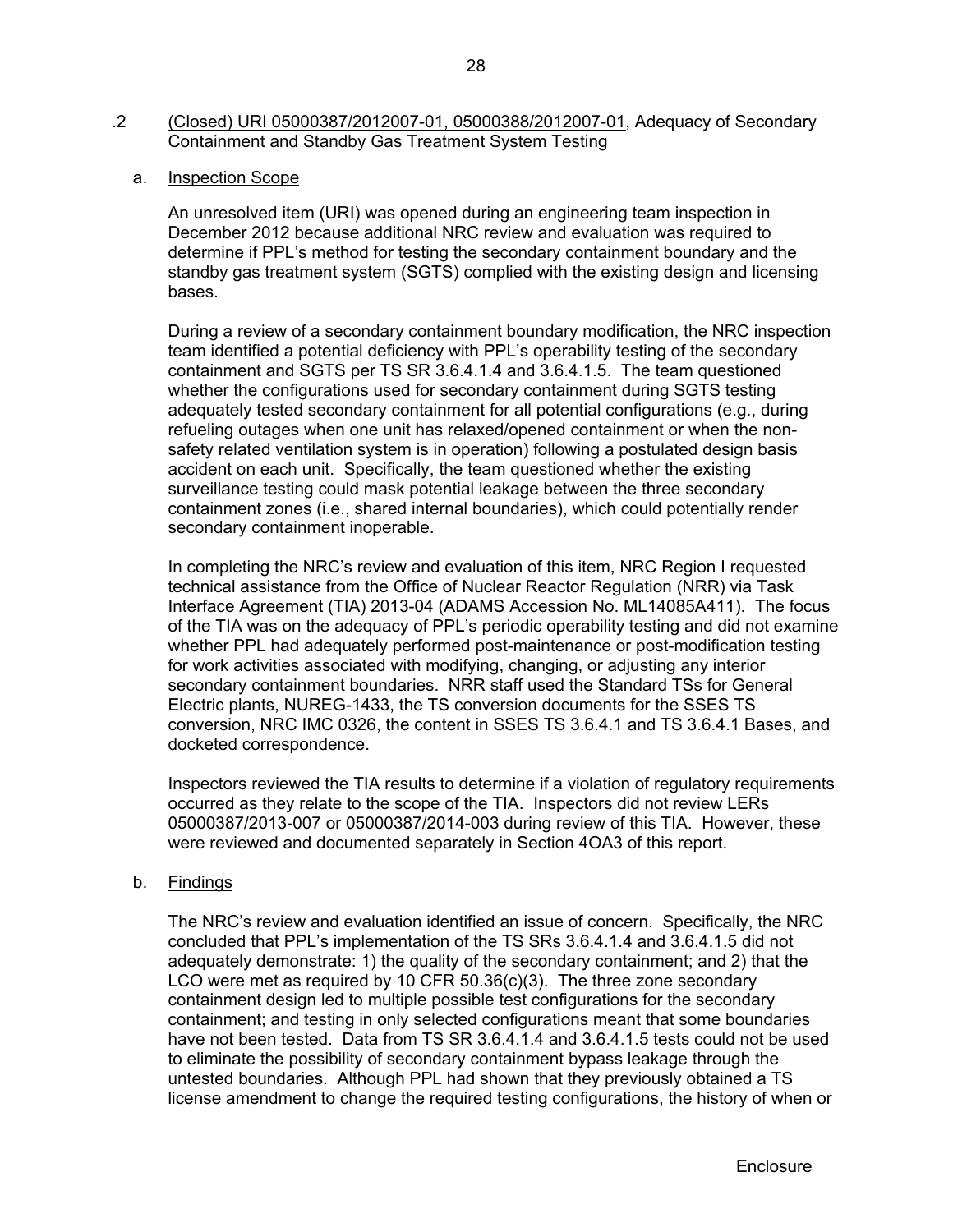how the SR language was placed in the TS did not obviate the fact that the surveillance test was not sufficient to demonstrate the quality of the system as required by 10 CFR 50.36.

The NRC communicated the results of NRR's TIA on this subject by a memorandum dated May 6, 2014 (ADAMS ML14085A411). Subsequently, PPL initiated CR-1256036 to evaluate the need to change the affected TS SRs. In addition, PPL implemented the guidance provided in NRC Administrative Letter (AL) 98-10, "Dispositioning of Technical Specifications that are Insufficient to Assure Plant Safety," which includes taking actions (e.g., compensatory measures, appropriate SGTS testing) during the interim. As stated in NRC Inspection 05000387&388/2012007, PPL implemented several actions to provide reasonable assurance that the secondary containment and the SGTS were capable of performing their intended functions including a temporary system modification to align all three zones of ventilation to the SGTS if either unit received an accident signal. PPL's interim actions ensured that the safety function of secondary containment would be maintained.

The inspectors determined there was no performance deficiency because the issue of concern was not reasonably within PPL's ability to foresee and correct in that the NRC had explicitly approved the secondary containment testing methodology, which the station had been applying in compliance with TSs. Accordingly, NRC IMC 0612, Appendix B, "Issue Screening," directs disposition of this issue using traditional enforcement in accordance with the Enforcement Policy. The inspectors used Enforcement Policy, Section 6.1.d.1, "Reactor Operations," to evaluate the significance of this violation, and concluded that the violation was more than minor and best characterized as a Severity Level IV violation in that the issue was associated with allowances for surveillance requirements in Section 3.0 of TSs. In reaching this conclusion, the inspectors considered that the underlying technical finding would have been evaluated as having very low safety significance (i.e., Green) under the Reactor Oversight Process using NRC IMC 0609, Appendix A, Exhibit 3, "Barrier Integrity Screening Questions," dated June 19, 2012, since the issue was only associated with the radiological barrier function of the auxiliary building and SGTS.

10 CFR 50.36(c)(3), "Surveillance Requirements," requires, in part, that surveillance requirements related to testing assure that the necessary quality of systems and components are maintained and that the limiting conditions for operation will be met. Contrary to the above, from March 1984 to the present, the existing text for TS SRs 3.6.4.1.4 and 3.6.4.1.5 did not adequately demonstrate: (1) the quality of the secondary containment: and (2) that the LCOs were met.

The NRC has decided to exercise enforcement discretion in accordance with Section 3.5 of the NRC Enforcement Policy and refrain from issuing enforcement action for the violation of TS SRs 3.6.4.1.4 and 3.6.4.1.5 (EA-14-093). Further, because licensee actions did not contribute to this violation, it will not be considered in the assessment process or the NRC's Action Matrix.

Finally, the inspectors considered whether the TIA response from NRR represented a backfit in that the conclusion was different from the previously approved staff position that accepted the testing methodology of TS SR 3.6.4.1.4 and 3.6.4.1.5. It was concluded that the TIA response did represent a compliance backfit. However, upon agreement between the Office of Enforcement, Office of the General Counsel, Region I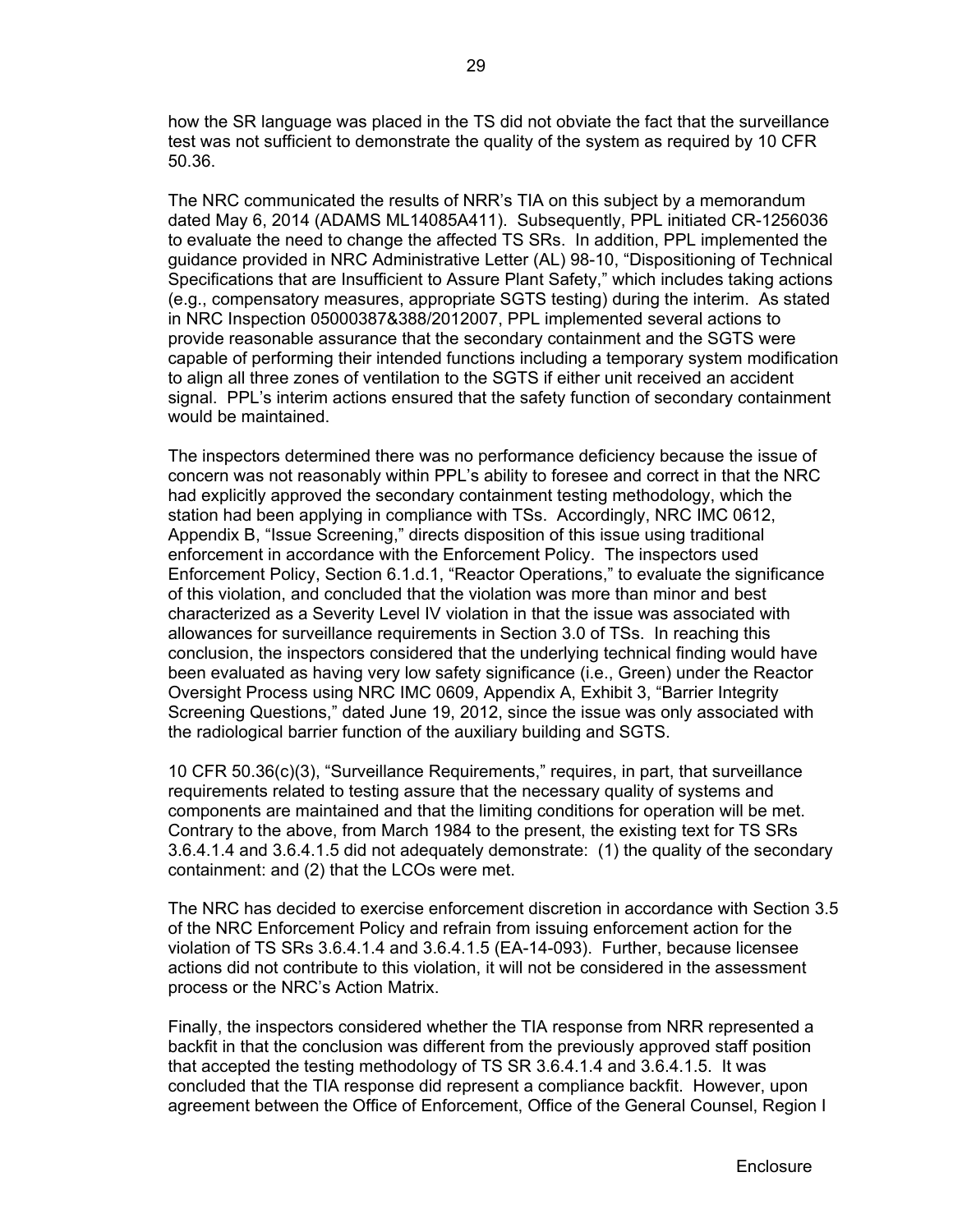and NRR, the backfit process was entered and subsequently exited based on the exercise of enforcement discretion discussed above. This URI is closed.

## 4OA6 Meetings, Including Exit

On October 29, 2014, the inspectors presented the inspection results to Mr. J. Helsel and other members of the PPL staff. The inspectors verified that no proprietary information was retained by the inspectors or documented in this report.

## **ATTACHMENT: SUPPLEMENTAL INFORMATION**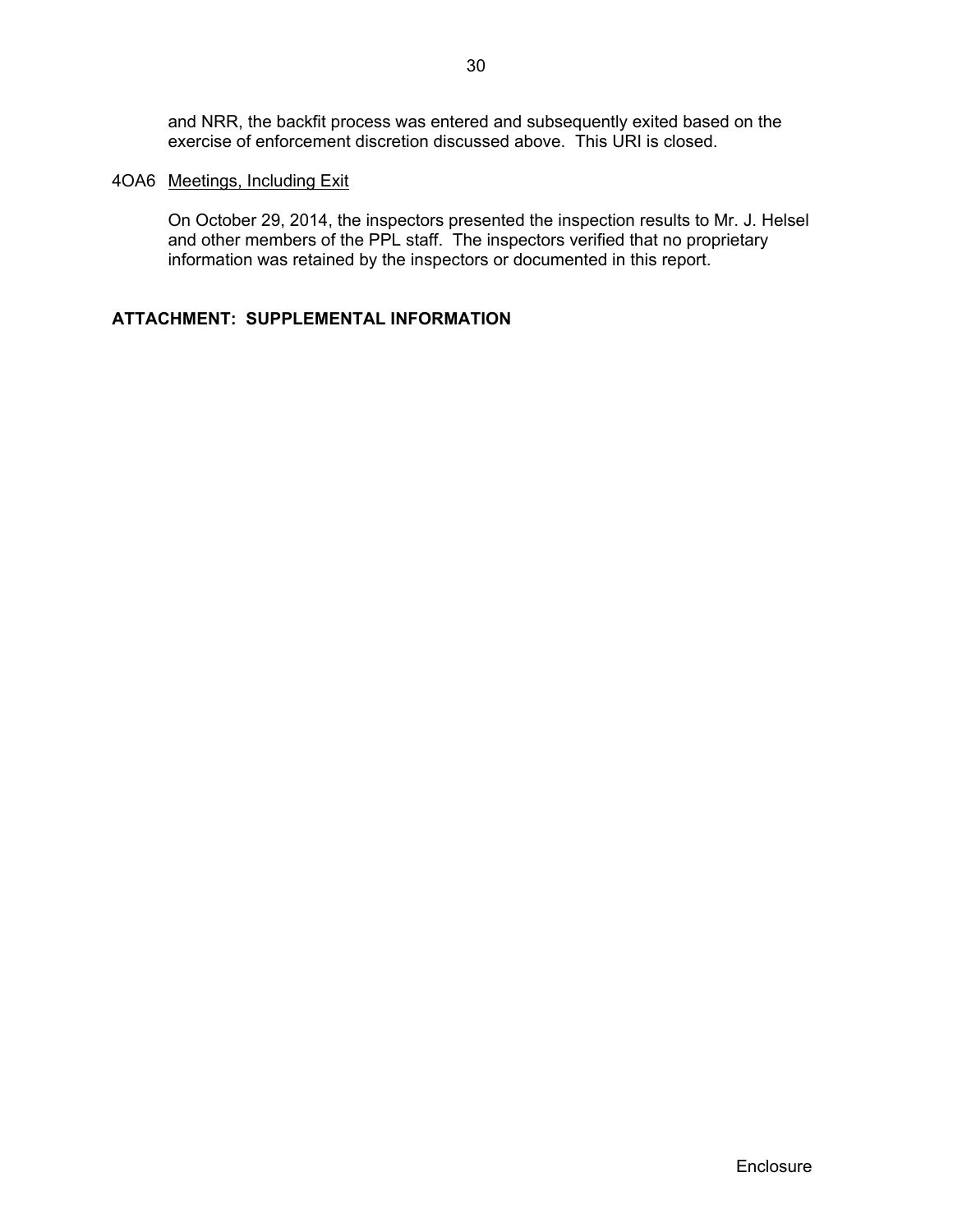## **SUPPLEMENTAL INFORMATION**

## **KEY POINTS OF CONTACT**

#### Licensee Personnel

- S. Davis, Emergency Preparedness Manager
- B. O' Rouke, Licensing Engineer
- E. Ortuba, Dosimetry Supervisor
- S. Peterkin, Radiation Protection Manager
- P. Scanlan, Manager- Station Engineering
- D. Deretz, Manager- Programs Engineering
- J. Jennings, Supervisor Nuclear Regulatory Affairs
- A. Griffith, Fix-It-Now Maintenance Manager
- J. Laubach, Mechanical Maintenance Manager
- M. Lewis, Senior Emergency Planning Coordinator
- J. Grisewood, Corrective Actions and Assessment Manager
- A. Jardine, Operations Manager
- D. Marinos, Unit Supervisor
- D. LaMarca, Shift Manager
- C. Young, Unit Supervisor
- A. Soden, Assistant Maintenance Manager
- M. Murphy, Engineering Fix-It-Now Manager
- J. Perry, Senior Engineer

## **LIST OF ITEMS OPENED, CLOSED, AND DISCUSSED**

#### Opened

| 05000387; 388/2014004-01            | URI        | Adequacy of Guidance to an Emergency<br>Plan Procedure Change (1EP6)                     |
|-------------------------------------|------------|------------------------------------------------------------------------------------------|
| Opened/Closed                       |            |                                                                                          |
| 05000387; 388/2014004-02            | <b>FIN</b> | RRP Trip due to Incorrect Calibration of MG<br>Set High Temperature Trip Setpoint (4OA3) |
| Closed<br>05000387; 388/2013-007-00 | LER.       | Loss of Secondary Containment Due to<br>Drawdown Test Failure (4OA3)                     |
| 05000387; 388/2014-003-00           | <b>LER</b> | Loss of Secondary Containment during TS<br>SR 3.6.4.1.5 Drawdown Testing (4OA3)          |
| 05000387; 388/2013-004-00           | LER.       | Loss of Secondary Containment Due to DP<br>Not Meeting TS 3.6.4.1 (4OA3)                 |
| 05000387; 388/2013-005-00           | LER        | Loss of Secondary Containment (4OA3)                                                     |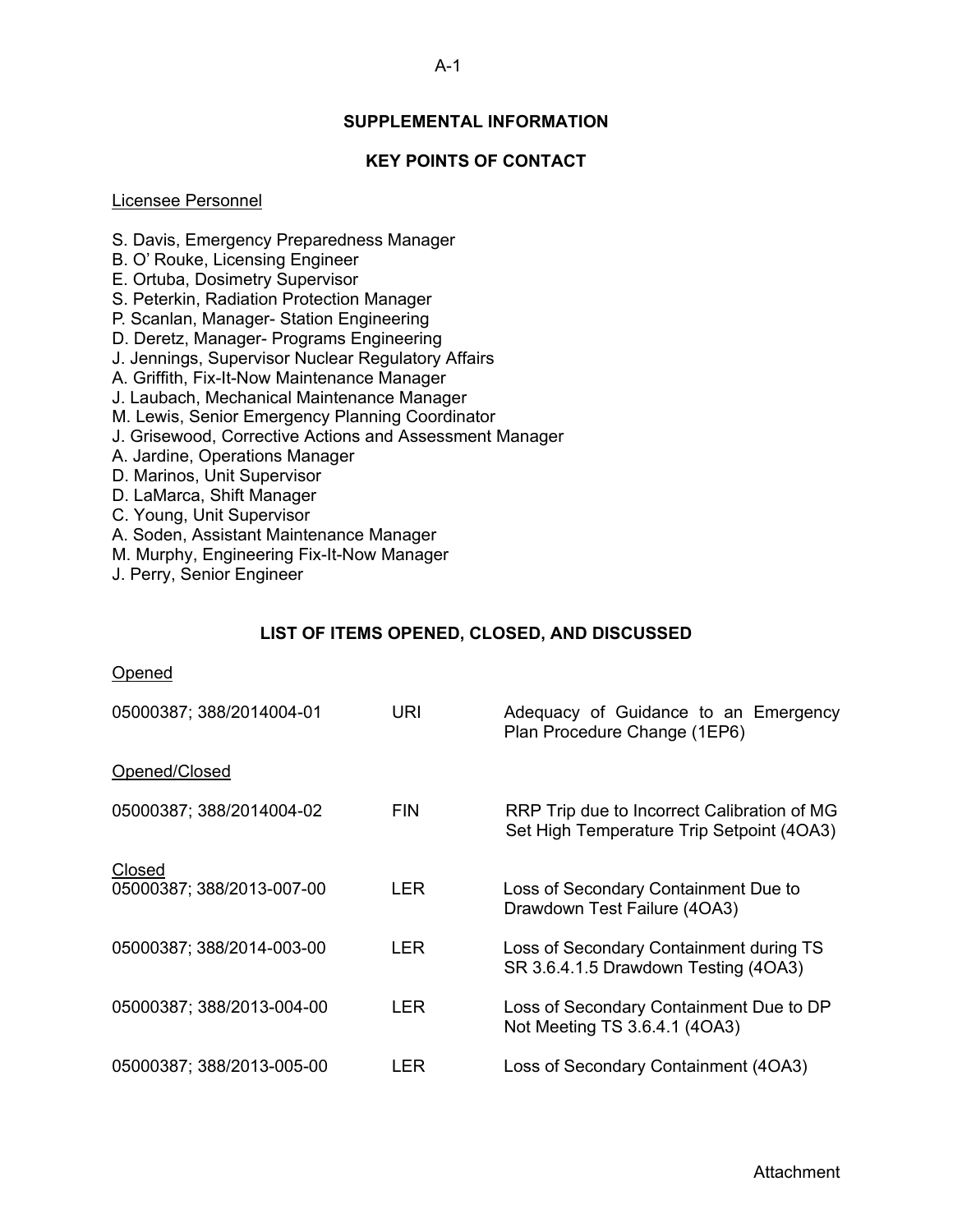| 05000387; 388/2013-006-00  | <b>LER</b> | Loss of Secondary Containment Due to DP<br>Not Meeting TS 3.6.4.1 (4OA3)                                            |
|----------------------------|------------|---------------------------------------------------------------------------------------------------------------------|
| 05000387; 388/2013-006-01  | <b>LER</b> | Loss of Secondary Containment Due to DP<br>Not Meeting TS 3.6.4.1 (4OA3)                                            |
| 05000387; 388/2013-008-00  | <b>LER</b> | Loss of Secondary Containment Due to<br>Failed Solenoid Valve in the RB Zone I<br>Ventilation Exhaust System (4OA3) |
| 05000387; 388/2014-004-00  | <b>LER</b> | Loss of Secondary Containment Pressure<br>Due to Fan Trip (4OA3)                                                    |
| 05000387; 388/2014-005-00  | <b>LER</b> | Loss of Secondary Containment Due to DP<br>Not Meeting TS 3.6.4.1 (4OA3)                                            |
| 05000387; 388/2014-007-00: | LER.       | Loss of Secondary Containment Pressure<br>during RPS Transfer (4OA3)                                                |
| 05000387; 388/2013-003-00  | <b>LER</b> | Unauthorized Access Due to Not<br><b>Completing Required Training (4OA3)</b>                                        |
| 05000387/2014002-01        | URI        | Adequacy of Compensatory Measures to<br>Restore TS Operability (4OA5)                                               |
| 05000387; 388/2012007-01   | URI        | Adequacy of Secondary Containment and<br>SBGT System Testing (4OA5)                                                 |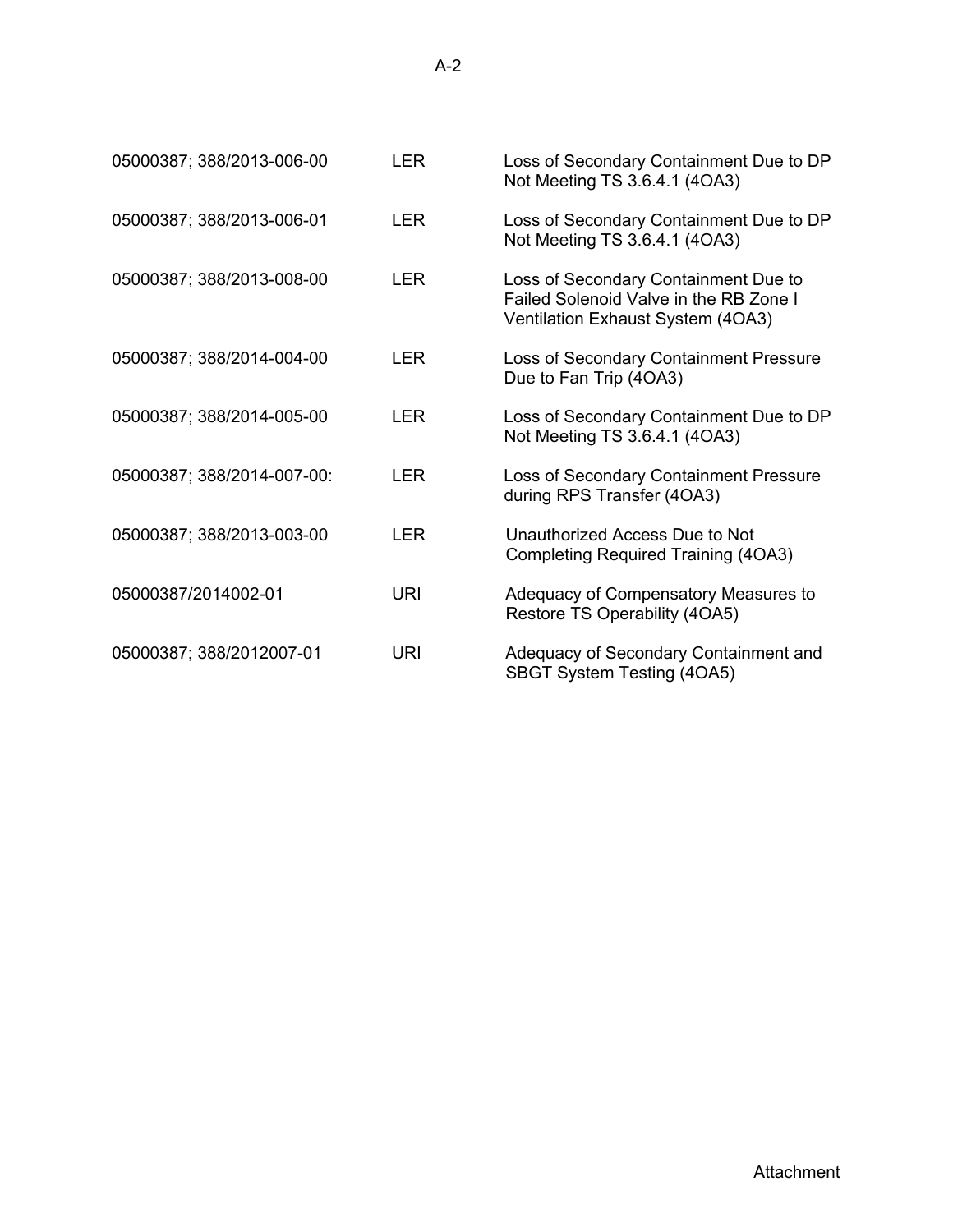## **LIST OF DOCUMENTS REVIEWED**

(Not Referenced in the Report)

## **Section 1R04: Equipment Alignment**

Procedures:

- OP-152-001, "HPCI System," Revision 56
- OP-235-001, "Control Rod Drive Hydraulic System", Revision 61
- OP-250-001, "RCIC System," Revision 42
- SO-250-002, "Quarterly Flow Verification," performed on July 30, 2014; May 1, 2014; February 2, 2014
- SO-250-004, "Quarterly RCIC Valve Exercising," performed on July 30, 2014; April 29, 2014; January 30, 2014
- DBD041, "RCIC System," Revision 2

Condition Reports (\*NRC identified):

CR-2014-25189, CR-2014-25181\*, CR-2014-25186\*, CR-2014-25714, CR-2014-25837, CR-2014-25839, CR-2014-25840, CR-1596680, CR-2014-25833\*, CR-2014-26314\*

#### Drawings:

E105946, "Unit 2 P&ID CRD Part A", Sheet 1, Revision 34 E105947, "Unit 2 P&ID CRD part B", Sheet 1, Revision 37 E105947, "Unit 2 P&ID CRD Part B", Sheet 4, Revision 13 E105949, "Unit 2 P&ID RCIC," Sheet 1, Revision 32 E105950, "Unit 2 P&ID RCIC Turbine Pump," Sheet 1, Revision 31 E105950, "Unit 2 P&ID RCIC Turbine Lube Oil," Sheet 2, Revision 2 E105951, "Unit 2 P&ID RHR," Sheet 1, Revision 59 E106260, "Unit 1 P&ID HPCI," Sheet 1, Revision 57 E106261, "Unit 1 P&ID HPCI Turbine Pump," Sheet 1, Revision 38 E106261, "Unit 1 P&ID HPCI Lubricating and Control Oil P&ID," Sheet 2, Revision 10

#### **Miscellaneous**

IOM 14, "RCIC Pump Drive /RCIC Turbine," Revision 21

## **Section 1R05: Fire Protection**

Procedures:

NDAP-QA-0440, "Control of Transient Combustible Hazardous Materials," Revision 15 FP-013-161, "Unit 2 Upper Relay Room C-502, Fire Zone 0-27A, Elevation 754'," Revision 7

- FP-013-146, "Unit 2 Lower Cable Spreading Room (C-300) Fire Zone 0-25A, Elevation 714'," Revision 5
- FP-013-150, "Unit 1 Lower Cable Spreading Room (C-300) Fire Zone 0-25E, Elevation 714'," Revision 6
- FP-013-195, "Diesel Generator Bay 'C' Fire Zone 0-41C, Elevations 677', 660', and 710'," Revision 5
- FP-213-291, "Pre-fire Plan Condenser Gallery (II-113) Fire Zone 2-32D, Elevation 676'," Revision 0
- TQ-171, "Susquehanna Fire Brigade Training Program," Revision 0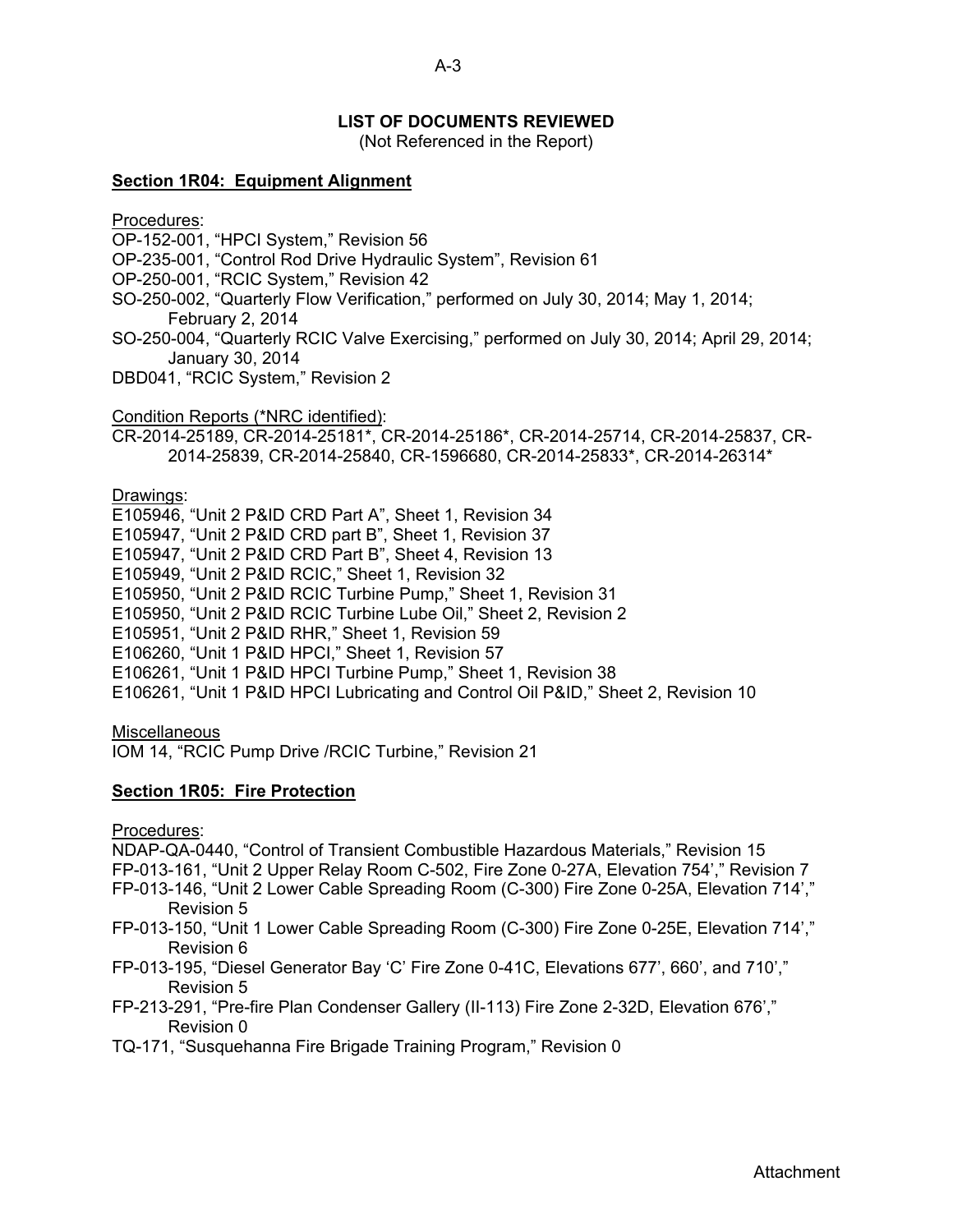Condition Reports (\*NRC identified):

CR-2014-23817, CR-2014-21255, CR-2014-26297, CR-2014-25739, CR-2014-25710

Drawings:

E205951, Sheet 1, "Unit 1 RB Fire Zone Plan Elevation 683'," Revision 13

- E205992, Sheet 2, "Units 1 and 2 Control Structure Fire Doors and Fire Dampers, Elevation 754," Revision 6
- E205992, Sheet 4, "Units 1 and 2 Control Structure Fire Detector Location Plan, Elevation 754' to 771'," Revision 6
- E205992, Sheet 4A, "Units 1 and 2 Control Structure Heat and Ionization Detector, Upper Relay Room, Plan Elevation 754'," Revision 0
- E206000, "Unit 1 and 2 DG Building Fire Detector Location Plan Elevation 660' to 677'," Revision 3
- E206001, "Unit 1 and 2 DG Building Fire Detector Location Plan Elevation 677' to 710'," Revision 4

Miscellaneous: Combustible WO 090-14

## **Section 1R06: Flood Protection Measures**

**Procedures** 

EC-FLOD-0001, "Internal Flooding Evaluations for Medium Energy Pipe Cracks and Sprinkler System Actuations," Revision 3

- EC-FLOD-1001, "Evaluation of Response to INPO 1ER11-1, Recommendation 3 & 4 for Station Flooding," Revision 2
- EC-FLOD-0500, "Evaluate Maximum Flood Depth in RB Piping/Penetration Room on Elevation 683', Revision 4

EC-RISK-0539, "Internal Flooding Analysis for PRA," Revision 2

D296450, "Unit 2 RB Station Flood Barrier Plan of 683' Elevation," Sheet 1, Revision 2 EC-PIPE-1032, "Moderate Energy Pipe Crack Evaluation," Revision 4

Condition Reports (\*NRC Identified) CR-2014-30108\*

## **Section 1R07: Heat Sink Performance**

Procedures:

MT-GM-025, "HX – Cleaning and Inspection," Revision 21

Engineering Work Requests: 1276004

Drawings: E106216, "P&ID ESW System," Sheet 1, Revision 50

Work Orders 1754515, 1726162, 1639206, 1639197, 1188641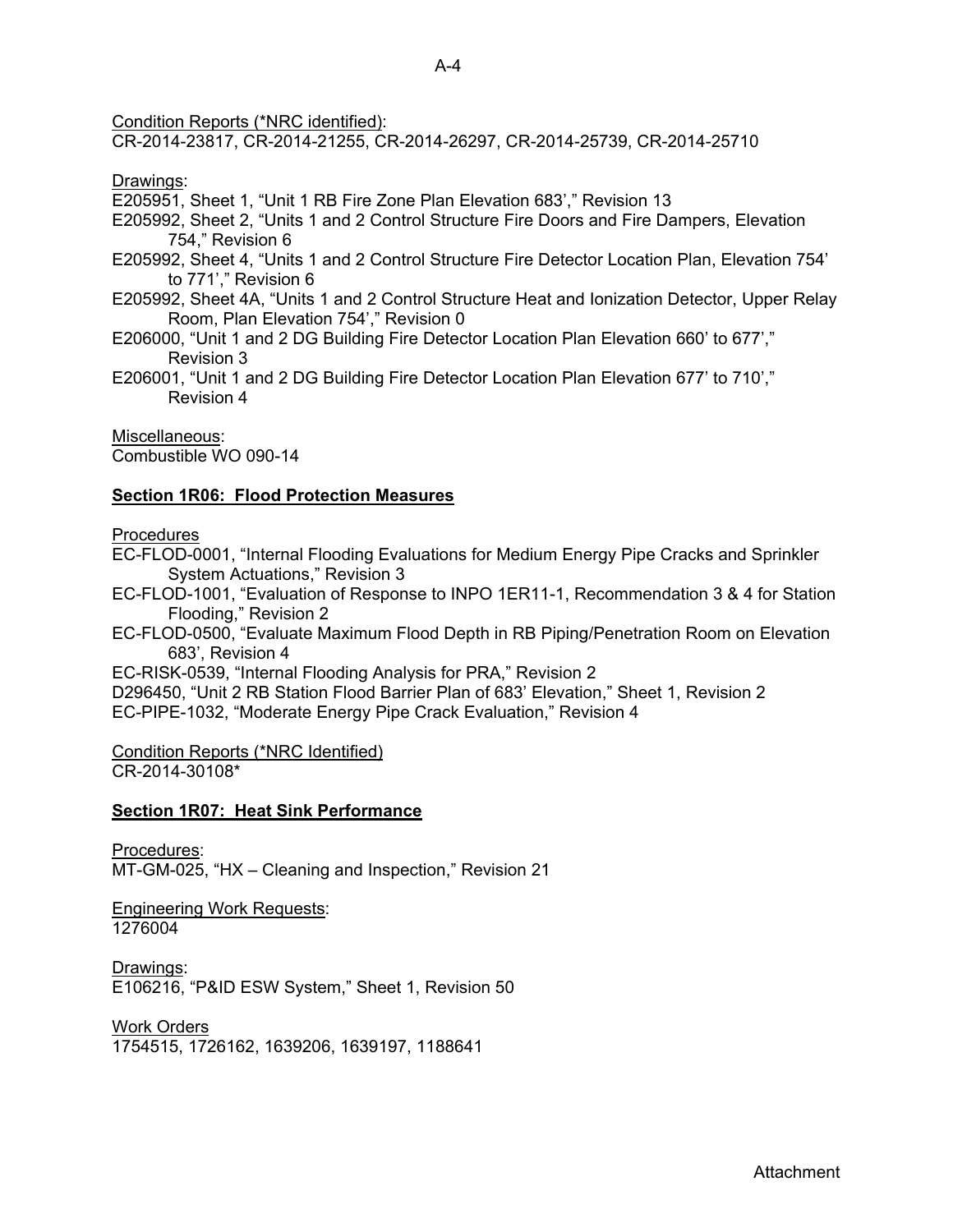## **Section 1R11: Licensed Operator Requalification Program**

Procedures: NDAP-QA-0338, Reactivity Management and Control, Revision 32 NDAP-QA-0300, Conduct of Operation, Revision 35 OP-AD-338, Reactivity Manipulation Standards and Communication Requirements, Revision 24 OP-AD-338-1, Manipulation Request OP-AD-338-2, CR Movement Sheets OP-AD-338-3, Power Changes with Recirculation Flow

## **Section 1R12: Maintenance Effectiveness**

Procedures:

NDAP-QA-0413, "Implementation of the MR," Revision 12 NSEP-AD-0413E, "Dispositioning Between (a)(1) and (a)(2)," Revision 0 NSEP-AD-0413D, "Performance Monitoring," Revision 2

Condition Reports (\*NRC identified): CR-2014-20010, CR-2014-11378, CR-2014-14615, CR-2014-14182

Drawings: E106228, Sheet 1, "Unit 1 P&ID Process Sampling," Revision 16

## **Section 1R13: Maintenance Risk Assessments and Emergent Work Control**

Procedures:

OI-013-002, "Fire Risk Management," Revision 1 NDAP-QA-0340, "Protected Equipment Program," Revision 24 PSP-26, "Online and Shutdown Nuclear Risk Assessment Program," Revision 13 NDAP-QA-0443, "Firewatch Program," Revision 11 ON-231-003, "ICS Component Failures," Revision 9 NDAP-QA-0409, "Door, Floor Plug and Hatch Control," Revision 13 OP-024-001, "DGs," Revision 73

Condition Reports (\*NRC identified): CR-2014-25324, CR-2014-26977

Calculations:

EC-012-6068, "Tornado Missile Analysis of Vulnerabilities of Safety-Related Equipment in ESSW Pump House with Removed Roof Hatch," Revision 0

EC-054-0511, "Determine if Sufficient Cooling Can be Provided with One ESW Pump in Service," Revision 6

Work Orders:

1830559, "RMA for 01-013-002 CS Division II647018"

Drawings:

E205949, Sheet 1, "Unit 1 RB Fire Zone Plan Elevation 645'," Revision 7 E205959, Sheet 4, "Unit 1 RB Fire Detector Location Plan 645," Revision 5 FF62201, Sheet 194, 2 'A' RFP Turbine Speed Control," Revision 2 FF62201, Sheet 576, "RFP 2 'A' Control Interface," Revision 1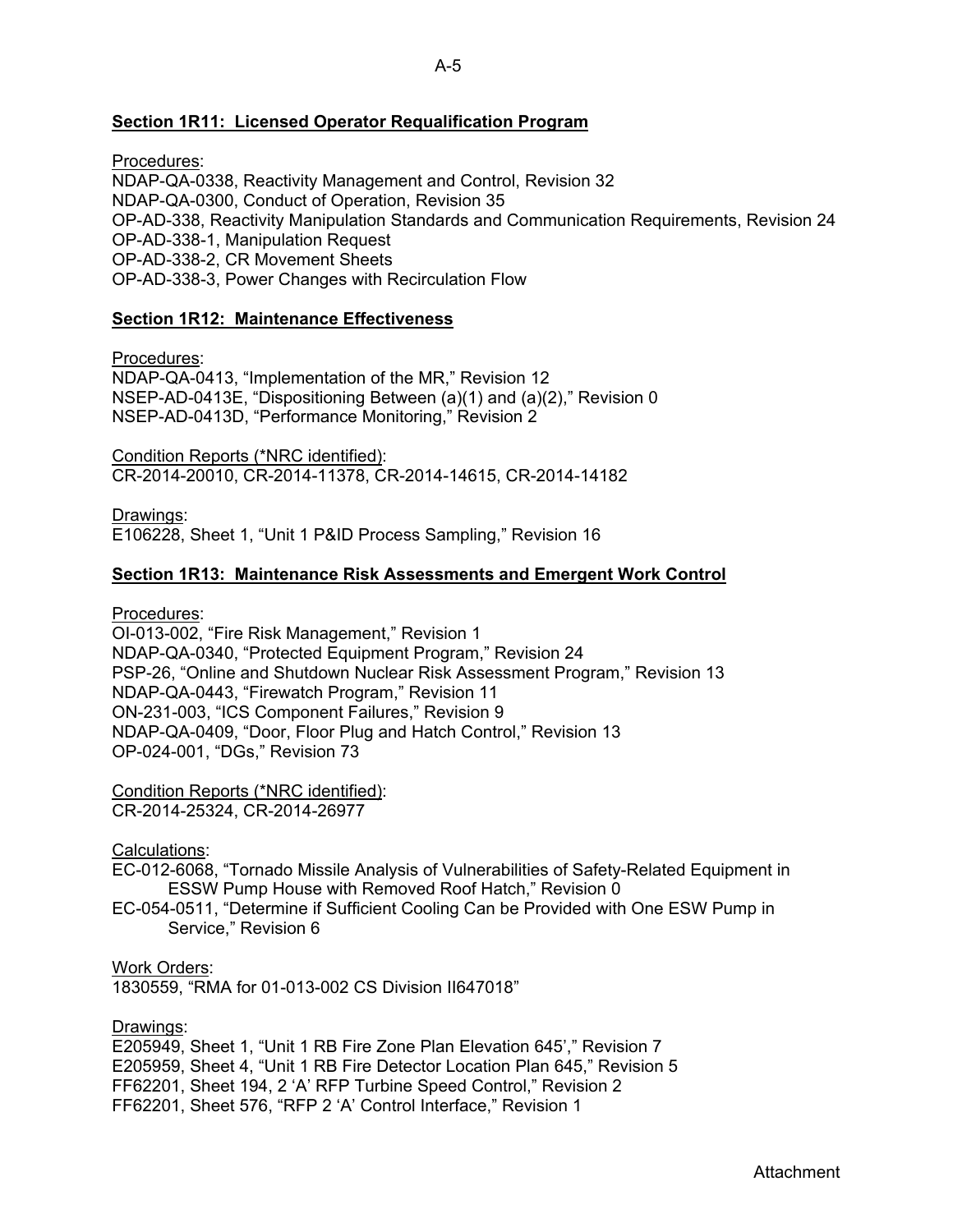Miscellaneous: Protected Equipment Clearance Order 51-001, "CS Division II Week of July 28, 2014 Risk Profiles for Units 1 and 2, week of August 18, 2014 Protected Equipment: 24-001-B Diesel Week of July 28, 2014, 24-001-C Diesel Week of July 28, 2014 24-001-D Diesel Week of July 28, 2014 24-001-E Diesel Week of July 28, 2014 34-002-U1 B RB Chiller Protected 50-001-RCIC Inoperable due to Instrument Failure Daily Station Schedule dated August 20, 2014 Rule Profiles for Units 1 and 2, week of August 25, 2014 Protected Equipment 54-001-A ESW Replacement Week of August 25, 2014 Protected Equipment 16-001-Div 2 RHRSW on September 22, 2014 Risk Profiles for Units 1 and 2, week of September 22, 2014 Daily Station Schedule dated August 25, 2014 RIS-01-009, "Control of Hazard Barriers"

## **Section 1R15: Operability Evaluations**

#### Procedures:

OP-024-001, "DGs," Revision 73 SM-258-003, "2-yr Cal-Normal RPS MG Set 'B', Revision 14 NDAP-QA-1221, "Managing Design and Operating Margin," Revision 2 DBD-021, "Design Basis Document for RPS," Revision 2

#### Condition Reports (\*NRC identified):

CR-2014-02581\*, CR-2014-28492\*, CR-2014-17112\*, CR-2014-23995, CR-2014-23944, CR-2014-22330, CR-2014-22675, CR-2014-22537, CR-2013-02219

Action Requests: AR-1139749

## Drawings:

- E-192, Sheet 45, "Unit 1 Schematic Diagram HVAC RB Vent System FSGR Unit Cooler 1V222A," Revision 7
- V-176, Sheet 12, "Unit 1 Logic Diagram RB Zone I HVAC SWGR and LC Room Ceiling Fan 1V222A," Revision 1

#### Miscellaneous:

GE Design Specification 22A3056, Revision 4 NRC Regulatory Guide 1.105, "Instrument Setpoints," Revision 1 IEEE 279-1971, "Criteria for Protection Systems for Nuclear Power Generating Stations" GE Services Information Letter Number 606 Part 9900, Technical Guidance Section 3.0, Acceptable Measurement Tolerances for TS Limits 10M641, "Electrical Protection Assembly" EC-SOPC-0501, "Relay Settings for EPAs 1Y2014, 1Y2013," Revision 2 ANSI/ISA-567.04, Part 1-1994, "Setpoints for Nuclear Safety-Related Instrumentation"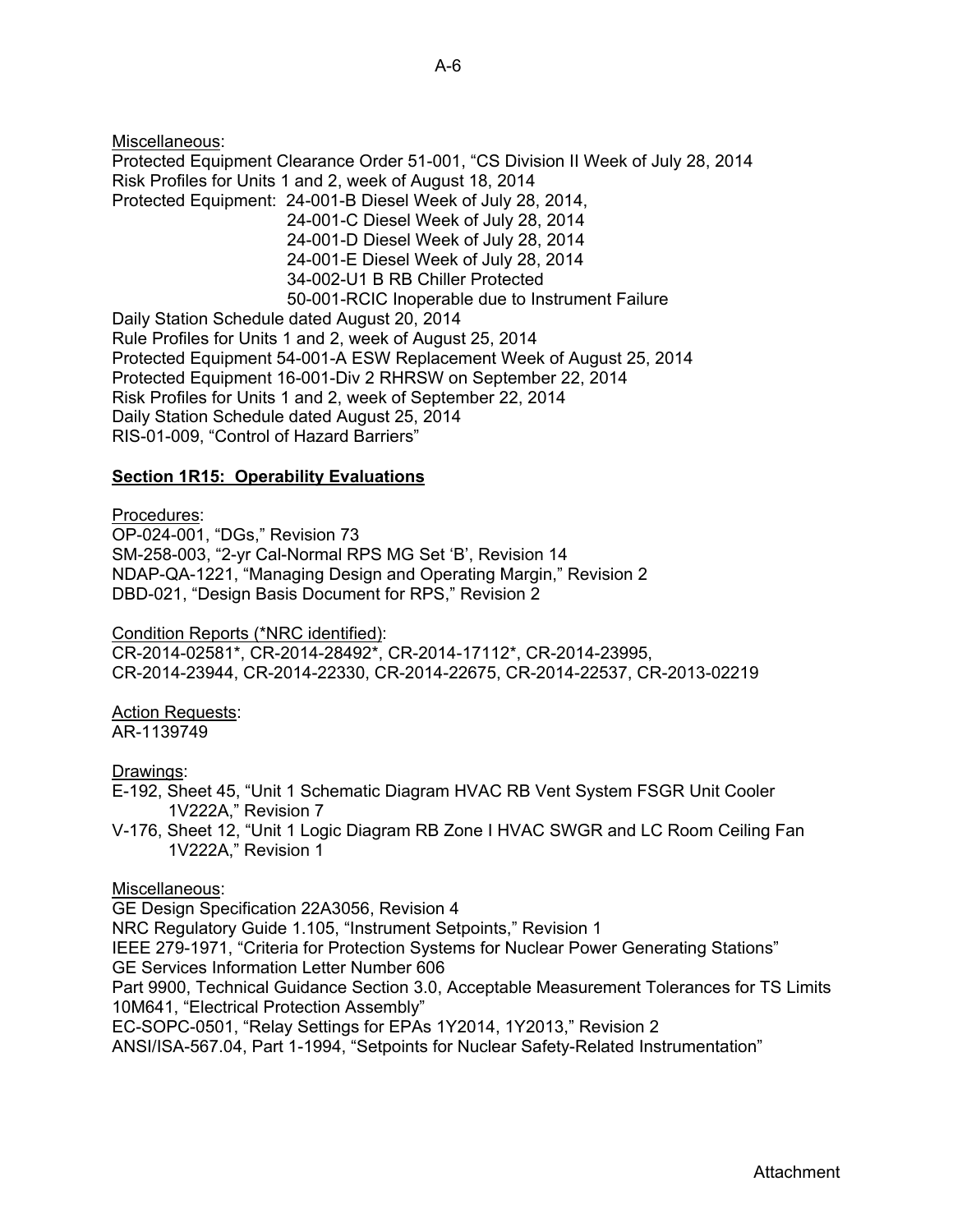## A-7

## **Section 1R18: Permanent Plant Modifications**

Procedures:

TDC 1831838, "Control Structure Chiller OIC 112B Bearing Hi Temp Trip Elimination," Revision 0

JOM 168, "Control Structure Building Chillers," Revision 38 NDAP-QA-1220, "Engineering Change Process," Revision 9 NDAP-QA-1218, "Temporary Changes," Revision 14

## **Section 1R19: Post-Maintenance Testing**

Procedures:

OP-024-001, (2.5 Manual Start of DG from Panel OC521A, 2.6 Shutdown, 2.25 DG Booster Pump Test, 2.23 DG Unloaded and Unaligned to 4kV Bus)

SO-149-A05, "Quarterly RHR Loop 'A' Valve Exercising," performed on July 22, 2014, Revision 14

SO-149-005, "RHR Two-year RPI Checks," performed on July 22, 2014, Revision 15

SO-013-001, "Monthly Diesel and Motor Driven Fire Pump Run," Revision 29

TP-013-035, "Annual Motor Driven Fire Pump OP 512 Performance Test," Revision 8

OP-134-002, "RB HVAC Zones 1 and 3," Revision 62

NDAP-00-0562, "Susquehanna Skill of the Craft Activities," Revision 6

NDAP-QA-0482, "PMT," Revision 7

SO-024-001A, "Monthly DG 'A' Operability Test," Revision 22

SO-054-A03, "92 Day ESW Flow Verification 'A' Loop," Revision 13

TP-024-145, "DG 'A' Restoration," Revision 5

TP-054-065, "Pump Curve for Division I ESW Pumps," Revision 14

TP-054-101, "Initial Start and Run-in of New or Repaired A' ESW Pump Motor," Revision 0

## Condition Reports (\*NRC identified):

CR-2014-21580, CR-2014-24945, CR-2014-26275\*, CR-2014-26257, CR-2014-25694\*, CR-2014-25262\*, CR-2014-26465, CR-2014-26464, CR-2014-26568, CR-2014-26131, CR-2014-26235, CR-2014-26880, CR-2014-27096, CR-2014-27138, CR-2014-27813\*

## Action Requests:

AR-2014-27013

Work Orders:

1111765, 1224758, 1649378, 1753585, 1799806, 1826817, 1826819, 1826821, 1826823, 1828508, 1830205, 1822763,

## Drawings:

E221031, "MOV Detail Drawing HV151 F004C," Revision 1

E106227, "P&ID Fire Protection, Fire Pump House, and North and South Gatehouse," Revision 52

Miscellaneous:

White Paper from SE with Chronology of Failure and Repairs RTPM 1649378, RTPM 1753585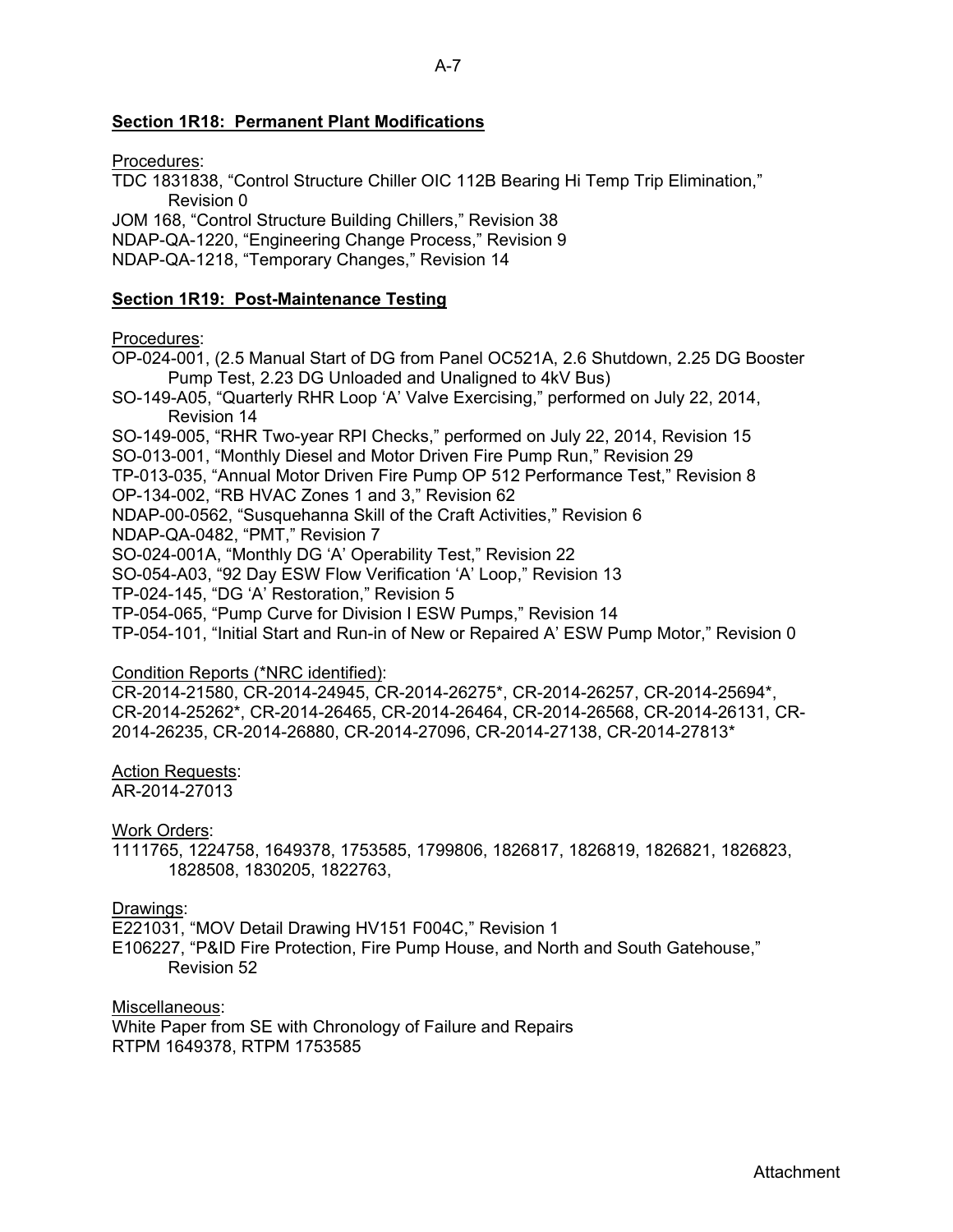## **Section 1R20: Refueling and Other Outage Activities**

Procedures:

GO-200-004, "Plant Shutdown to Minimum Power," Revision 72 GO-200-005, "Plant Shutdown to Hot/Cold Shutdown," Revision 61 GO-200-002, "Plant Startup, Heatup and Power Operation," Revision 94

Condition Reports (\*NRC identified):

CR-2014-21809\*, CR-2014-26589, CR-2014-02589, CR-2014-28085, CR-2014-28114, CR-2014-28117, CR-2014-28136, CR-2014-28905, CR-2014-28912

## **Section 1R22: Surveillance Testing**

Procedures:

SC-276-102, Unit 2 Primary Coolant Specific Activity – Dose Equivalent I-131 Performed on July 25, 2014, Revision 14 CH-SY-013, Station Sample Collection, Revision 9, Revision 14 SO-151-A02, "Quarterly CS Flow Verification, Division I," Revision 22 SE-170-011, "24-month Secondary Containment Drawdown and In-Leakage ST Zones I and III," Revision 16 NDAP-QA-0722, "ST Program," Revision 25 M-175, "Unit 1 P&ID RB Air Flow Diagram Zone III," Sheet 2, Revision 33 M-175, "Unit 1 P&ID RB Air Flow Diagram Zone III," Sheet 1, Revision 8 M-176, "Unit 1 P&ID Air Flow Diagram Zone 1 Reactor Building," Revision 31 M-2175, "Unit 2 P&ID RB Air Flow Diagram Zone 3," Revision 20 M-2176, "Unit 2 P&ID RB Air Flow Diagram Zone 2," Revision 23 EC-070-0526, "SBGT System Drawdown Analysis," Revision 4 EC-070-0001, "Verification of SBGT System Fans Selection," Revision 1

Condition Reports (\*NRC identified):

CR-2014-22681, CR-2014-22681, CR-2013-03891

Work Orders:

1802608

## **Section 1EP4: Emergency Action Level and Emergency Plan Changes**

Procedures:

EP-PS-101, TSC Emergency Director, Revision 30 EP-PS-106, OSC Health Physics Specialist, Revision 22

## **Section 1EP6: Drill Evaluation**

Condition Reports:

CR-2014-24043, CR-2014-24063, CR-2014-24100, CR-2014-2401, CR-2014-29803\*, CR-2014-26136\*, CR-2014-24242, CR-2014-31520\*, CR-2014-31515\*, CR-2014- 31506\*, CR-2014-31738, CR-2014-31505, CR-2014-30748

Action Requests (\*NRC identified):

AR-2014-24194\*, AR-425226, AR-2014-24082, AR-2014-19772, AR-2014-19729, AR-2014-24455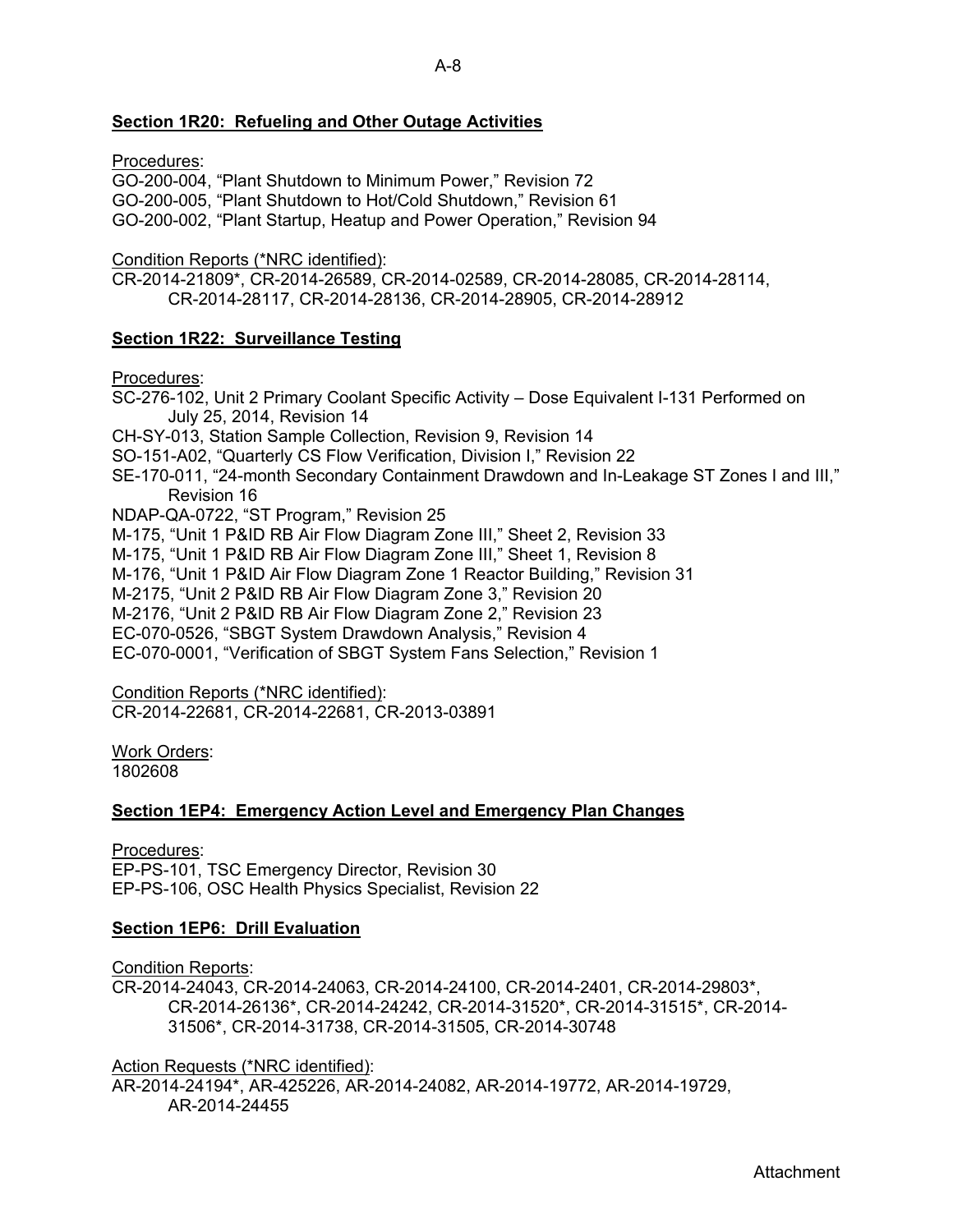Procedures:

- EP-PS-100, "Emergency Director, Control Room," Revision 29
- EP-PS-100, "Emergency Director, Control Room," Revision 27
- EP-PS-100, "Emergency Director, Control Room," Revision 22
- EP-PS-100, "CR Emergency Director," Revision 30
- EP-PS-130, "HP II Dose Calculator," Revision 26
- EP-PS-130, "HP II Dose Calculator," Revision 25
- EP-PS-100-H, Tab H, "Determine if there is a radiological release in progress due to the event", Revision 4
- EP-PS-100-H, Tab H, "Determine if there is a radiological release in progress due to the event", Revision 2
- EP-PS-001, Attachment QQ, "Radiological Release in Progress Guidance", Revision 3
- EP-PS-001, Attachment AAA, "TSC Dose Assessment Flowchart", Revision 3
- EP-PS-001, Attachment S, "EOF Dose Assessment Flowchart", Revision 3
- EP-PS-245, "EOF Dose Assessment Supervisor," Revision 15
- EP-PS-001, Attachment X, "Field Team Monitoring Strategy Notes", Revision 3
- EP-PS-001, Attachment XX, "SSES Environmental Sampling Strategy", Revision 3
- EP-RM-004, Attachment F, "Fission Product Barrier Degradation", Revision 2
- EP-PS-325, EOF Systems Lead Engineer, Revision 12

## **Section 2RS5: Radiation Monitoring Instrumentation**

Procedures:

- CH-ON-001, SPING Alarm Response, Revision 18
- CH-YS-014, SPING Data Collection and System Monitoring, Revision 15
- CH-IC-011, Liquid Radwaste Discharge Monitor Radiological Calibration, Revision 16
- CH-IC-016, Calibration of the Eberline SPING Monitors, Revision 28
- ODCM-QA-003, Effluent Monitor Setpoints, Revision 7
- HP-TP-047, HP Instrument Lab Work Activities, Revision 5
- HP-TP-108, Calibration of the ASP-1/AC-3 (Alpha Meter), Revision 5
- HP-TP-117, Calibration of the Eberline AMS-4, Revision 9
- HP-TP-118, Use of the Eberline AMS-4, Revision 9
- HP-TP-134, Calibration of the Fluke 451B, Revision 3
- HP-TP-147, Calibration of the Canberra GEM5 Portal Monitor, Revision 6
- HP-TP-208, Performance Verification and Calibration of the Whole Body Counting System, Revision 14
- HP-TP-249, Calibration and Testing of Health Physics Counting Equipment, Revision 26
- HP-TP-443, Use of Radiation Detection Equipment, Revision 35
- NDAP-QA-0622, Health Physics Instrumentation Program, Revision 13
- SH-179-003, 24 Month Radiation Source check of the Containment Monitoring System Channels 15720A and 15720B, Revision 15
- SH-279-003, 24 Month Radiation Source check of the Containment Monitoring System Channels 25720A and 25720B, Revision 14
- Audits, Self-Assessments, and Surveillances
- AR DI-1584810, Self-Assessment of the Instrument Program, August 28, 2013 Corrective Action Document Name

1611375 1646490 1735024

2014-27934

2014-27647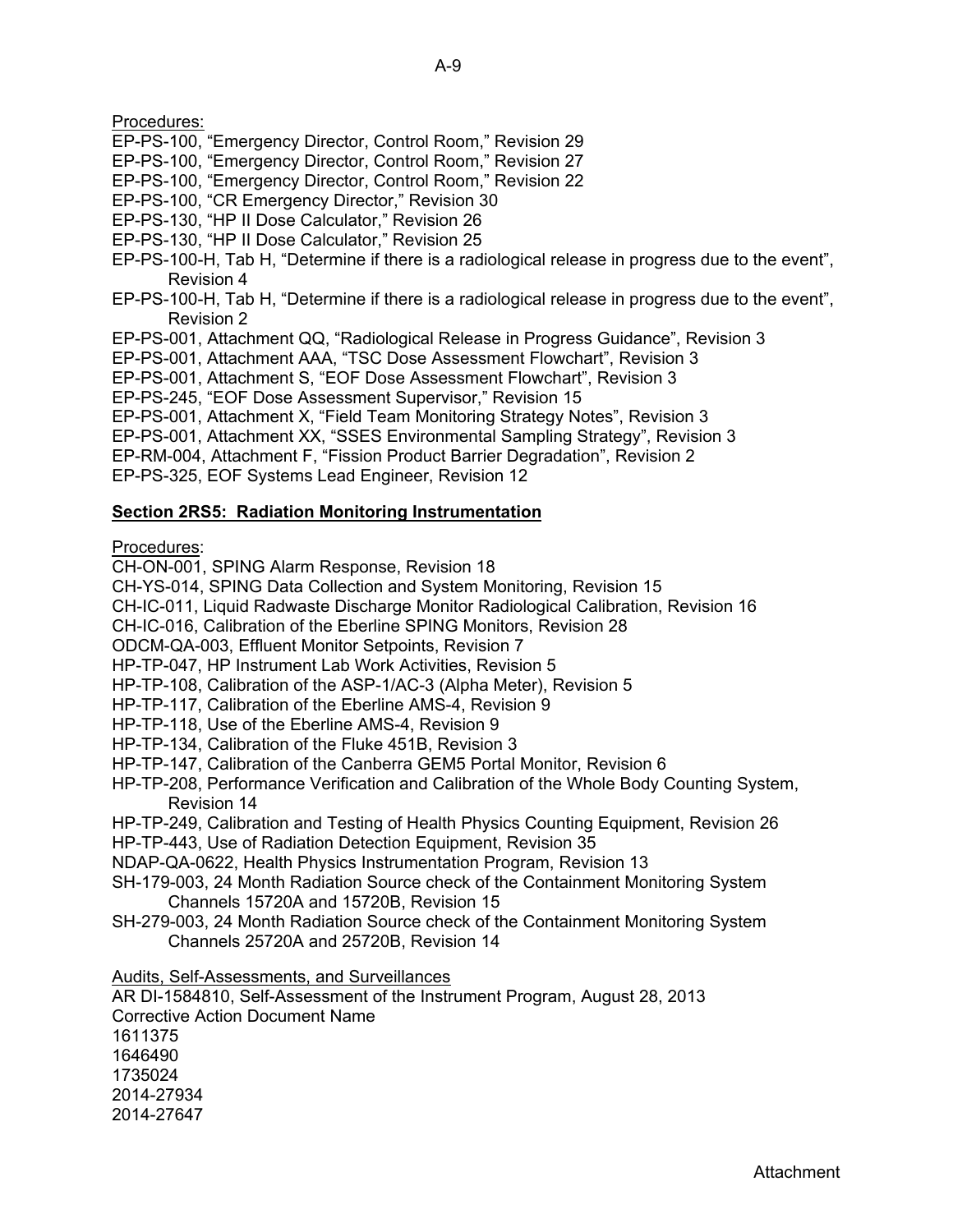Miscellaneous: Whole Body Counter System Calibration Verification, March 18, 2014 Whole Body Counter System Calibration Verification, May 10, 2014 Pole-0001 Telepole Calibration, February 25, 2014 Unit 1 24 Month Containment High Radiation Source Check, May 14, 2014 24 Month Liquid Radwaste Effluent Flow Monitor Calibration, November 12, 2013 24 Month Liquid Radwaste Effluent Flow Monitor Calibration- following maintenance, January 10, 2014 Quarterly Functional Test Liquid Radwaste Effluent Flow Monitor, November 12, 2013 SAM2-0005 Small Article Monitor Calibration, November 26, 2013 GEM5-0006 Portal Monitor Calibration, September 18, 2014 2010-0025 Hopewell BX-3 Gamma Irradiator initial Calibration, June 9, 2010 2010-0026 Hopewell BX-3 Gamma Irradiator Annual Re-Certification, June 4, 2014 2010-0026 Hopewell BX-3 Gamma Irradiator initial Calibration, June 9, 2010 2010-0026 Hopewell BX-3 Gamma Irradiator Annual Re-Certification, June 4, 2014 Unit 1 Turbine Building PAVSSS Radiation Monitor Calibration, January 17, 2014 1011-256 ARGOS Personnel Contamination Monitor Calibration, February 25, 2014 MRAS-0039 Air Sampler Calibration, April 9, 2014 Unit 1 RB Vent Accident Channel Calibration, July 26, 2013 Unit 1 RB Vent Low Range Noble Gas Calibration, July 26, 2013 FMFM-0060 Fluke 451B Calibration, September 22, 2014 24 Month SBGT Effluent and Sampler Flow Rate Monitor Calibration, June 6, 2011 24 Month SBGT Effluent and Sampler Flow Rate Monitor Calibration, June 19, 2013 24 Month SBGT Vent Low Range Noble Gas Calibration, July 11, 2013 Unit 2 RCIC Pump Room ARM Calibration, September 24, 2014

Unit 1 RB Vent Purge Noble Gas Monitor Calibration, October 4, 2012

## **Section 4OA1: Performance Indicator Verification**

## Procedures:

PL-NF-06-002, "SSES MSPI Basis Document," Revision 7 PL-NF-06-002, "SSES MSPI Basis Document," Revision 8 EC-070-0526, "SGTS Drawdown Analysis," Revision 5

## Condition Reports (\*NRC identified):

CR-2014-21580, CR-2014-17684, CR-2014-19527, CR-2014-17915, CR-2014-18045, CR-2014-09200, CR-2014-18298, CR-2014-20608, CR-2014-17112, CR-2014-28515\*, CR-2014-13408, CR-2014-01736, CR-2014-21035, CR-2014-21580, CR-2014-17684, CR-2014- 19527, CR-2014-17915, CR-2014-18045, CR-2014-09200, CR-2014-18298, CR-2014-20608, CR-2014-17112

#### Action Requests:

DI-2013-03390, DI-2013-03395, DI-1636407, DI-1658933

AR-2013-06159, AR-2014-05081, AR-2014-06743, AR-2014-10348, AR-2014-14516, AR-2014- 18332, AR-2014-21524, AR-2014-21672, AR-2014-24769, AR-2014-27544, AR-2014-28507\*, AR-2014-28509\*, AR-2014-28496\*, AR-2014-28501\*, AR-2014-28504\*, AR-2014-28506\*, AR-2014-28631\*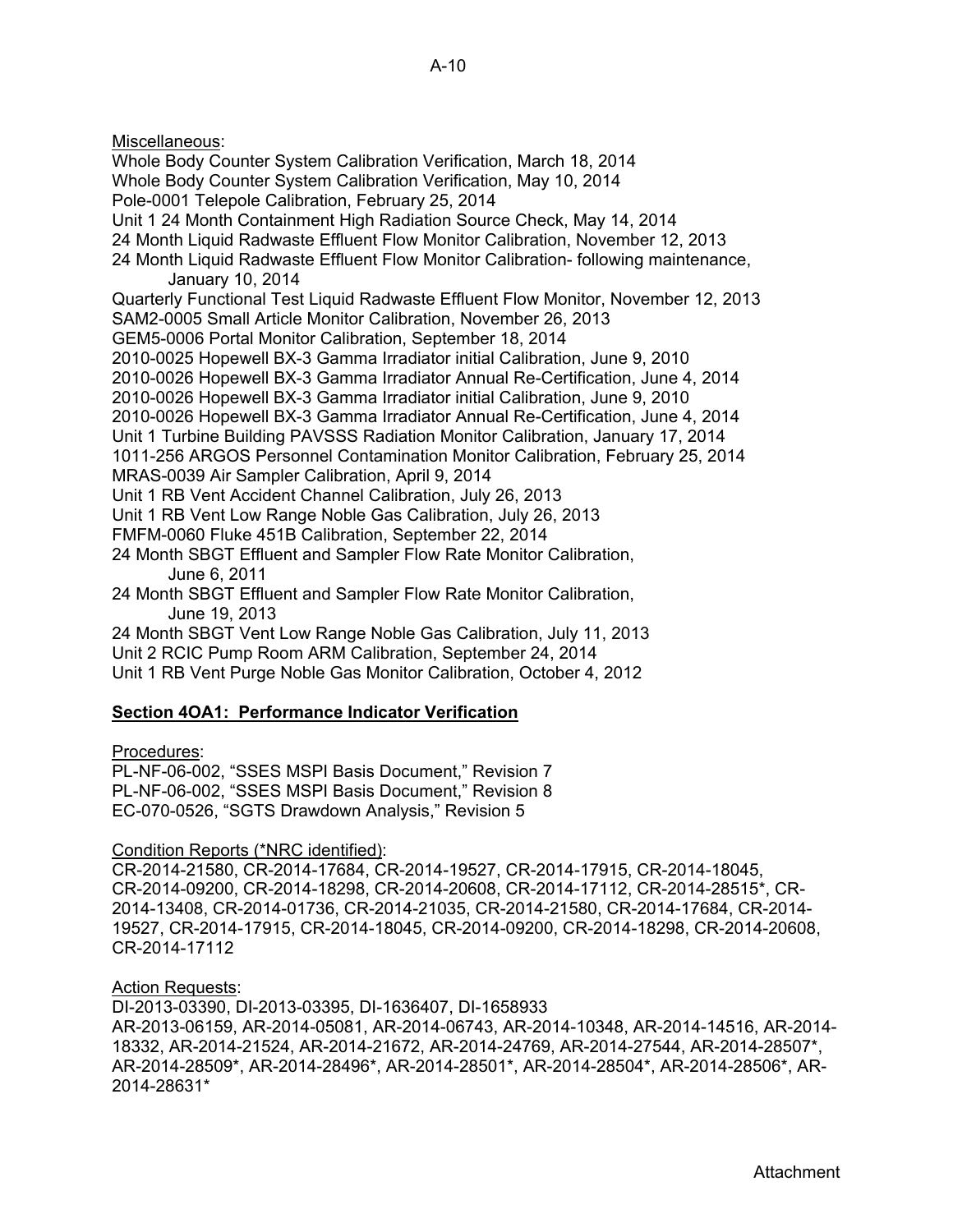Miscellaneous:

- MSPI Derivation Reports for Units 1 and 2 HPCI UAI and URI for April 2013 through June 2014
- MSPI Derivation Reports for Units 1 and 2 RCIC UAI and URI for October 2013 through June 2014
- MSPI Derivation Report, Susquehanna Units 1 and 2, Unreliability/Unavailability/Plant Limit Exceeded

Operator Logs for Units 1 and 2

Operator Logs dated 10/1/13 to 6/30/14

NEI 99-02, "Regulatory Assessment Performance Indicator Guideline," Revision 7

## **Section 4OA2: Identification and Resolution of Problems**

Procedures:

OI-AD-096, "Operator Burdens," Revision 12

OP-172-001, "SJAE and Off Gas System," Revision 64

SM-102-A04, "48 Month Channel 'A' 1D610-125 VDC Battery Discharge Modified Performance Test and Battery Charger Capability Test," Revision 20

SE-024-100, "Unit 1 and Unit 2 Ten-Year Simultaneous Start of Four DGs," Revision 2 SE-070-011, "2-Year Secondary Containment Zone I, II, III," performed on February 1, 2014 SE-170-11, "2-Year Secondary Containment Zone I, III," performed on September 9, 2014 SE-270-011, "2-Year Secondary Containment Zone II, III," performed on June 2, 2014

Condition Reports (\*NRC identified):

CR-2014-21371\*, CR-2014-21485\*, CR-2014-22735\*, CR-2014-22997\*, CR-2014-25374\*, CR-1454688, CR-1641558, CR-1659737, CR-1709058, CR-1736827, CR-2013-03891, CR-2013- 001195, CR-2013-02250, CR-2014-25374\*, CR-2014-07016, CR-2014-19183, CR-2014-19184, CR-2014-21309, CR-2014-05063, CR-2014-03607, CR-2013-02363, CR-2014-27664, CR-2013-05984, CR-2014-13333, CR-2013-04462, CR-2013-05965

**Action Requests:** AR-1645435, AR-2014-16656, AR-2014-13020

Miscellaneous:

Operator Aggregate Report, Dated August 11, 2014

## **Section 4OA3: Event Followup**

Procedures: GO-100-009, "Single Recirculation Loop Operation," Revision 21 OP-164-001, "Reactor Recirculation System," Revision 74

Action Reports: AR-2014-27382

Condition Reports:

CR-1663755, CR-2014-02581, CR-2014-27243, CR-2014-27163, CR-2014-27244, CR-2014- 07035, CR-2014-07676, CR-2014-12316, CR-2014-13345, CR-2013-00582, CR-2013-01504, CR-2013-02233, CR-2013-04462, CR-2013-05775, CR-2013-05019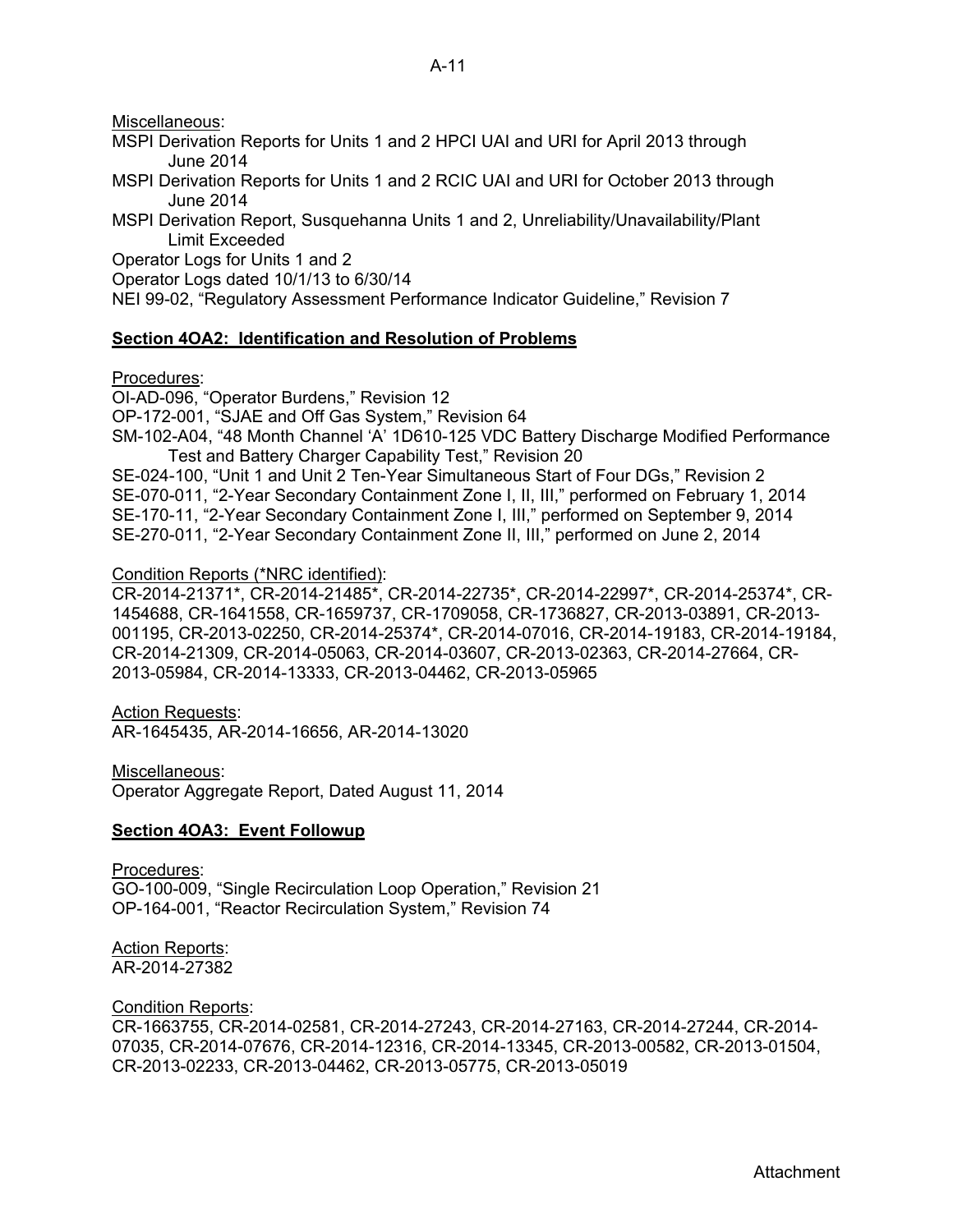Work Orders: 1272247, 794132, 1764814

Drawings: MI-B31-275, "Reactor Recirculation Pump >MG Set," Revision 12, Sheet B E-151, "Unit 1 Schematic Diagram Reactor Recirculation Pump Motor Generator Set 1B Drive Motor 1S134B," Revision 15, Sheet 4

Miscellaneous: GE SIL 517, "Single Loop Operation – GE BWR/3, 4, 5, and 6 Plants"

## **Section 4OA5: Other Activities**

Procedures: 50.59 SE 00025, "Thermal Limits Assessment for CR 1724393," Revision 0

Condition Reports (\*NRC identified): CR-2014-27163, CR-2014-0937\*

Miscellaneous: NEI-96-07, "Guidelines for 10 CFR 50.59 Implementation," Revision 1 PPL 50.59, "Resource Manual," Revision 6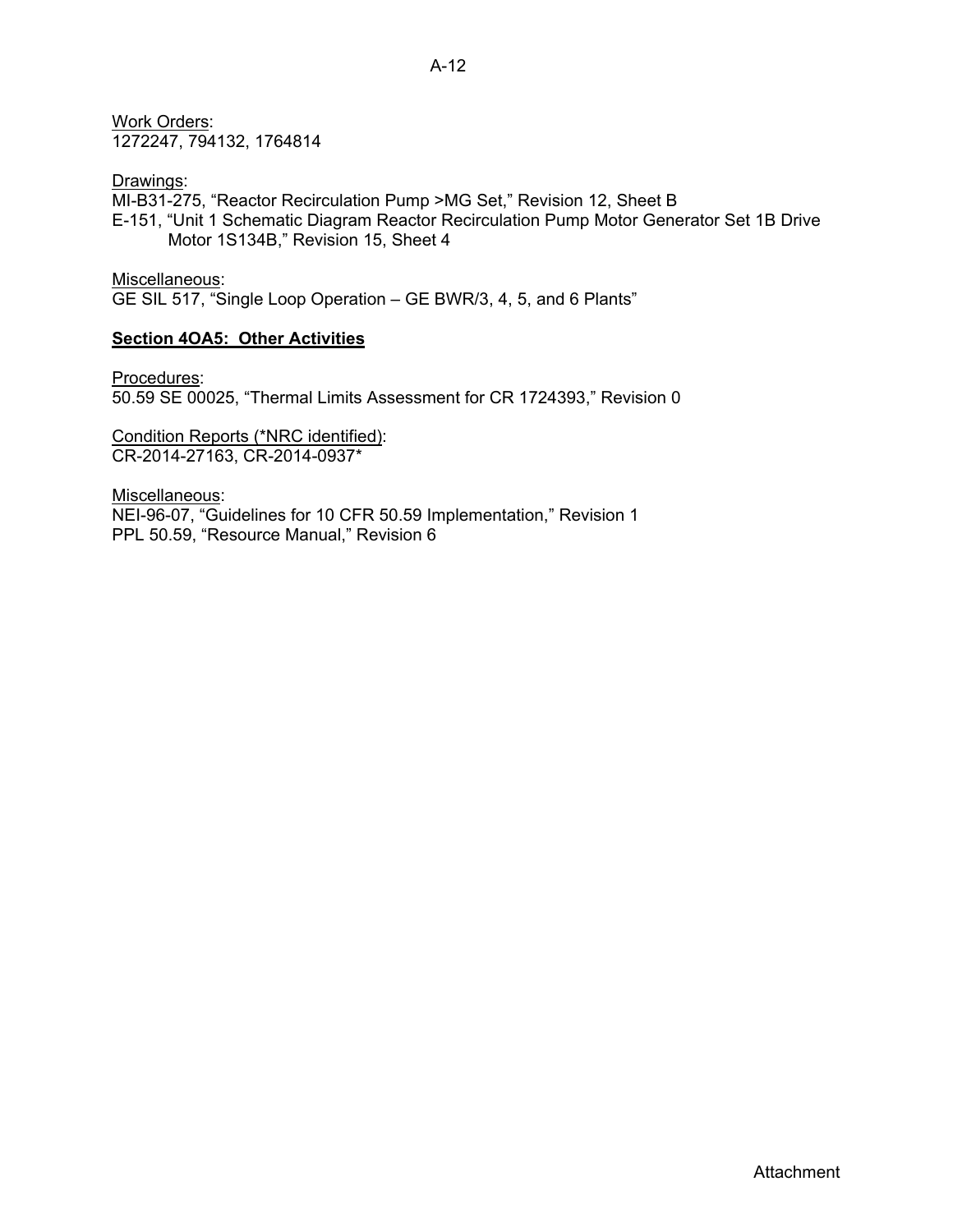## A-13

# **LIST OF ACRONYMS**

| <b>ACE</b>     | apparent cause evaluation                          |
|----------------|----------------------------------------------------|
| <b>ADAMS</b>   | Agencywide Document and Access Management System   |
| AL             | <b>Administrative Letter</b>                       |
| ARM            | area radiation monitor                             |
| <b>CAP</b>     | corrective action program                          |
| <b>CFR</b>     | Code of Federal Regulations                        |
| <b>CR</b>      | condition report                                   |
| <b>CS</b>      | core spray                                         |
| <b>DEP</b>     | drill and exercise performance                     |
| DG             | diesel generator                                   |
| <b>DP</b>      | differential pressure                              |
| <b>EACE</b>    | equipment apparent cause evaluation                |
| EAL            | emergency action level                             |
| ED             | emergency director                                 |
| EOC            | extent of condition                                |
| <b>EOF</b>     | emergency operating facility                       |
| <b>EOP</b>     | emergency operating procedure                      |
| EP             | emergency preparedness                             |
| <b>EPIP</b>    | emergency plan implementing procedures             |
| <b>ERO</b>     | emergency response organization                    |
| <b>ESW</b>     | emergency service water                            |
| <b>FIN</b>     | finding                                            |
| <b>HPCI</b>    | high pressure coolant injection                    |
| HX             | heat exchange                                      |
| <b>1&amp;C</b> | instrumentation and control                        |
| <b>IMC</b>     | inspection manual chapter                          |
| <b>IST</b>     | inservice testing                                  |
| LCO            | limiting condition for operation                   |
| <b>LER</b>     | licensee event report                              |
| MG             | motor-generator                                    |
| MR             | <b>Maintenance Rule</b>                            |
| <b>MSPI</b>    | mitigating systems performance index               |
| <b>NCV</b>     | non-cited violation                                |
| <b>NDAP</b>    | <b>Nuclear Department Administrative Procedure</b> |
| <b>NEI</b>     | <b>Nuclear Energy Institute</b>                    |
| <b>NRC</b>     | <b>Nuclear Regulatory Commission</b>               |
| <b>NRR</b>     | <b>Nuclear Reactor Regulation</b>                  |
| <b>ODCM</b>    | <b>Offsite Dose Calculation Manual</b>             |
| OOS            | out-of-service                                     |
| ORO            | offsite response organization                      |
| <b>OWA</b>     | operator workaround                                |
| PD             | performance deficiency                             |
| PI             | [NRC] performance indicator                        |
| PI&R           | problem identification and resolution              |
| <b>PMT</b>     | post-maintenance test                              |
| <b>PPL</b>     | PPL Susquehanna, LLC                               |
| <b>RB</b>      | reactor building                                   |
| <b>RCE</b>     | root cause evaluation                              |
| <b>RCIC</b>    | reactor core isolation cooling                     |